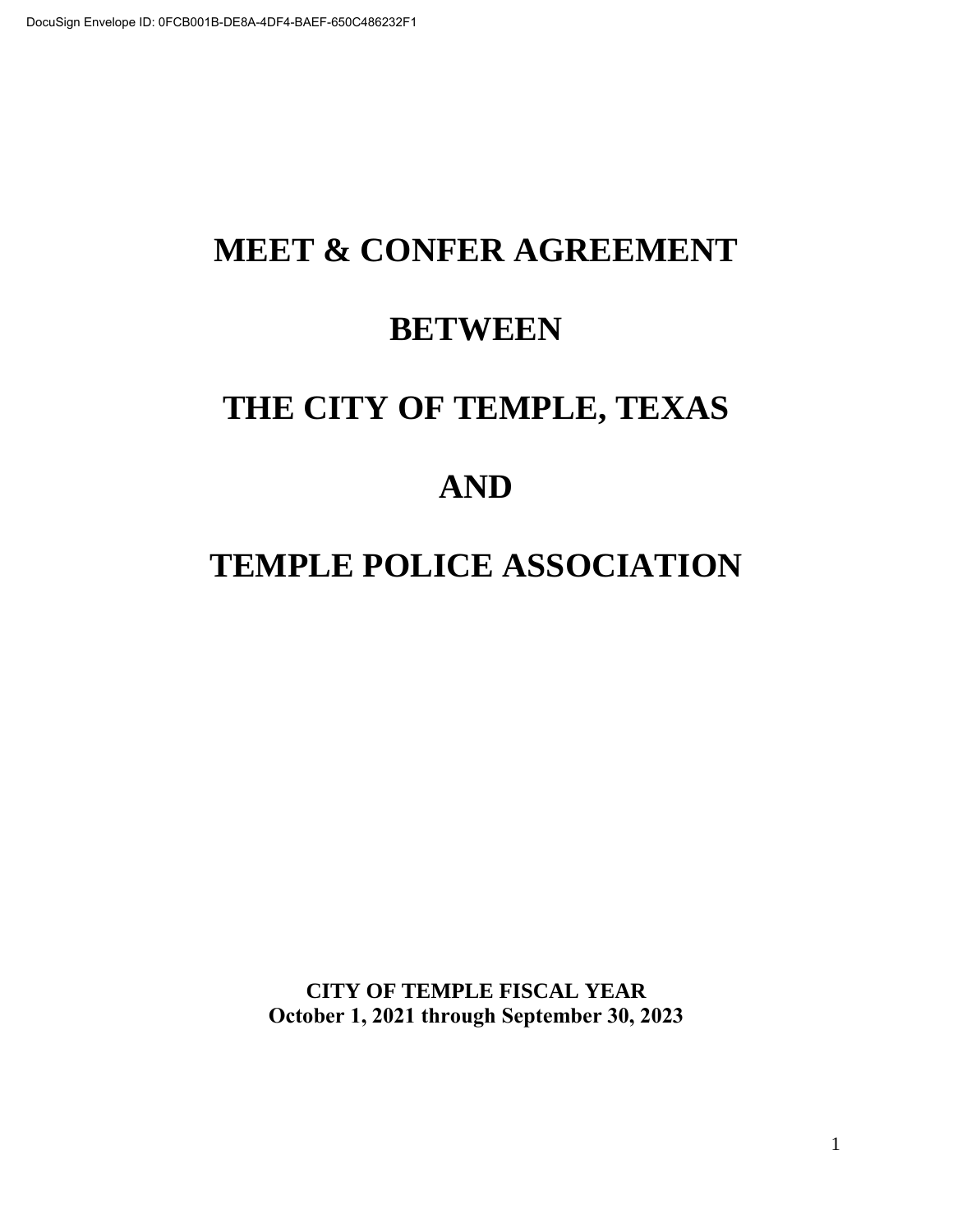# **TABLE OF CONTENTS**

|  | Article 2 – Creation of Additional Deputy Chief Position10           |  |  |  |
|--|----------------------------------------------------------------------|--|--|--|
|  |                                                                      |  |  |  |
|  |                                                                      |  |  |  |
|  |                                                                      |  |  |  |
|  |                                                                      |  |  |  |
|  |                                                                      |  |  |  |
|  |                                                                      |  |  |  |
|  |                                                                      |  |  |  |
|  |                                                                      |  |  |  |
|  |                                                                      |  |  |  |
|  |                                                                      |  |  |  |
|  |                                                                      |  |  |  |
|  |                                                                      |  |  |  |
|  |                                                                      |  |  |  |
|  |                                                                      |  |  |  |
|  |                                                                      |  |  |  |
|  |                                                                      |  |  |  |
|  |                                                                      |  |  |  |
|  |                                                                      |  |  |  |
|  |                                                                      |  |  |  |
|  |                                                                      |  |  |  |
|  |                                                                      |  |  |  |
|  |                                                                      |  |  |  |
|  |                                                                      |  |  |  |
|  |                                                                      |  |  |  |
|  |                                                                      |  |  |  |
|  | Article 7 - Temporary Work in Higher Classification/Rank Structure16 |  |  |  |
|  |                                                                      |  |  |  |
|  |                                                                      |  |  |  |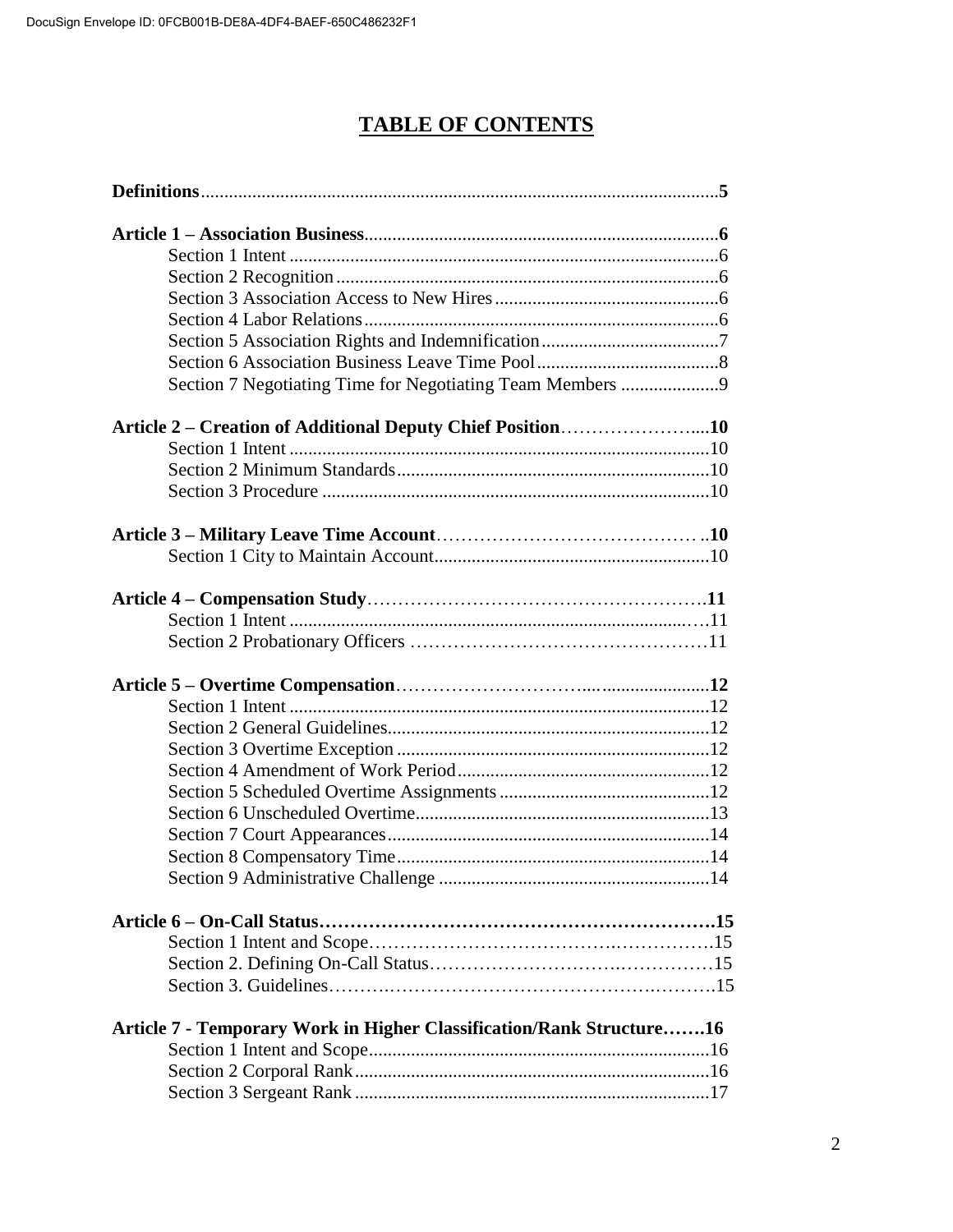| Section 4 Temporary Performance of Duties in a Higher Rank 18                |  |
|------------------------------------------------------------------------------|--|
|                                                                              |  |
|                                                                              |  |
|                                                                              |  |
|                                                                              |  |
| Section 4 Eligibility for Police Department Promotional Examination 19       |  |
|                                                                              |  |
|                                                                              |  |
|                                                                              |  |
|                                                                              |  |
|                                                                              |  |
|                                                                              |  |
|                                                                              |  |
|                                                                              |  |
|                                                                              |  |
|                                                                              |  |
|                                                                              |  |
|                                                                              |  |
|                                                                              |  |
|                                                                              |  |
|                                                                              |  |
|                                                                              |  |
|                                                                              |  |
|                                                                              |  |
|                                                                              |  |
|                                                                              |  |
|                                                                              |  |
|                                                                              |  |
|                                                                              |  |
|                                                                              |  |
|                                                                              |  |
| Section 2 Required Physical Health Screening/Examinations32                  |  |
|                                                                              |  |
|                                                                              |  |
|                                                                              |  |
|                                                                              |  |
|                                                                              |  |
| Section 5 Alternate Discipline by the Department Head37                      |  |
|                                                                              |  |
|                                                                              |  |
| Section 8 Officer's Request for Professional Evaluation 39                   |  |
|                                                                              |  |
| Section 10 Hearing Examiner Retained for Suspensions in Excess of 36 Hours41 |  |
|                                                                              |  |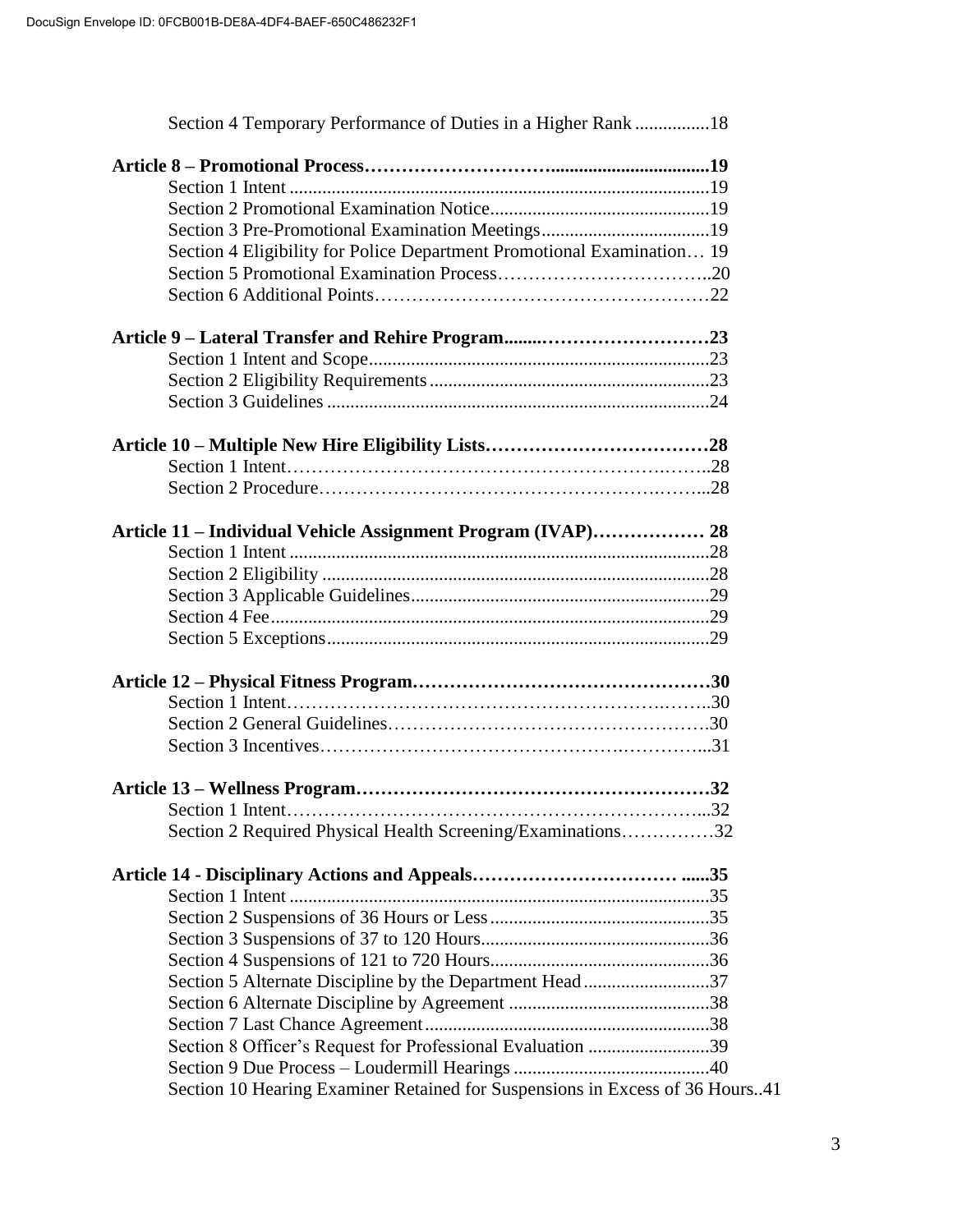| Section 11 Procedure for Hearings Before Commission and Hearing Examiners42<br>Section 13 Jurisdiction of Hearing Authority to Modify Discipline43 |  |
|----------------------------------------------------------------------------------------------------------------------------------------------------|--|
|                                                                                                                                                    |  |
|                                                                                                                                                    |  |
|                                                                                                                                                    |  |
|                                                                                                                                                    |  |
|                                                                                                                                                    |  |
|                                                                                                                                                    |  |
|                                                                                                                                                    |  |
|                                                                                                                                                    |  |
|                                                                                                                                                    |  |
|                                                                                                                                                    |  |
|                                                                                                                                                    |  |
|                                                                                                                                                    |  |

**Article 17 – Savings, Term, Preemption, and Funding Obligation Clauses**...**48**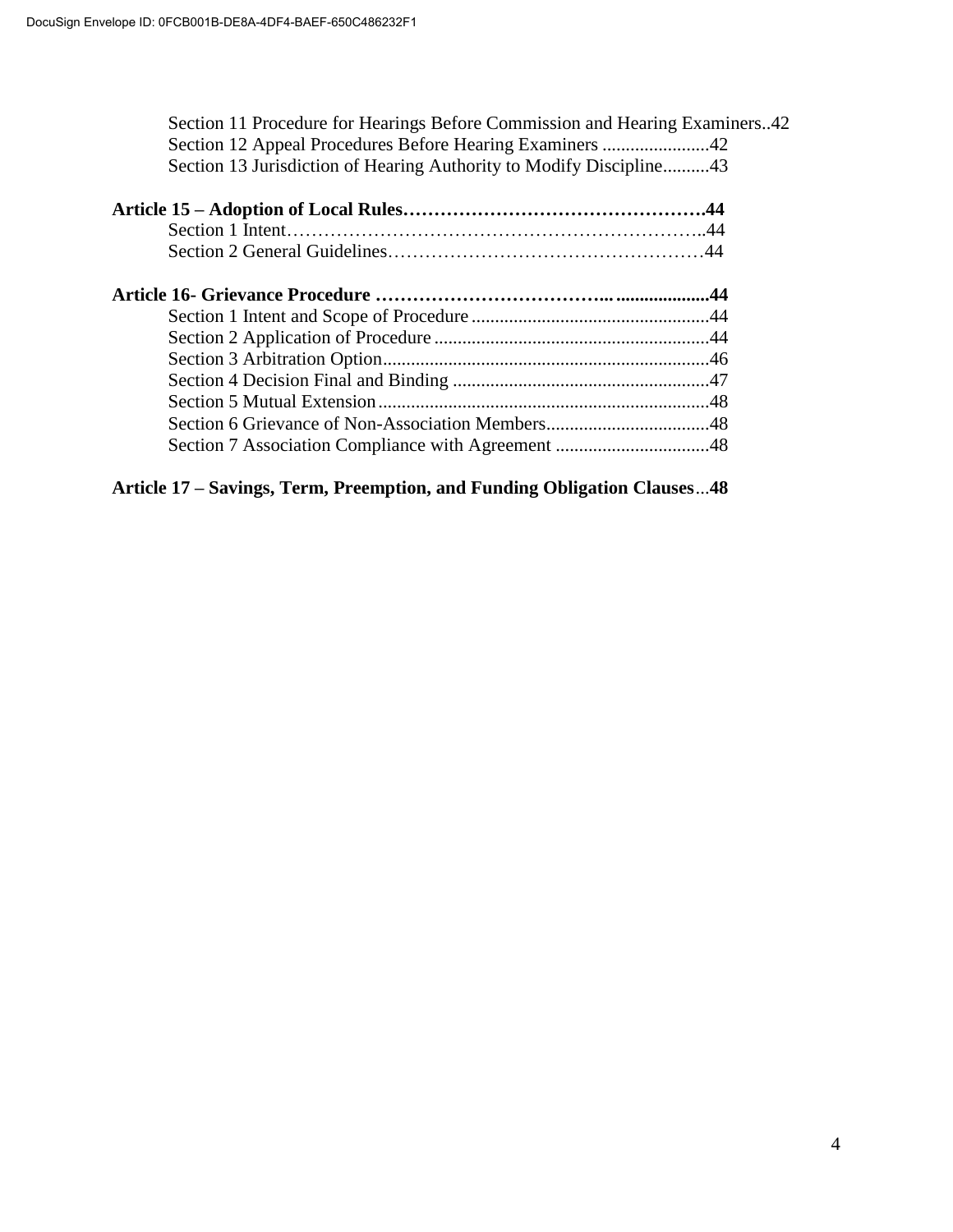# **DEFINITIONS**

- 1. "Agreement" refers to this Meet and Confer Agreement, negotiated between the City of Temple and the Temple Police Association.
- 2. "Association" means the Temple Police Association.
- 3. "City" means the City of Temple.
- 4. "College hours" "Degree" or College Degree" means credit hours or degree from a college or university recognized by the Southern Association of Colleges and Schools or a similar regional association recognized and approved by the United States Department of Education.
- 5. "Commission" means the Firefighters' and Police Officers' Civil Service Commission of the City of Temple.
- 6. "Day(s)" means calendar days, unless otherwise specified.
- 7. "Department" means the Police Department of the City of Temple.
- 8. "Department Head" means the administrative head of the Police Department or the Chief of Police, including any interim or acting Chief of Police.
- 9. "Director" means the Director of the City of Temple Firefighters' and Police Officers' Civil Service Commission.
- 10. "Dues" means the cost of membership in the Association.
- 11. "FY" means financial year.
- 12. "Guaranteed Overtime" refers to assignments compensated at a rate of time and a half, without regard to the number of hours worked in a pay period.
- 13. "IVAP" means the Individual Vehicle Assignment Program.
- 14. "Local rules" refers to the Rules and Regulations of the City of Temple Firefighters' and Police Officers' Civil Service Commission.
- 15. "Party" or "Parties" means the City of Temple and the Temple Police Association.
- 16. "Police Officer" or "Officer" means a person who is a peace officer under Article 2.12, Code of Criminal Procedure, or other law, and who is employed by the City of Temple Police Department.
- 17. "TCOLE" means the Texas Commission on Law Enforcement, or its successor organization.
- 18. "TLGC" means the Texas Local Government Code.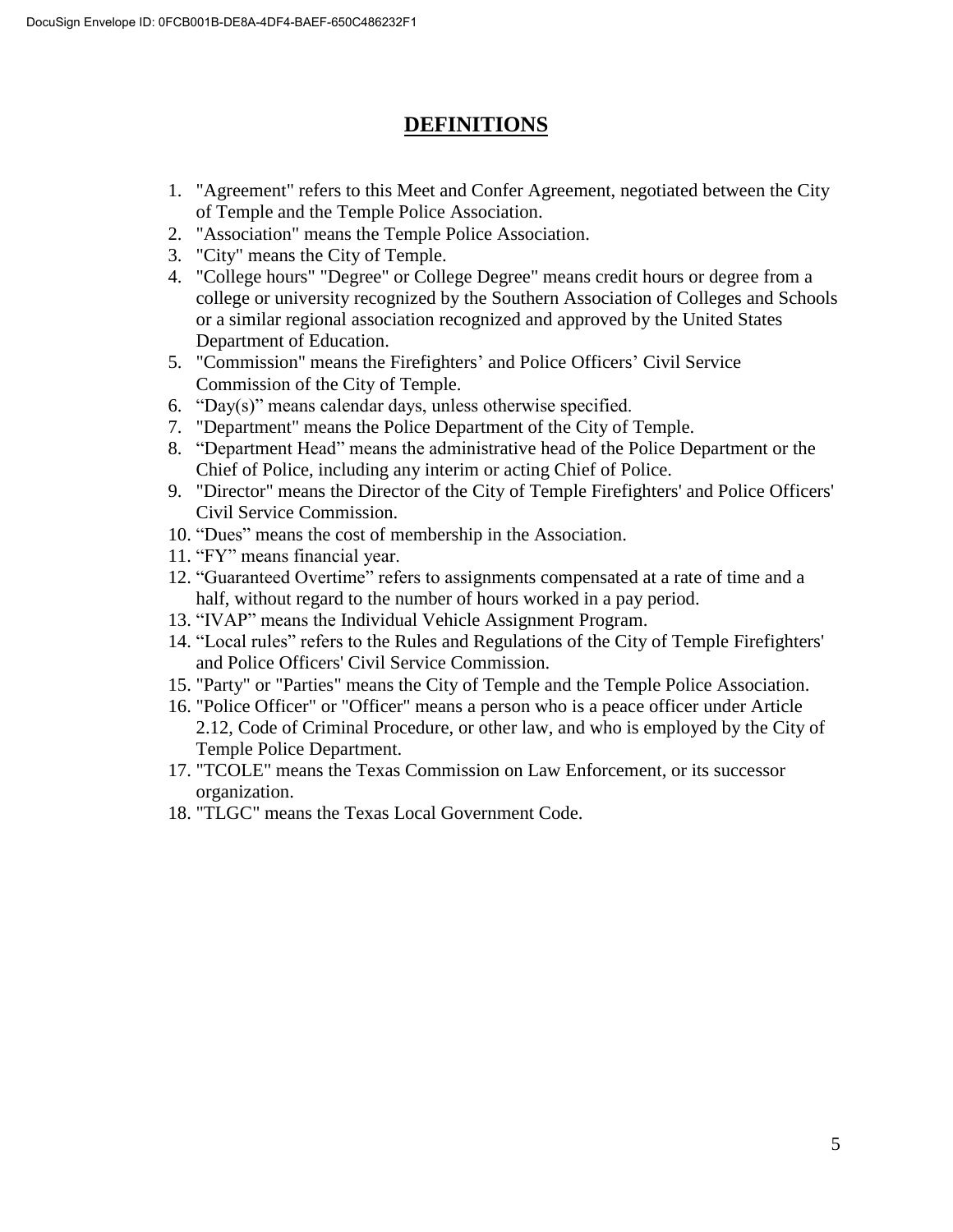# **ARTICLE 1 Association Business**

**Section 1. Intent.** In adopting this article, the Parties acknowledge and agree to the following provisions for the purpose of enabling the Association to adequately represent Association members and administer the terms of the Agreement.

**Section 2. Recognition**. The City recognizes the Temple Police Association (TPA) as the sole and exclusive bargaining agent for all covered police officers, pursuant to section 142.053 et. seq. Texas Local Government Code, excluding the Department Head, employees of the Temple Police Department who are exempt under section 142.058(b) Texas Local Government Code, and employees occupying appointed positions pursuant to section 143.014 Texas Local Government Code. The Agreement is intended to include all permanent paid employees of the Temple Police Department who have been hired in substantial compliance with the provisions of Chapter 143 of the Texas Local Government Code, but does not include civilian employees, other employees, or those excluded above. The Agreement is not intended to, and does not, deny local control by the City, or restrict or diminish the management rights of the City, except as expressly provided by the Agreement under section 142.059 of the Texas Local Government Code.

**Section 3. Association Access to New Hires.** The Association shall have the right to meet with new officers during the Academy and/or Departmental in-house employee orientation sessions to ensure they have received a copy of the Agreement, and to be able to explain and answer questions about the Association, the Agreement, and the meet and confer process.

# **Section 4. Labor Relations**

- 1. To improve communications between the Department Head and the Association, and to facilitate resolution of issues related to implementing the provisions of this Agreement, the Department Head shall establish an Advisory Team comprised of three (3) members, including one (1) member of the Department designated by the Department Head, and two (2) members of the Department designated by the Association. The Association and the Department Head may designate a substitute representative to the Team in the event that the designated Team member is unable to attend a meeting. The Department Head or his designee will meet with this Team at least once every three (3) months. The purpose of the Team is advisory to the Department Head, and to provide police managers input on City and Departmental policy, procedures, and employee issues.
- 2. The Association President or the Department Head may request additional meetings when issues arise that warrant concern or discussion. The Department Head retains discretion regarding the scheduling of additional meetings.
- 3. Members of the Advisory Team will not be required to use leave in order to attend Team meetings. Members of the Advisory Team will not receive overtime compensation for attendance at Team meetings.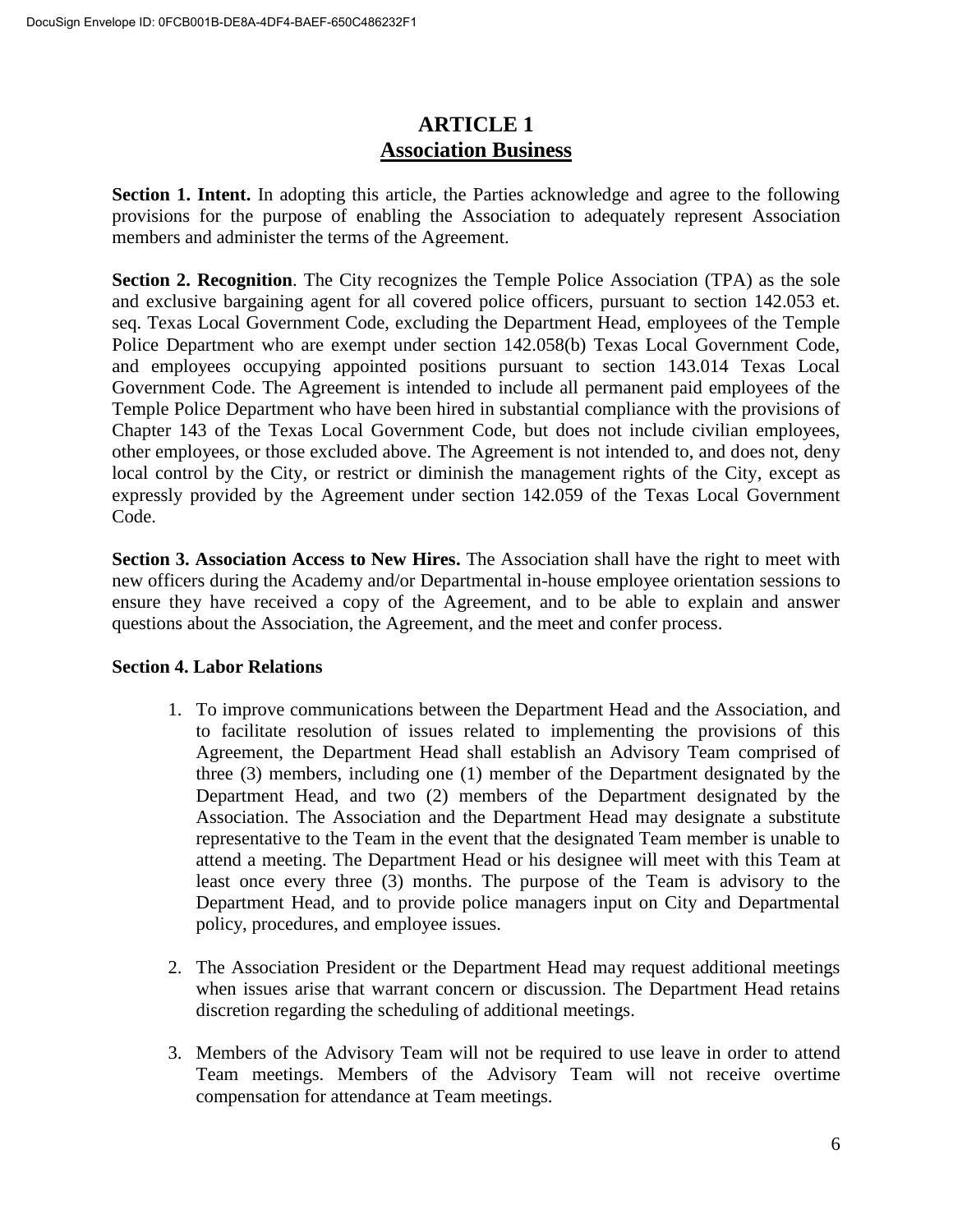#### **Section 5. Association Rights and Indemnification**

(a) Dues Deduction. Upon receipt of a signed authorization from an officer on a form supplied by the City, the dues and assessments to the Association and affiliated state organizations that existed on the date of this Agreement shall be deducted from each member officer's pay. Officers who are not members are not obligated to pay Association dues. Officers who are currently having dues deducted as of the execution date of this Agreement are not required to submit a new dues deduction form.

The dues deduction shall be remitted promptly to the Treasurer of the Association. The City agrees to provide a list of those members for whom deductions are made each month. The association may change the amount of the deduction for those employees who have authorized payroll deductions by providing the City with a letter, at least thirty (30) days in advance of the change, from the Association President advising the City that the amount of the dues deduction has changed pursuant to the requirements of the Association's Constitution and Bylaws. The Association will promptly refund to the City any amount paid to the Association in error on account of this dues deduction provision.

- (b) Indemnification. As a condition of being granted and continuing payroll deduction of dues, the Association shall indemnify the City and any departments of the City, and hold it harmless against any and all claims, demands, suits, or other form of liability that may arise out of, or by reason of, any actions taken by the City or any department of the City for any purpose of complying with the provisions of this Agreement.
- (c) Association Access to Premises. Subject to reasonable advance notice from the Association and approval from the Department Head or his designee, the Association may be permitted reasonable access to the premises of the Department and the Police Academy for the purpose of administering this Agreement, including but not limited to Departmental in-house employee orientation. Such visits shall be limited to the purpose for which approval was granted and shall be conducted in a manner that does not interfere with the functions of the Department or Academy.

The Association's access to the Department facilities and equipment to communicate with its membership shall include the use of one (1) bulletin board installed at the main police station and one (1) board at each police facility. The Department Head must approve in advance the size of, and materials used for, said bulletin boards. All costs incurred in the purchase, installation, and maintenance of said bulletin boards shall be at the Association's expense. All posted materials must be directly related to Association business. The following guidelines shall apply to materials properly posted on the bulletin boards:

- 1. recreation and social affairs of the Association;
- 2. Association meetings;
- 3. Association elections;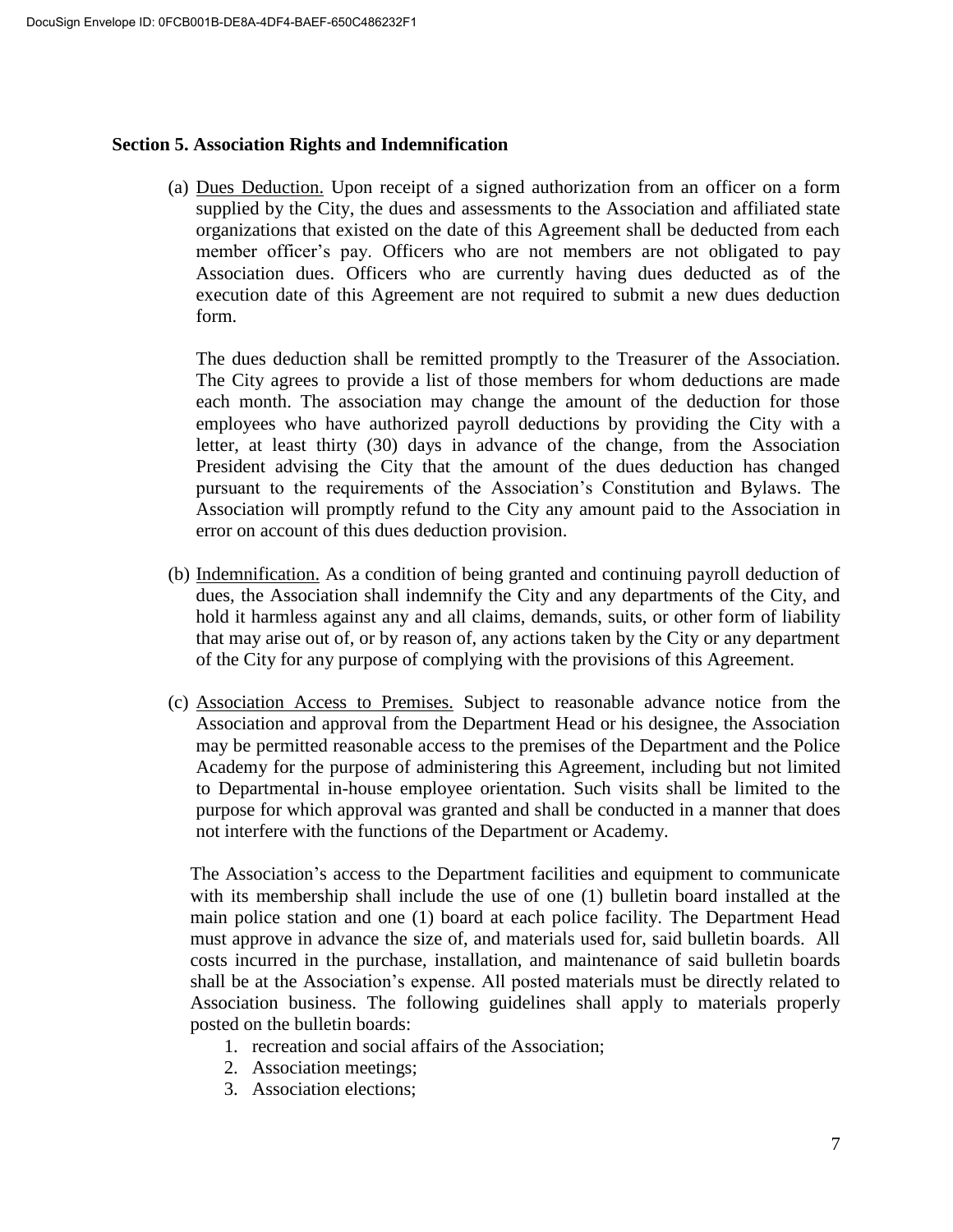- 4. reports of Association Committees;
- 5. rulings or policies of the state or national Association, without added commentary, and
- 6. Legislative enactments and judicial decisions affecting public employee labor relations, without added commentary.
- 7. At no time shall the bulletin boards contain any political endorsement, whether at the local, state, or federal level.
- 8. The Department Head or his designee retains the right to remove material which is not directly related to Association, or is offensive or inappropriate.
- (d) Communications. Subject to the Temple Police Department General Orders, the City's administrative Regulations, and the applicable provisions of this Agreement, the Association may utilize electronic communications ("E-mail") to communicate with Temple police officers regarding issues related to provisions of the Agreement and upcoming meet and confer sessions in accordance with the following restrictions and limitations:
	- 1. Association email communications shall relate solely to the following subjects:
		- i. issues related to the Agreement;
		- ii. issues related to upcoming meet and confer sessions;
		- iii. issues related to the grievance policy, and

iv. Association meetings for the purpose of discussing issues related to the Agreement, upcoming meet and confer negotiations, and/or the grievance policy.

- 2. Email communications shall not contain any political commentary, any solicitation for membership in, or financial contributions to, any special interest organization or political action organization, or derogatory or offensive propaganda or commentary which reflects negatively upon the City, its officials, its employees, City employee associations or groups, or upon citizens of the City. On a case-by-case basis, the Department Head or his designee may consider requests from individual officers for approval to distribute email communications regarding solicitations of officers (or their families) needing financial or other forms of assistance.
- 3. In the event of a violation, the Department Head shall notify the Association of the violation. Subsequent violations of these guidelines will subject the Association to the loss of the privilege of using the City's electronic communications system. Such loss will not be subject to review by any administrative or judicial body, or the grievance process.

#### **Section 6. Association Business Leave Time Pool**

(a) Time Off for Association Business. An Association Business Leave Pool shall be created for the purpose of conducting Association business, defined herein as time spent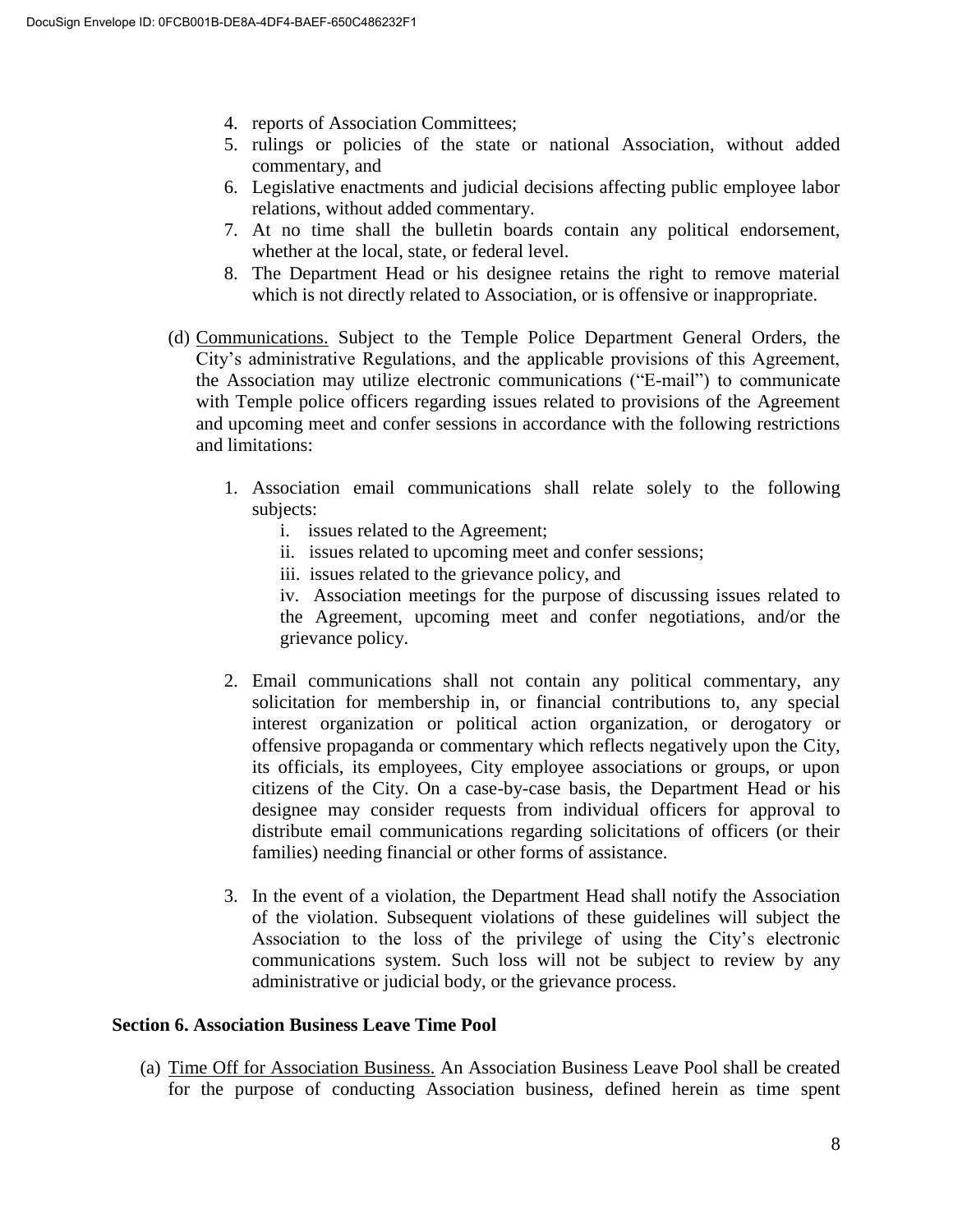adjusting grievances, attending the annual conference of state affiliated organizations, the Association's Executive Board meetings, and regular Association business meetings.

While Temple Police officers are on Association Business Leave, they shall not wear Temple Police Department uniforms or insignia of any kind.

- (b) Establishment of Association Leave Time Pool. The Association Business Leave (ABL) Pool shall be funded during the first pay date of each calendar year by reduction of accrued vacation leave in the amount of two (2) hours for each member of the Temple Police Association who provides notice in writing to the City at least thirty (30) calendar days prior to the beginning of that calendar year of his/her wish to donate said hours to the ABL Pool. Once a contribution has been made to the ABL Pool, there shall be no transfer of leave back into any individual officer's leave account, and there will be no cash payout for any remaining time in the Pool. Unused ABL Pool hours will remain in the Pool to be utilized the following year. ABL Pool hours shall never have any cash or surrender value. The City will track contributions to and deductions from the ABL Pool.
- (c) Use of Association Leave Time Pool. The Association President shall request any use of Association business leave in writing and submit the request in advance for approval by the Department Head. The Department Head may waive the requirement that the request and approval be in writing. Requests for ABL time shall be made as far in advance as is practicable, but no less than forty-eight (48) hours prior to the date for which leave is requested. There shall be no entitlement for overtime pay for any hours worked on Association business, as such time is not for the benefit of the City, but for the sole benefit of the Association. Unless approved by the Department Head, not more than two (2) members may be on ABL at the same time, and such leave may be cancelled by the Department Head in the event of any emergency or shortage of manpower, as determined by the Department Head. Cancellation of ABL time by the Department Head under these circumstances shall not be subject to review by any administrative or judicial body, or the grievance process.
- (d) Indemnification. The association shall indemnify the City, its officials and employees, and hold them harmless against any and all claims, demands, suits, or other forms of liability that may arise out of, or by reason of, any actions taken by the City for any purpose of complying with the provisions of this section.

**Section 7. Negotiating Time for Negotiating Team Members.** The City agrees to pay up to a maximum of five members of the Association's meet and confer team their regular pay for attendance at meet and confer meetings between the City and the Association. If subcommittees are jointly assigned to work on specific matters, Association members of the subcommittee shall receive their regular pay during joint subcommittee meetings. Association team member time spent preparing for meetings, or attending internal Association meetings, will not be paid by the City. Police administration may adjust Association representatives' schedules in order to minimize overtime expense.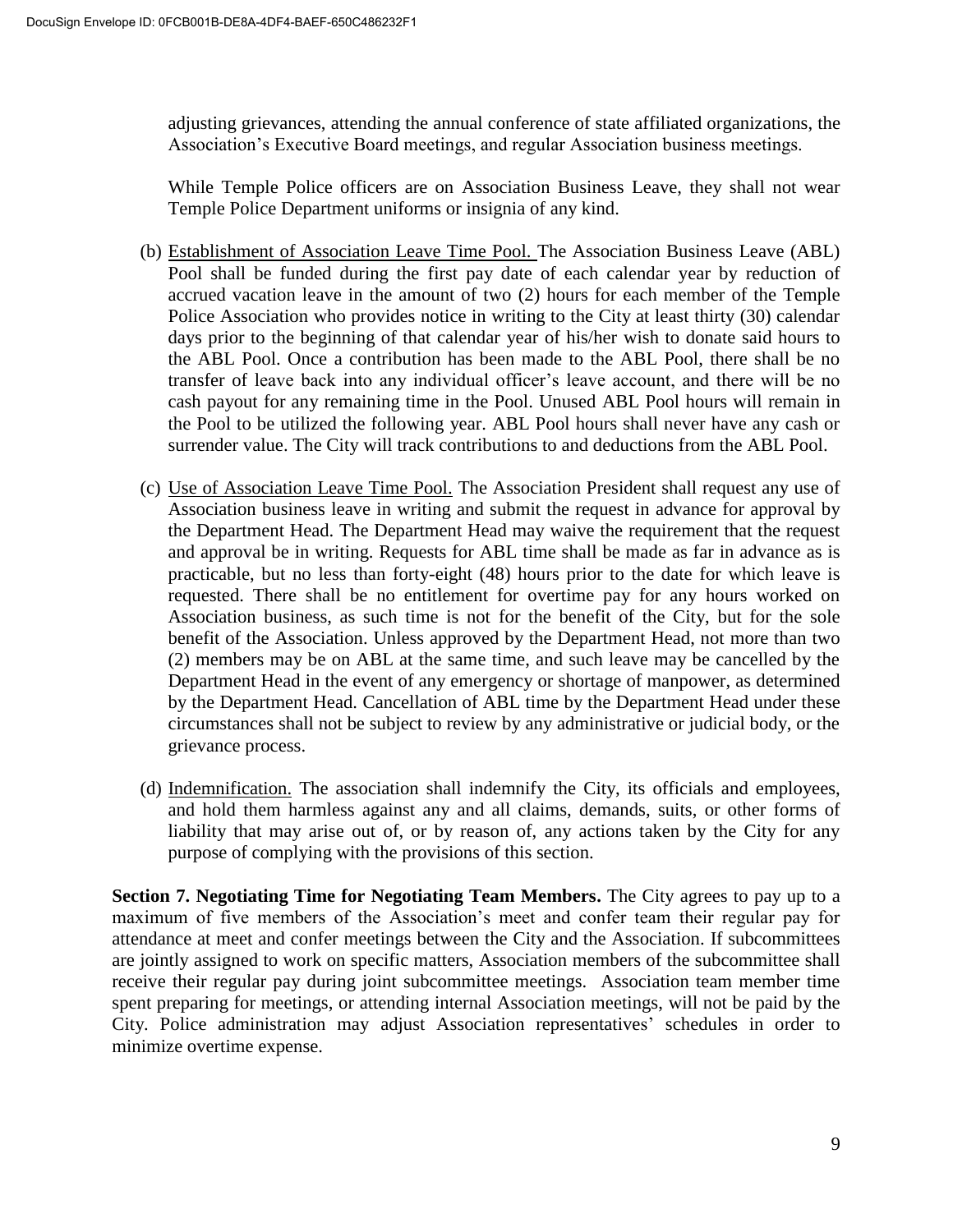# **ARTICLE 2 Creation of Additional Deputy Chief Position**

**Section 1. Intent.** In adopting this article, the Parties agree to the creation of a single additional Deputy Chief position in addition to the two (2) Deputy Chief positions authorized by Section 143.014(c) Texas Local Government Code. The Parties believe this additional position is necessary to align the Departmental command structure with the organization of the Department into three (3) bureaus (Patrol, Investigations, and Administration) and to efficiently address the continued growth of the Department and the community.

**Section 2. Minimum Standards.** In addition to the minimum standards required by Sections 143.013(b) and 143.014(d) Texas Local Government Code, the person appointed to the additional Deputy Chief position must have:

- 1. obtained a minimum educational level of a Bachelor's degree within two (2) calendar years from the date the Meet and Confer Agreement is approved by the Parties.
- 2. successfully completed a major law enforcement management school, e.g., the FBI National Academy, Southern Police Institute, or be able to complete this requirement within the first eighteen (18) months of promotion to the position;
- 3. served in the rank of Sergeant or above, and have demonstrated effective supervision, leadership and management of the personnel under their control;
- 4. obtained the level of Master Peace Officer Certification by the Texas Commission on Law Enforcement (TCOLE) or its successor.

The Parties agree that these minimum standards shall apply to the subsequent appointment of any person to a Deputy Chief position.

**Section 3. Procedure.** Upon a vacancy in any Deputy Chief position, the position will be posted for a period of ten (10) calendar days during which eligible candidates may submit documentation of their qualifications, e.g., resumes, transcripts, certifications, for review by the Department Head. The Parties agree that the final appointment will be made solely at the Department Head's discretion and that this procedure is not intended to, and does not, provide a basis for appeal of the appointment.

# **ARTICLE 3 Military Leave Time Account**

# **Section 1. City to Maintain Account.**

- (a) The City of Temple shall maintain a military leave time account for the police department. The account shall benefit a police officer who:
	- (1) is a member of the Texas National Guard or the armed forces reserves of the United States;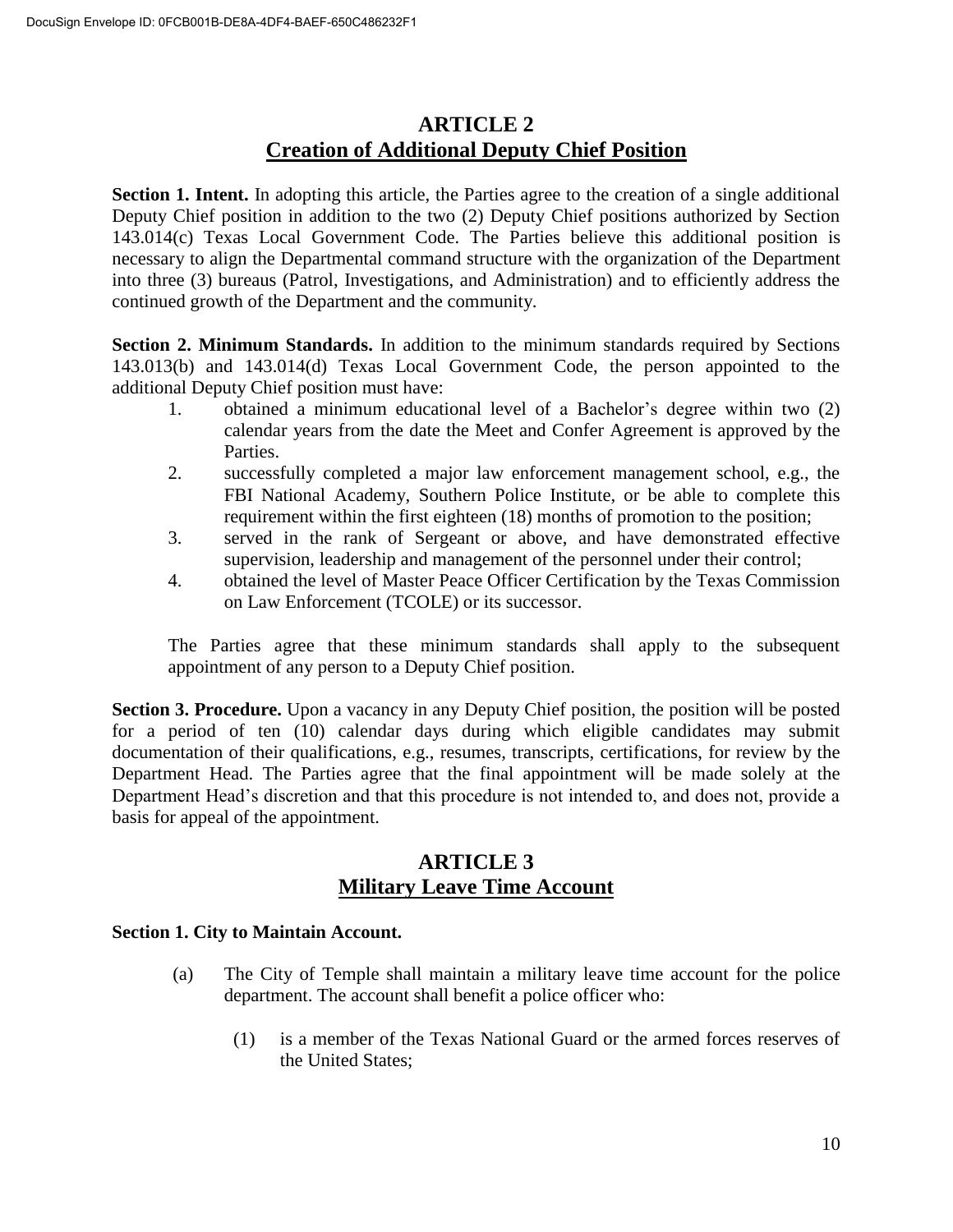- (2) was called to active federal military duty while serving as a police officer for the City; and
- (3) has served on active duty for a period of 3 continuous months or longer.
- (b) A police officer may donate any amount of accumulated vacation, holiday, sick, or compensatory leave time to the military leave time account to help provide salary continuation for police officers who qualify as eligible beneficiaries of the account under this Article.
- (c) A police officer who wishes to donate time to an account under this section must authorize the donation in writing on a form provided by the police department and approved by the City.
- (d) The City shall equally distribute the leave time donated to the military leave time account among all police officers who are eligible beneficiaries of that account. The City shall credit and debit the applicable military leave time account on an hourly basis, regardless of the cash value of the time donated or used.
- (e) A police officer who wishes to use military leave from the military leave time account shall submit the request in writing.
- (f) In December of each year, the City shall provide a report to the Association that includes the current balance of the military leave time account and the amount of leave used by each police officer from the account during the previous year.

# **ARTICLE 4 Compensation Study**

**Section 1. Intent.** The Parties agree to continue to work diligently together to establish a compensation study to be conducted in fiscal year 2023 for implementation in fiscal year 2024 that will include a full study of the City of Temple's Civil Service Pay Plan structure.

The Parties agree to incorporate the document titled "Attachment A – Rank Structure and Steps Within Rank" into this Article to clarify that officers are placed in a step within the Civil Service Pay Plan as of the date of hire.

The Parties agree to meet not later than January 15, 2023, to discuss the progress of the study and begin the process of negotiating a successor agreement.

**Section 2.** Effective August 6, 2021, certified officers and probationary officers who have successfully completed Field Training who are assigned to work an evening or midnight shift shall be eligible to receive shift differential pay.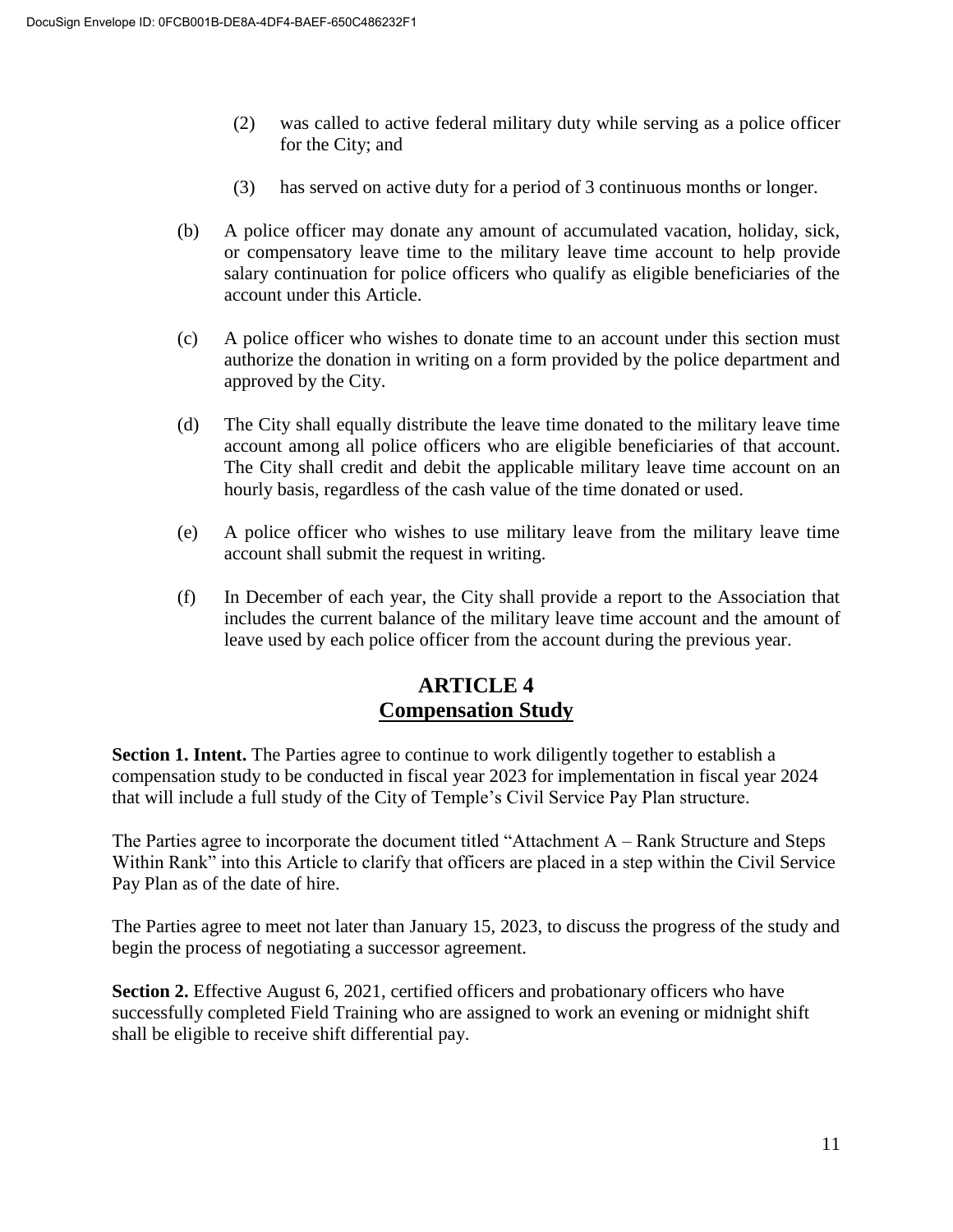# **ARTICLE 5 Overtime Compensation**

Section 1. Intent. In adopting this Article, the Parties agree to the creation of a uniform Departmental policy governing overtime compensation, consistent with Section 142.0015 Texas Local Government Code, the Fair Labor Standards Act (FLSA), and City policy.

## **Section 2. General Guidelines.**

- a. The allocation of budgeted overtime funds is solely within the discretion of the Department Head.
- b. Nothing in this Agreement is intended to, and this Agreement does not, limit the Department Head's discretion to assign employees as necessary to achieve Departmental objectives.

**Section 3. Overtime Exception.** The Parties understand and agree that the overtime exemption provided for by the FLSA known as the 7(k) exemption is hereby adopted by the City and shall be used to determine an applicable work period for purposes of overtime under the FLSA for certain work groups. The City reserves the right to make an initial determination regarding whether an overtime exemption applies, based on its own evaluation, or based on a request for an evaluation from the Department of Labor (DOL).

**Section 4. Amendment of Work Period.** The City reserves any and all rights to alter or amend the work period, if to do so serves the legitimate governmental and management interests of the City. The Parties agree that the maximum work period that will be utilized by the City is a seven (7) day period. The maximum number of hours that will be worked without overtime pay within a 7-day work period will be forty (40).

#### **Section 5. Scheduled Overtime Assignments.**

- a. All scheduled overtime assignments subject to contractual agreements with third parties will be compensated at a guaranteed rate of time and a half, without regard to the number of hours worked by an officer during that pay period.
- b. Other overtime assignments for which compensation will be at a guaranteed rate of time and a half, without regard to the number of hours worked by an officer during that pay period, shall be identified and posted as such in advance.
- c. All scheduled overtime assignments for City events will be paid at time and half, unless an officer has worked less than 40 hours during the relevant 7-day work period. In the event that an officer scheduled to work a City event has not worked 8040 hours during the 7-day work period due to taking sick or vacation leave during that pay period, the officer will be compensated at his regular hourly rate for the City event. The officer shall have the option to elect whether to apply straight "additional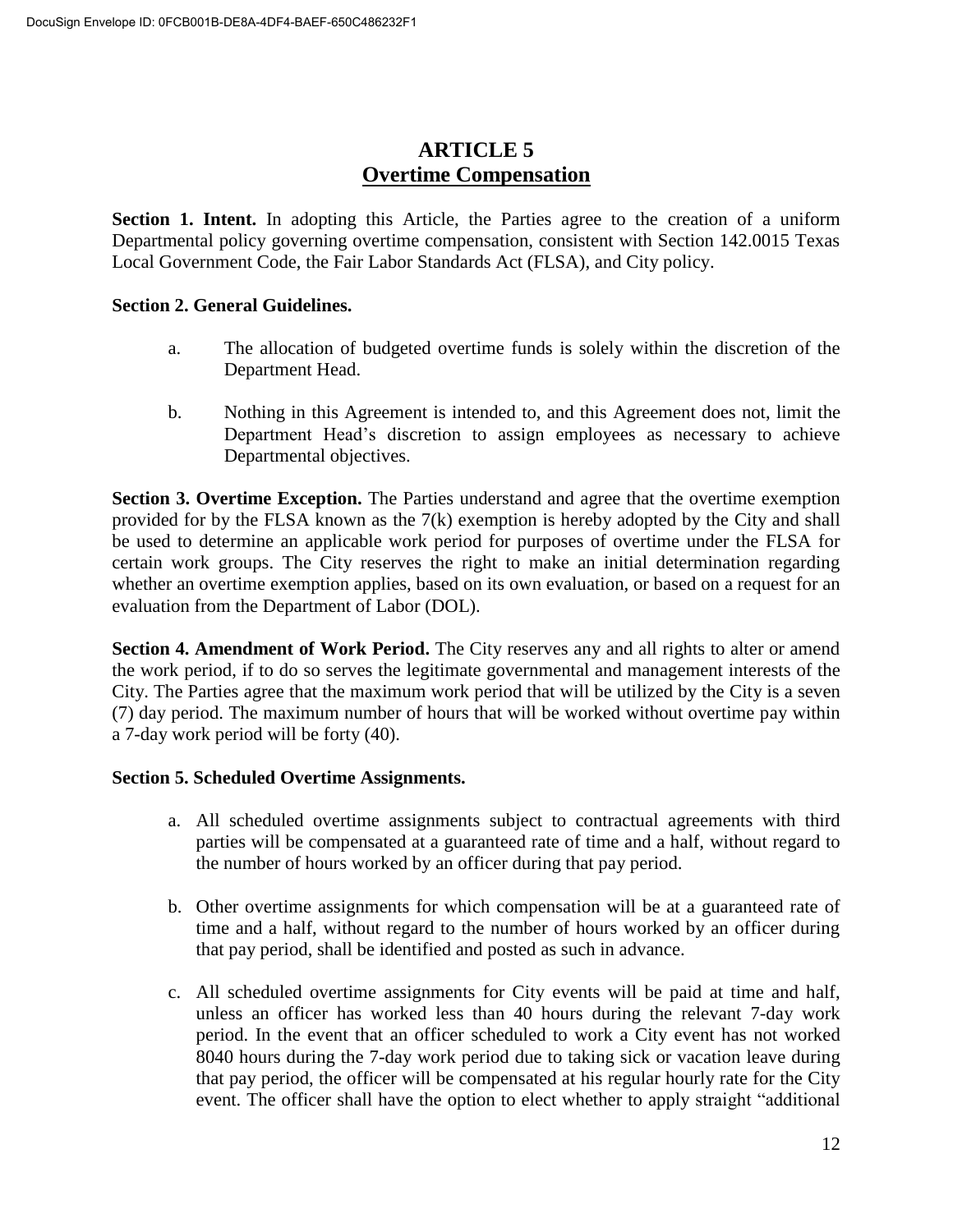regular" time in lieu of the leave taken, or to receive additional compensation for working the City event, but in no case shall the officer be compensated at the rate of time and a half.

d. Supervisors shall not require officers who are scheduled to work a City event to take flex days prior to the City event in order to avoid paying the officers overtime for working the City assignment.

#### **Section 6. Unscheduled Overtime.**

- a. Definitions
	- 1. Call-Outs time the Department requires an officer to return to duty status, on an unscheduled basis, fifteen (15) minutes or more after the officer's shift ends to work outside of the officer's regularly scheduled work hours.
	- 2. Extension of Duty time the Department requires an officer to remain on duty, or to return to duty on an unscheduled basis less than fifteen (15) minutes after the end of their prior regular shift, or during their unpaid lunch hour.
	- 3. Prior to Duty time the Department requires an officer to report to duty, on an unscheduled basis, less than one (1) hour prior to the officer's regular shift.
- b. Non-exempt officers who respond to a Call-Out shall be entitled to a minimum of two (2) hours of guaranteed overtime compensation (OT), regardless of actual time worked. Time worked in this circumstance shall begin when the notification is received and continue until the officer is cleared from the call.
- c. Non-exempt officers who work Extensions of Duty are entitled to additional regular compensation (AR) for the actual time worked, unless total time worked exceeds forty (40) hours for that 7-day work period. If the officer's total time worked for the relevant 7-day work period exceeds eighty (40) hours, the Extension of Duty will be compensated at overtime rates. Time worked in this circumstance shall begin at the end of the immediate prior regular shift, or, if the officer's unpaid lunch is interrupted, when the officer is notified to return to duty, and continue until the officer is cleared from the call.
- d. Non-exempt officers who work Prior to Duty shall be entitled to guaranteed overtime compensation (OT) for a minimum of one (1) hour. Time worked in this circumstance shall begin when the notification is received and continue until the beginning of the officer's regular shift.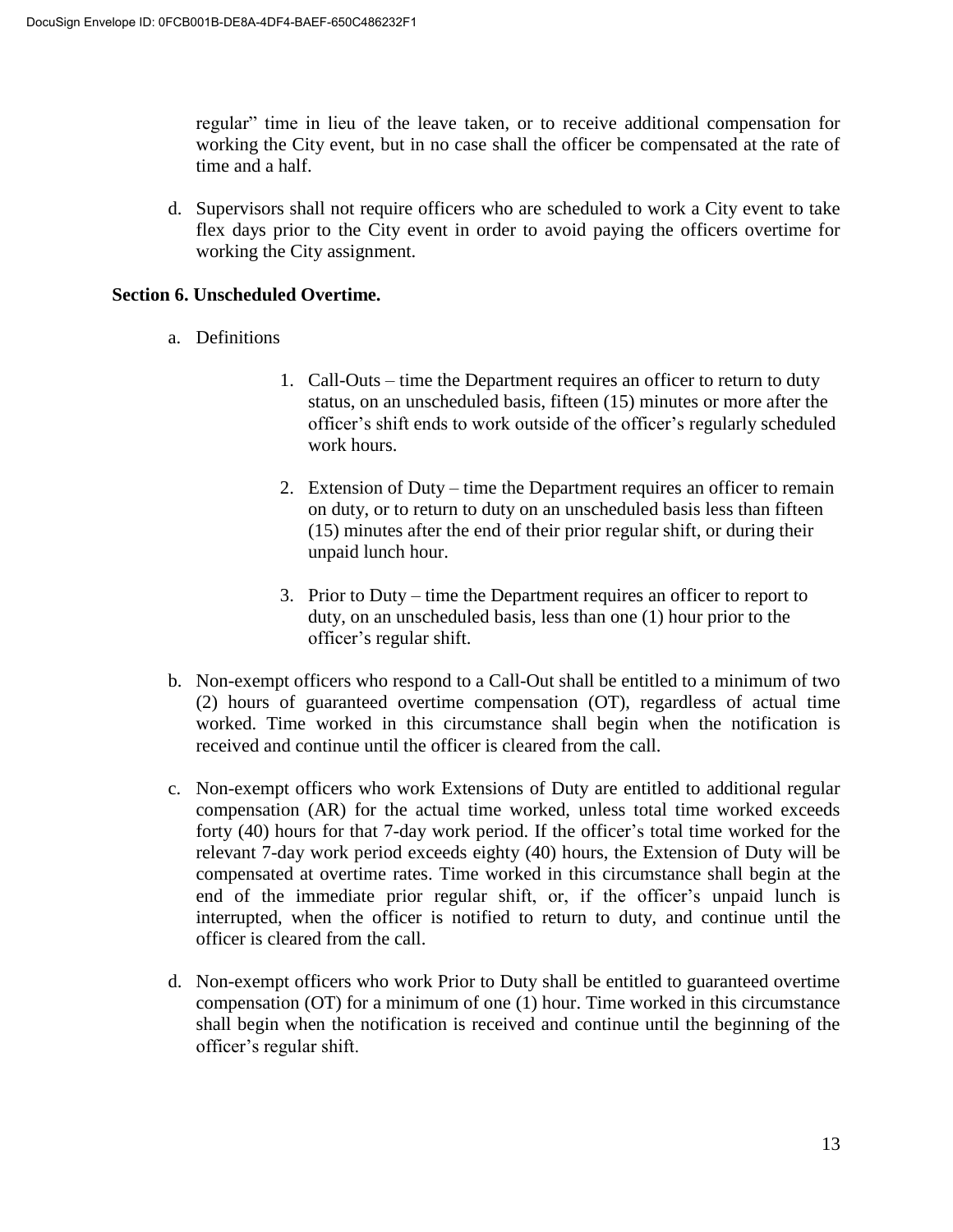- e. If an officer is required to work unscheduled overtime, the officer shall have the opportunity to elect whether (s)he will be compensated with compensatory time, or paid overtime for that assignment, subject to leave balance restrictions. If the supervisor does not flex the officer's time, the overtime slip submitted by the officer will be processed as submitted. No supervisor shall amend a payment form submitted by an officer for such an assignment without the officer's prior consent.
- f. If the supervisor does flex the officer's time, the supervisor will work with the officer to schedule the flex time off, subject to the needs of the Department.

**Section 7. Court Appearances.** An officer who makes a required court-related appearance prior to, or after his/her regularly scheduled shift, is guaranteed a minimum of 2 hours of overtime compensation, regardless of the actual time spent in court. Time worked, in this circumstance, includes scheduled report time until released by the court.

**Section 8. Compensatory Time.** The Parties agree to the following:

- a. Overtime assignments for which compensation will be in the form of compensatory time off in lieu of paid overtime shall be identified and posted as such in advance.
- b. Unless an overtime assignment has been posted as a compensatory time assignment, compensation for that assignment shall be paid overtime.
- c. If an officer is required to work an overtime assignment for which the form of compensation has not been identified prior to the start of the overtime assignment, the officer shall have the opportunity to elect whether (s)he will be compensated with compensatory time or paid overtime for that assignment, subject to leave balance restrictions. If the supervisor does not flex the officer's time, the overtime slip submitted by the officer will be processed as submitted. No supervisor shall amend a payment form submitted by an officer for such an assignment without the officer's prior consent.
- d. If the supervisor does flex the officer's time, the supervisor will work with the officer to schedule the flex time off, subject to the needs of the Department.
- e. This section is not intended to limit the Department Head's ability to assign officers to work overtime assignments paid with compensatory time off as necessary to meet Departmental objectives.
- f. This section is not intended to limit the Department Head's authority to implement flex time in managing the Department's budget.
- g. Subject to staffing needs, supervisors and officers will schedule compensatory time off at a mutually agreeable time.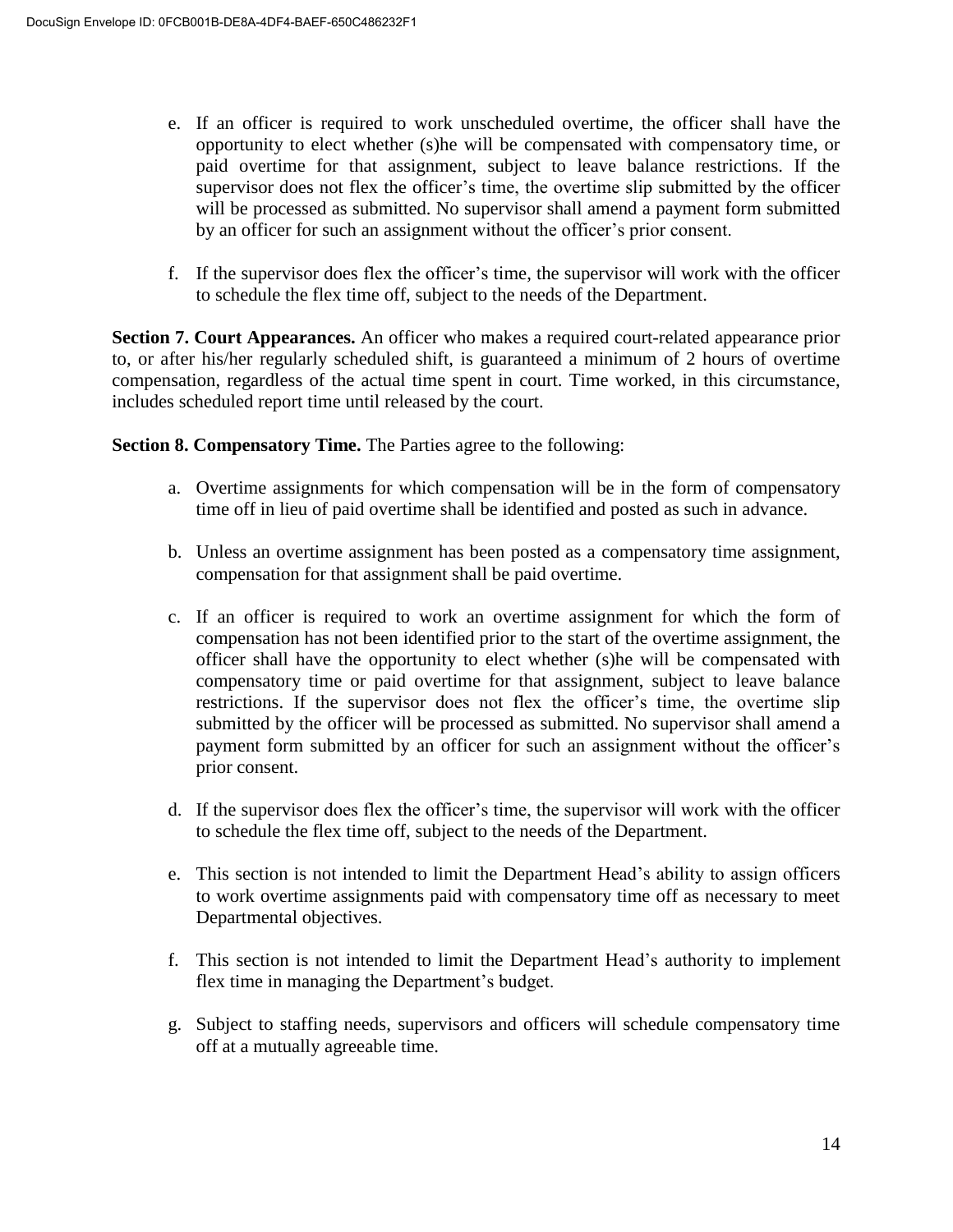**Section 9. Administrative Challenge.** Nothing in this Agreement shall prevent or preclude an individual officer or class of officers from exercising their administrative rights to challenge the application of an exemption using applicable DOL procedures and protocols. Further, nothing in the Agreement shall prevent or preclude the City from defending its application of an exemption.

# **ARTICLE 6 On-Call Status**

**Section 1. Intent and Scope.** The Parties acknowledge that it is beneficial to the Association, the Department, and the City to clearly define the "On-Call" status, related pay calculation, and scheduling requirements for certain positions in the Department. The Parties agree that a clear understanding of when officers are required to be "On-Call" so they are available to respond to either anticipated or unforeseen emergencies in a timely manner supports and enhances Departmental efficiency and effectiveness.

## **Section 2. Defining On-Call Status**

On Call Status as it applies to the Temple Police Department will consist of three (3) categories:

- 1. On-Call Includes the Sergeant and two (2) Detectives from CID and the Agent from SIU, or any other officer assigned to a similar role by the Lieutenant or Bureau Commander.
- 2. On-Call Response Includes all personnel in CID, SIU, VCES, K-9, Traffic, SWAT, and Negotiators.
- 3. On-Call Standby A temporary status (a shift or a calendar day) assigned as needed by a Lieutenant to any Department officer with the approval of the Bureau Deputy Chief over the officer(s) being assigned.

Nothing in this section prevents the Department Head, Deputy Chief, Lieutenant, Watch Commander or Field Supervisor from calling in or designating officers under existing protocols and remuneration guidelines for special events, operations, unusual occurrences, or staffing needs.

# **Section 3. Guidelines**

- 1. Pay:
	- a. Status (1) On-Call Officers will receive two (2) hours of Status Overtime for each week they are in this status regardless of whether they get called out.
	- b. Status (2) On-Call Response Officers will follow current callout pay guidelines.
	- c. Status (3) On-Call Standby Officers will receive \$15 per day or the amount designated for general government employees, whichever is greater.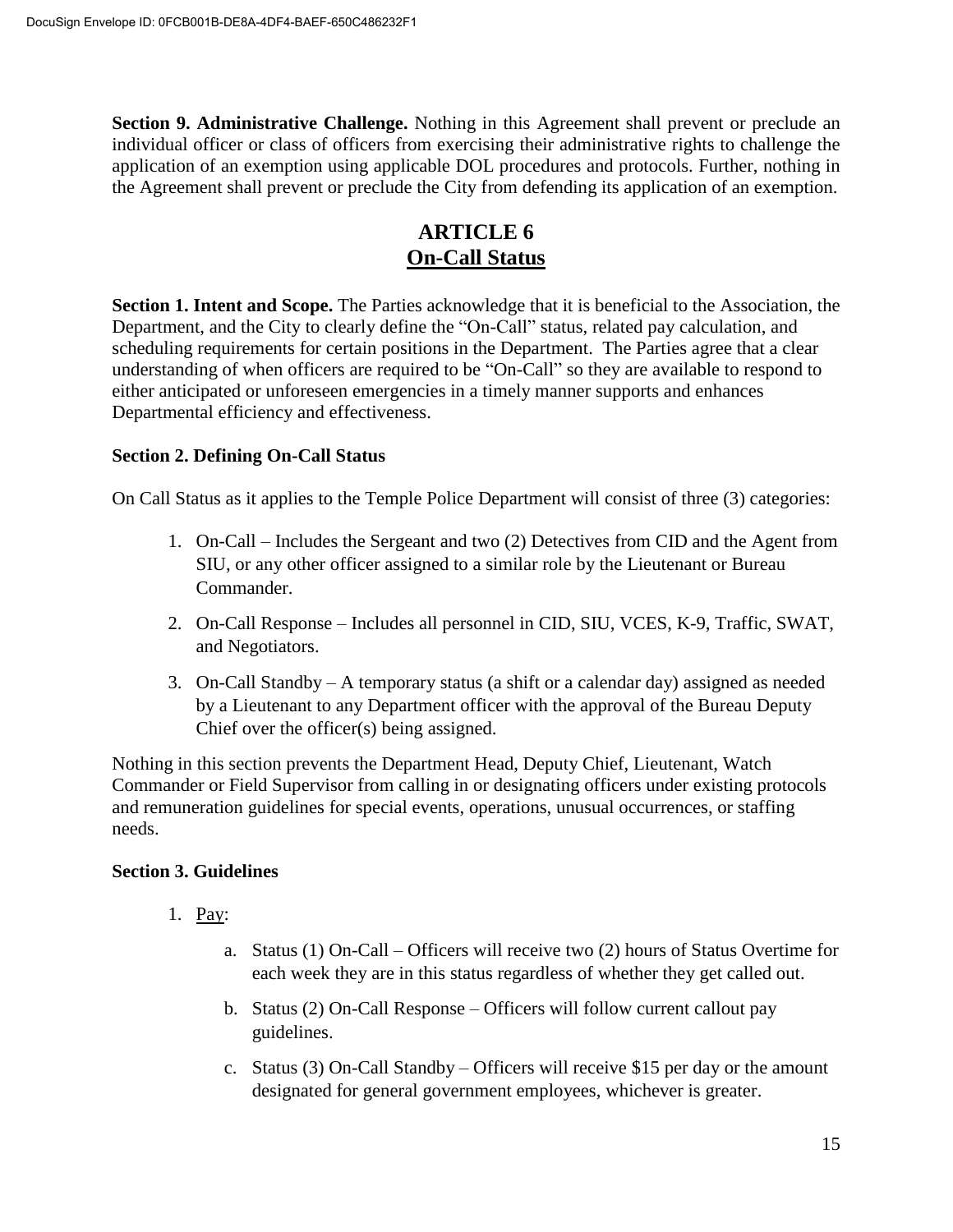- d. Pay for being in Status (1) or (3) is not added to call-out pay. If the officer on-call in Status (1) or (3) is called in, then the actual call-out pay they receive would negate the Status Overtime or On-Call Standby pay.
- 2. Phones:

Phones have been issued as a tool for officers to utilize in day to day police operations. Officers in On-Call status (1), (2), and (3) will answer or return a call from the Department promptly.

Officers who are not assigned to an On-Call status are not exempt from being called by a supervisor or Department representative for work-related reasons, *e.g*., questions about a case or casework, emergency full mobilization, etc. All officers who are not assigned to an On-Call status are expected to return Department calls and texts when possible.

Brief phone calls to officers do not constitute Departmental business justifying call back pay. If a Department phone call results in an officer conducting Departmental business, then the existing remuneration guidelines will apply.

3. Schedules:

Officers in status (1) On-Call and (2) On-Call Response must get time off requests approved with their units to ensure adequate staffing is available at all times. Officers in status (2) On-Call Response must inform their chain of command if they plan to leave the Department's response time radius and will be unable to respond to a callout within a reasonable time.

# **ARTICLE 7 Temporary Duties in Higher Classification/Rank Structure**

**Section 1. Intent and Scope.** The Parties acknowledge that an officer's experience, training and performance contribute significantly to his/her efficiency and ability, and the Department's ability to meet public safety needs. The Parties agree that temporarily designating an officer to perform the duties of a higher rank may be necessary to meet Departmental staffing needs and can also provide the officer a unique and valuable training opportunity as part of career development.

# **Section 2. Corporal Rank**

(a) Acting Sergeant – When no Sergeant or Lieutenant is available to act as a field supervisor for a shift due to absence, illness or injury, a Corporal shall be designated as "Acting Sergeant/Field Supervisor" for that shift. When no Sergeant is available to act as a field supervisor for a shift due to absence, illness or injury, and the Lieutenant determines an additional field supervisor is needed to meet staffing needs, the Lieutenant may designate a Corporal as an "Acting Sergeant/Field Supervisor" for that shift.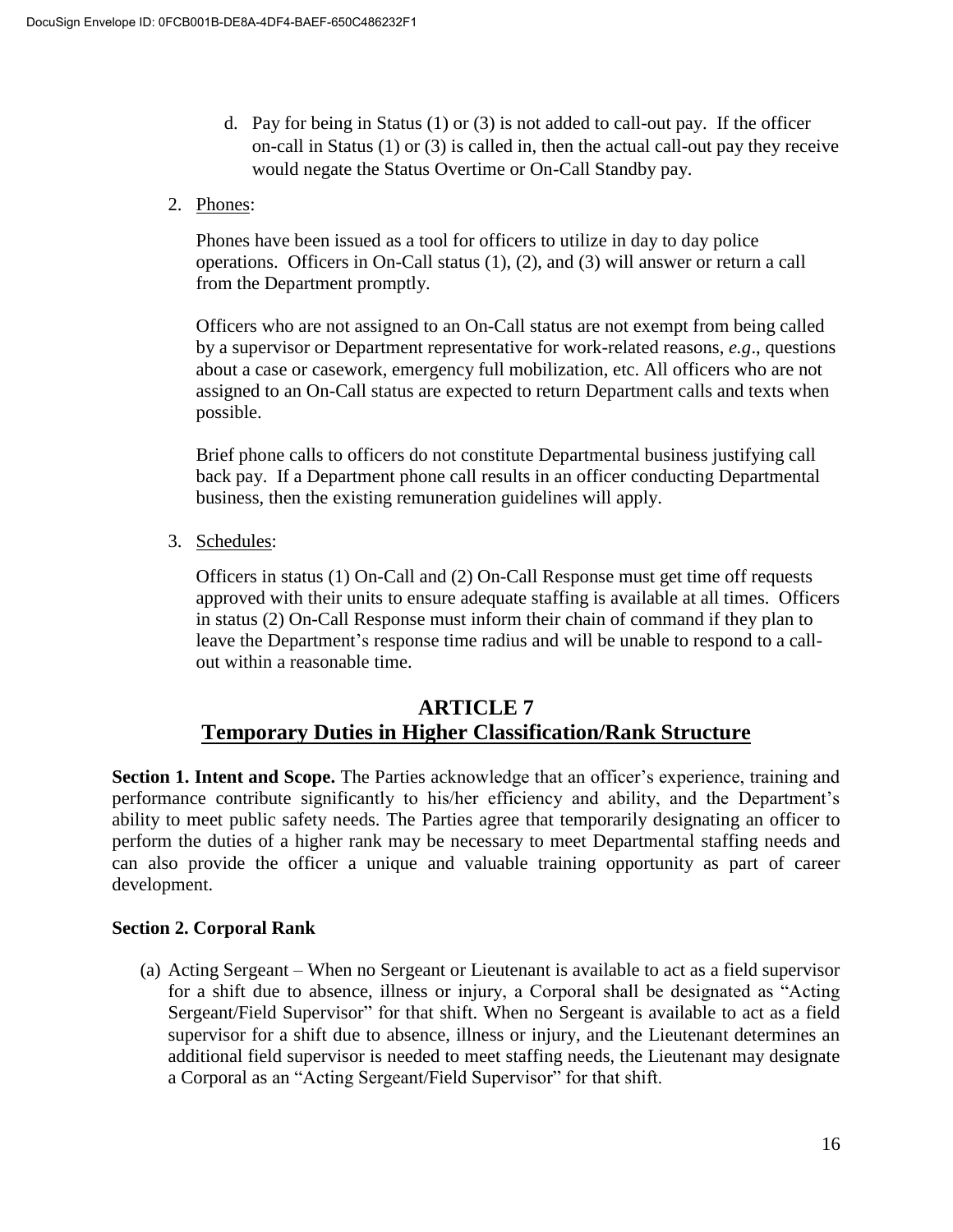- 1. The designation shall be made by a Lieutenant, Deputy Chief, or the Department Head, and be noted in writing on the Duty Roster.
- 2. A person serving in this designation shall have full authority and responsibility for performing all of the duties of the Sergeant rank for the duration of the designation.
- 3. The officer designated as Acting Sergeant shall be paid the base salary of the Sergeant rank, plus the officer's own longevity and seniority pay, educational incentive pay and certification pay during the period of the designation.
- 4. The designation shall be made on a rotating basis to all Corporals, from a list which will be distributed to the Unit.
- 5. The Department Head, or his designee, retains discretion to deviate from the order of names on the list when designating an Acting Sergeant. This decision is not subject to appeal and shall not be the basis for a grievance.
- 6. If no list is available, the designation will be made on the basis of seniority.
- (b) Mentoring Sergeant A Lieutenant may designate a Corporal to act as Mentoring Sergeant under the supervision of a Sergeant or Lieutenant.
	- 1. The designation is specifically intended for training and mentoring purposes, as part of a comprehensive career development plan. The Mentoring Sergeant designation is not to be made for the purpose of meeting Departmental staffing needs.
	- 2. The designated Corporal will have the immediate authority of a Sergeant for the duration of the designation, however ultimate authority and responsibility for the shift remains with the available Sergeant or Lieutenant.
	- 3. The designation shall be made by a Lieutenant, Deputy Chief, or the Department Head, and be noted in writing on the Duty Roster.
	- 4. The Mentoring Sergeant shall not receive higher classification pay during the designation period.
	- 5. The designation shall be made on a rotating basis to all Corporals, from a list which will be distributed to the Unit.
	- 6. The Department Head, or his designee, retains discretion to deviate from the order of names on the list when designating a Mentoring Sergeant. This decision is not subject to appeal and shall not be the basis for a grievance.
	- 7. If no list is available, the designation will be made on the basis of seniority.

#### **Section 3. Sergeant Rank**

Watch Commander – When a Lieutenant will be absent or unavailable for a period of at least twenty-eight (28) consecutive days, the Department Head, or his designee, may designate a Sergeant to perform the administrative duties of a Lieutenant/Watch Commander.

- a. The designation shall be made by a Deputy Chief, or the Department Head, and be noted in writing on the Duty Roster.
- b. A person serving in this designation shall have full authority and responsibility for performing all of the duties of the Lieutenant rank for the duration of the designation.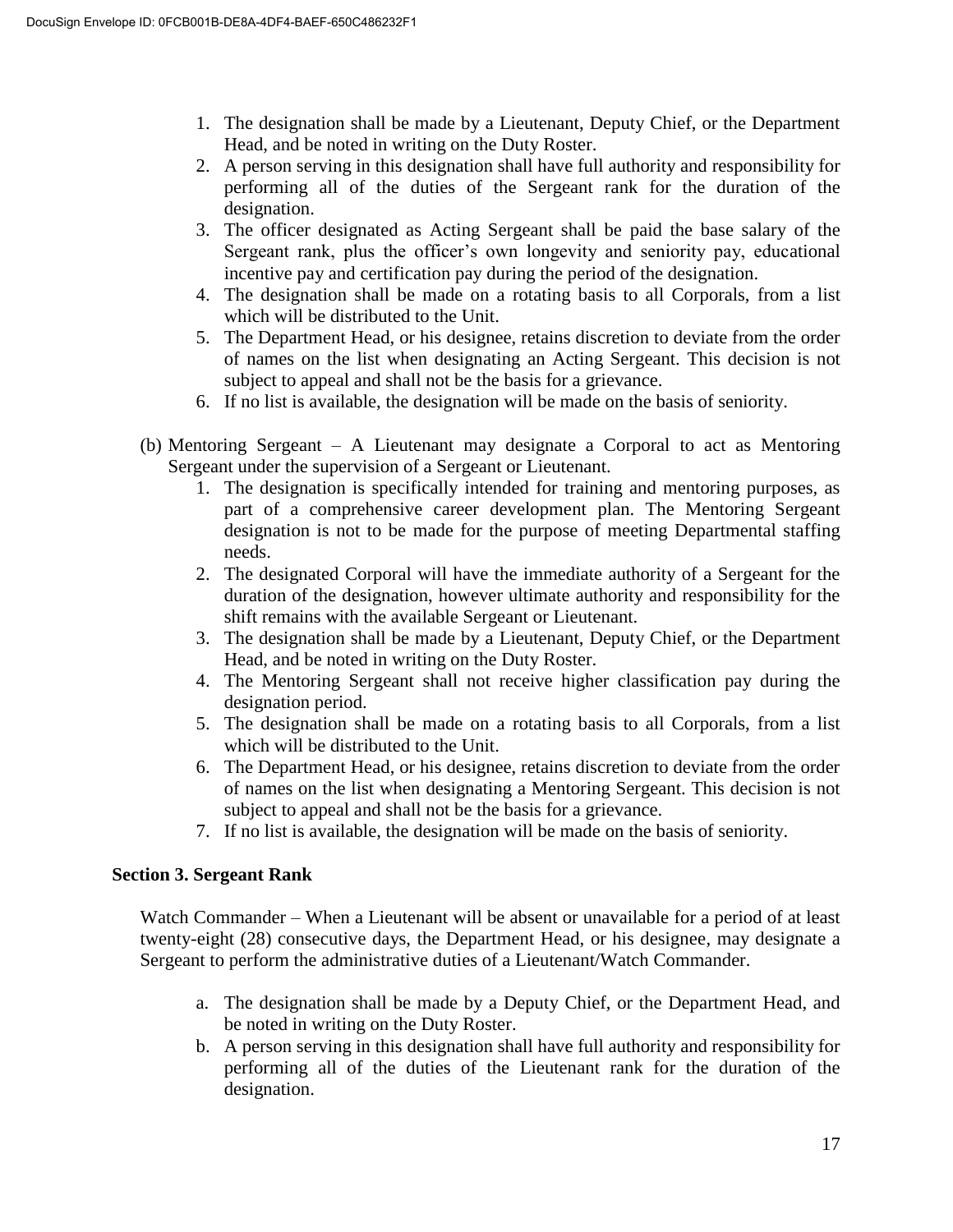- c. The designated Watch Commander shall be paid the base salary of the Lieutenant rank, plus the officer's own longevity and seniority pay, educational incentive pay, and certification pay during the period of the designation.
- d. The designation shall be made on a rotating basis from a list of Sergeants. If no list is available, the designation shall be made on the basis of seniority. The Department Head retains discretion to deviate from the order of names on the list when designating a Watch Commander. This decision is not subject to appeal and shall not be the basis for a grievance.
- e. The Department Head retains authority to designate a Watch Commander, pursuant to this section, for a period of less than twenty-eight (28) days, based on Departmental needs.

## **Section 4. Temporary Performance of Duties in a Higher Rank**

In order to meet immediate Departmental staffing needs, the Department Head shall have the authority to temporarily assign an officer to perform the duties of a position in the next higher rank under the following circumstances:

- a. when that position has been funded, but not yet created or authorized by the City's governing body, or
- b. when there is a vacancy in an existing position for which no promotional list exists. An officer temporarily assigned under this subsection has no property right or interest, in law or equity, to continued employment in the temporarily assigned position, and will be demoted to the position (s)he occupied prior to the temporary assignment immediately upon determination of the officer occupying the first position on the eligibility list. This subsection does not preclude back-pay due to the person who is ultimately promoted to fill the position from the promotional list once established.

Assignments made pursuant to this provision are temporary in nature, and specifically intended to address immediate, pressing Departmental staffing needs. Assignments made pursuant to this provision are expressly limited to such period of time as is necessary for the City to formally create the position by ordinance or complete the process of creating a promotional list for the position.

A person temporarily serving in a higher rank shall have full authority and responsibility for performing all of the duties of the assigned rank for the duration of the assignment.

Under no circumstances is this provision intended to, and it does not, circumvent the express intent of Chapter 143 of the Texas Local Government Code, which specifies that promotions are to be made solely through the promotional testing process.

An officer temporarily assigned to a position in the next higher rank under this provision shall be paid the base salary of the rank to which (s)he has been temporarily assigned, and the officer's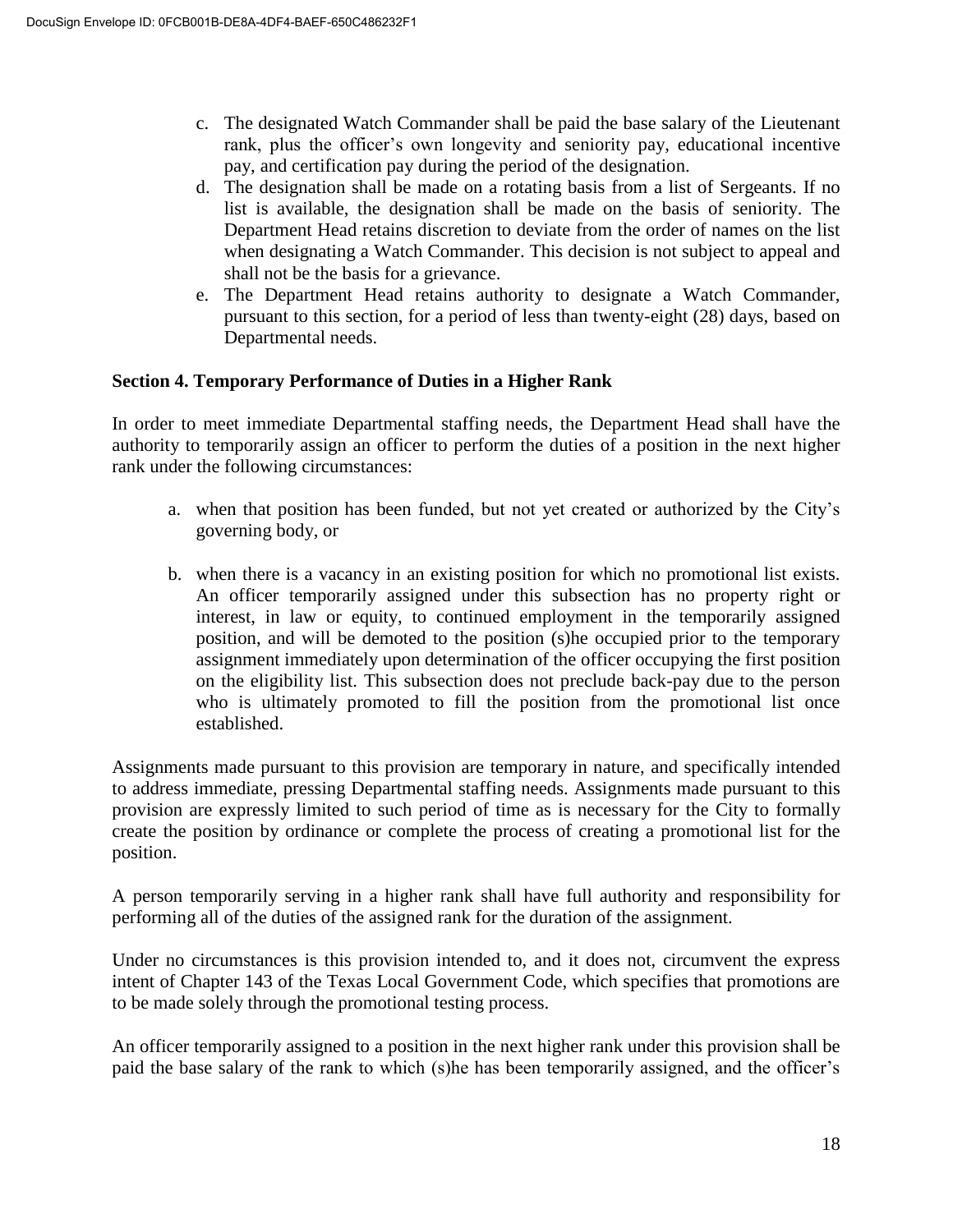own longevity or seniority pay, educational incentive pay and certification pay for the period of the temporary assignment.

Under no circumstances is this provision intended to, and it does not, authorize the Department Head to, directly or indirectly, create a position that has not been funded by the City's governing body.

# **ARTICLE 8 Promotional Process**

**Section 1. Intent.** The Parties agree that it is the goal of the Department to maintain high professional standards through an objective, fair and competitive promotional process. Further, continuing education is encouraged and recognized to improve professionalism for both officers and the Department. For this reason, the Parties agree to incentivize education and certification achievement by awarding additional promotional points to eligible officers.

**Section 2. Promotional Examination Notice.** Before the thirtieth (30<sup>th</sup>) prior to the date a promotional examination is held**,** the Commission shall post a notice of the examination in plain view on a bulletin board located in the main lobby of City Hall and in the Police Department. The notice must show the position for which the examination will be given, the date, time, and location where the examination will be held. The notice will also be electronically posted and distributed via Departmental email.

**Section 3. Pre-Promotional Examination Meetings.** Before the fifteenth (15<sup>th</sup>) day prior to the date a promotional examination is held, two (2) pre-promotional examination meetings will be held. Information related to the dates and times for these pre-promotional examination meetings will be included in the promotional examination notice described in Section 2 of this Article, above. The purpose of these meetings will be to discuss the examination process, written exam, scenarios, practical oral assessment(s) (interviews), general management in-basket exercises, suitability assessments, and the Chief's panel interview.

# **Section 4. Eligibility for Police Department Promotional Examination**

- (a) A police officer must meet the requirements set forth in Chapter 143.028 and 143.031 of the Texas Local Government Code to be eligible to take a promotional examination. Each promotional examination is open to each officer who, for at least two (2) years immediately before the date the promotional examination is held, has continuously held a position in the Temple Police Department in the classification that is immediately below, in salary, the classification for which the examination is to be held, or other positions as specified by the Commission.
- (b) The two (2) year eligibility requirement to take the promotional examination will be determined based on time served in the appropriate classification as of the date of the written examination.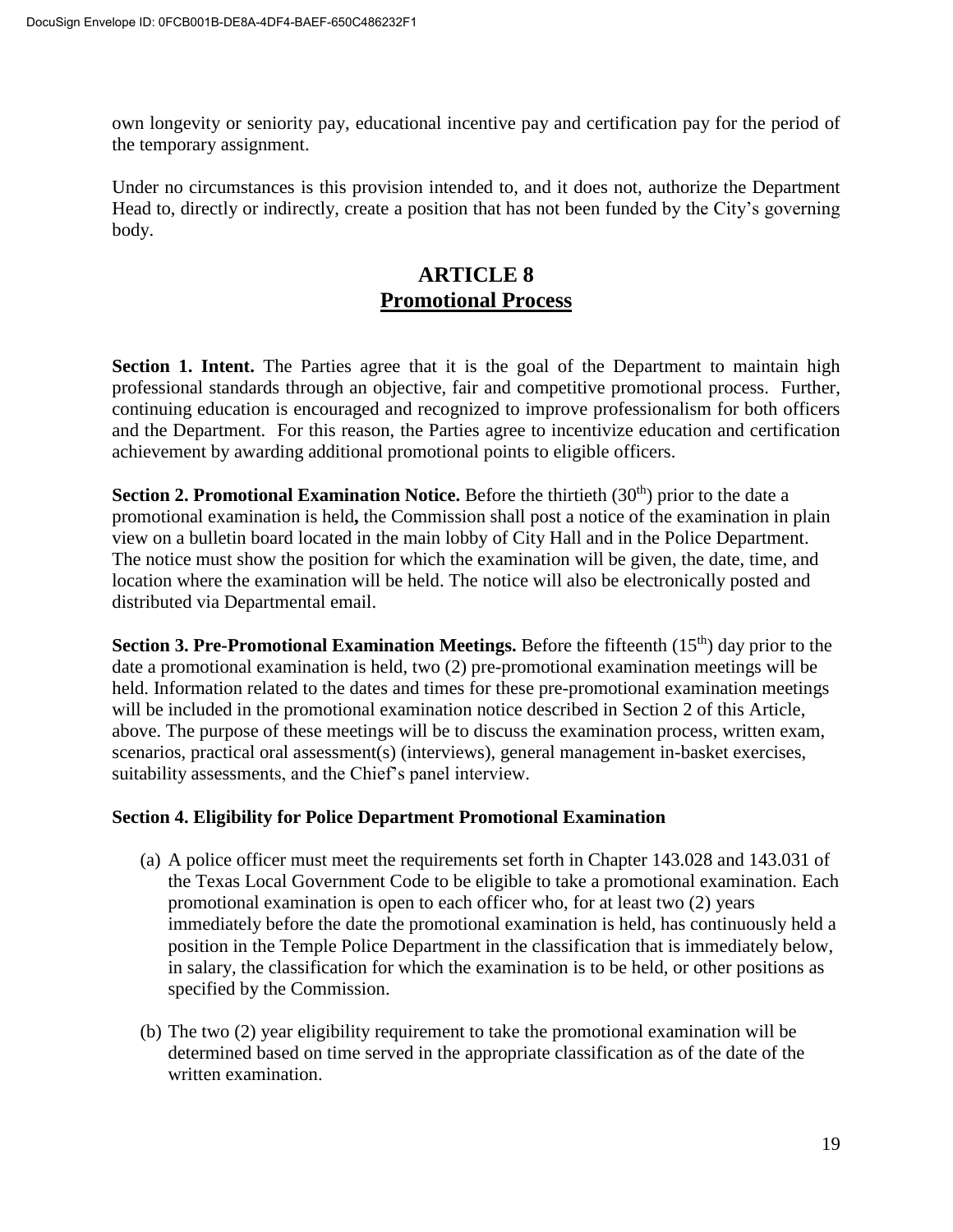- (c) To be eligible to take any promotional examination, the applicant must have maintained and successfully passed all physical fitness requirements and firearms qualifications, and must not be on any discipline-related probation, performance improvement plan, or investigatory leave of absence related to allegations of dishonesty or criminal conduct.
- (d) Probationary Officers: To be eligible to take a promotional examination, probationary officers, including officers hired under the Lateral Entry Program established in Article 8 of this Agreement, must successfully complete the applicable probationary period and subsequently serve two (2) continuous years in the classification immediately below the classification for which the examination is to be held.

The probationary period for officers who attend the Academy extends for one (1) full year following completion of the Academy. The probationary period for all other new hires, including officers hired under the Lateral Entry Program established in Article 8 of this Agreement, extends for one (1) full year after the date of hire.

- (e) Corporal Promotional Examination: To be eligible to take the examination for promotion to the corporal rank, an officer must have continuously held the position of Police Officer in the Temple Police Department for at least two (2) years immediately before the date the promotional examination is held, and have successfully completed the requirements for the Intermediate Police Officer Proficiency certification, and been awarded the Intermediate Police Officer Proficiency certification no later than the date the promotional examination is held.
- (f) Sergeant Promotional Examination: To be eligible to take the examination for promotion to the sergeant rank, an officer must have continuously held the position of Corporal in the Temple Police Department for at least two (2) years immediately before the date the promotional examination is held, and have successfully completed the requirements for the Advanced Police Officer Proficiency certification, and been awarded the Advanced Police Officer Proficiency certification no later than the date the promotional examination is held.
- (g) Lieutenant Promotional Examination: To be eligible to take the examination for promotion to the lieutenant rank, an officer must have continuously held the position of Sergeant in the Temple Police Department for at least two (2) years immediately before the date the promotional examination is held, and have successfully completed the requirements for the Master Police Officer Proficiency certification, and been awarded the Master Police Officer Proficiency certification no later than the date the promotional examination is held.

# **Section 5. Promotional Examination Process**

The promotional examination process may include a number of testing procedures. This nonexclusive list includes the following: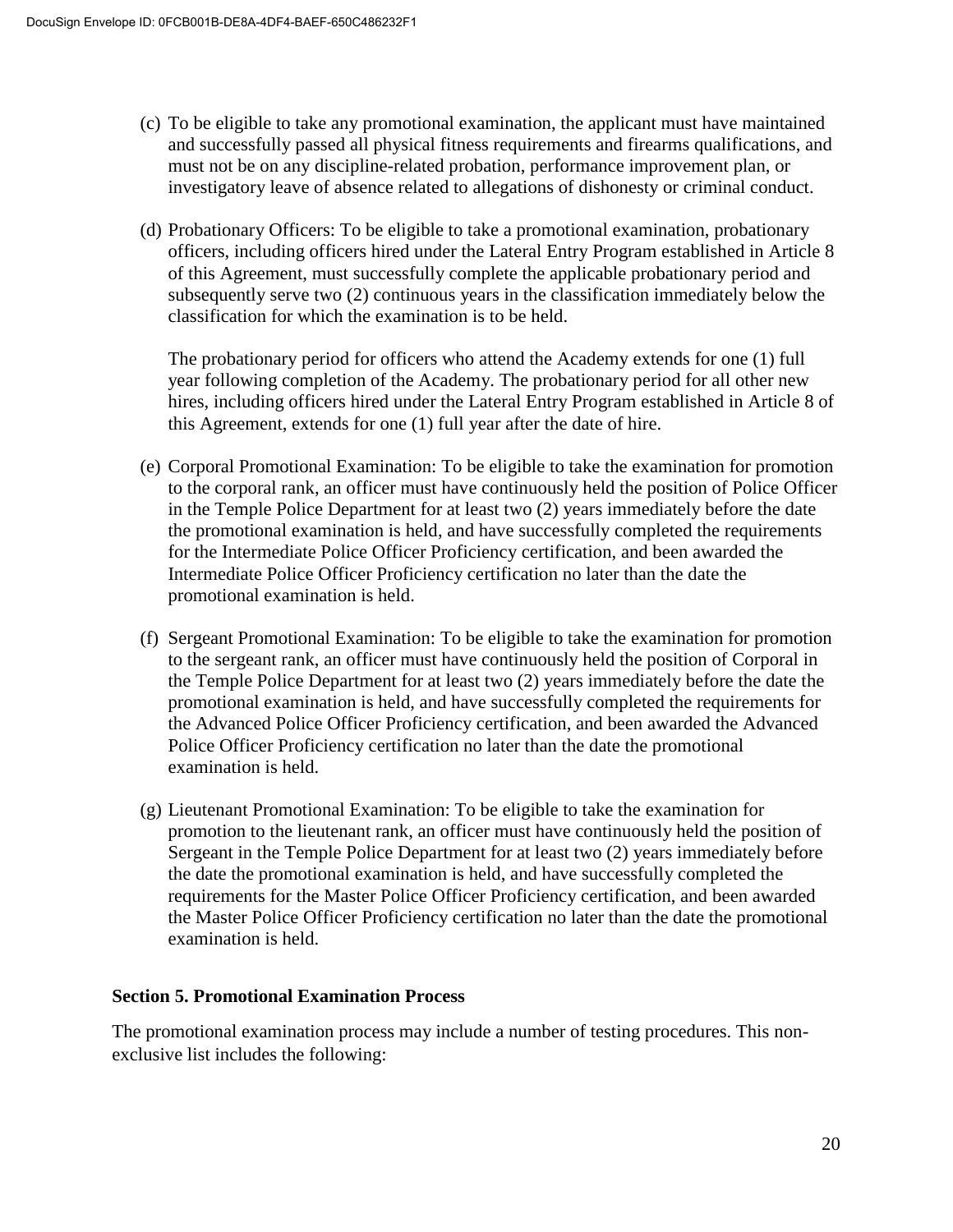- (a) Written Examination: The written examination is the initial step in the promotional process. Scores on the initial written promotional examination will be based upon a maximum of one hundred (100) points. All final scores on an examination consisting of more than one hundred (100) questions will be rounded to two (2) decimal points. Candidates must score a minimum of eighty (80) points on the written examination to be eligible to advance to the next step in the promotional process.
- (b) General Management In-Basket (GMIB): The GMIB is evaluated and graded by an outside source. A maximum score of one hundred (100) points is possible.
	- a. For the rank of Corporal, the Supervisory Simulator testing will be conducted.
	- b. For the rank of Sergeant, the GMIB short form test will be conducted.
	- c. For the rank of Lieutenant, the Full GMIB test will be conducted
- (c) Scenario Testing: An example of scenario testing may include the following: fielding a complaint, counseling or coaching session, tactical decision-making, etc. A minimum of two (2) scenarios will be conducted, and the scores will be averaged into one score for a final score. The scenario testing will be graded by a panel of three (3) internal Department employees of the rank being tested or a higher rank. A maximum score of one hundred (100) points is possible. A minimum score of seventy (70) points is required to continue in the promotional process.
- (d) Oral Interviews: This may include a panel consisting of external panelists. A maximum score of one hundred (100) points is possible. A minimum score of seventy (70) points is required to continue in the promotional process.
- (e) Behavioral Assessment: A behavioral, or suitability, assessment will be conducted to measure leadership characteristics. This is not a graded portion of the promotional process. (not scored)
- (f) Personnel File Review: A comprehensive review of the candidate's personnel file will be conducted. This is not a graded portion of the promotional process. The Officer can also review their file and bring notes with them to the Chief's Panel. (not scored)
- $(g)$  Feedback: Feedback may be received from the supervisory peer group the candidate will be working with, or Command Staff. This is not a graded portion of the promotional process. (not scored)
- (h) Chief's Panel: At the completion of the above listed processes. All candidates within the top five (5) highest scores will be invited to a Chief's Panel interview. The remaining candidates will no longer be eligible to advance in the promotional process. The Chief's Panel will consist of the Police Chief, Deputy Chiefs, Temple Police Association President or his/her designee, and/or a City employee designated by the Police Chief. The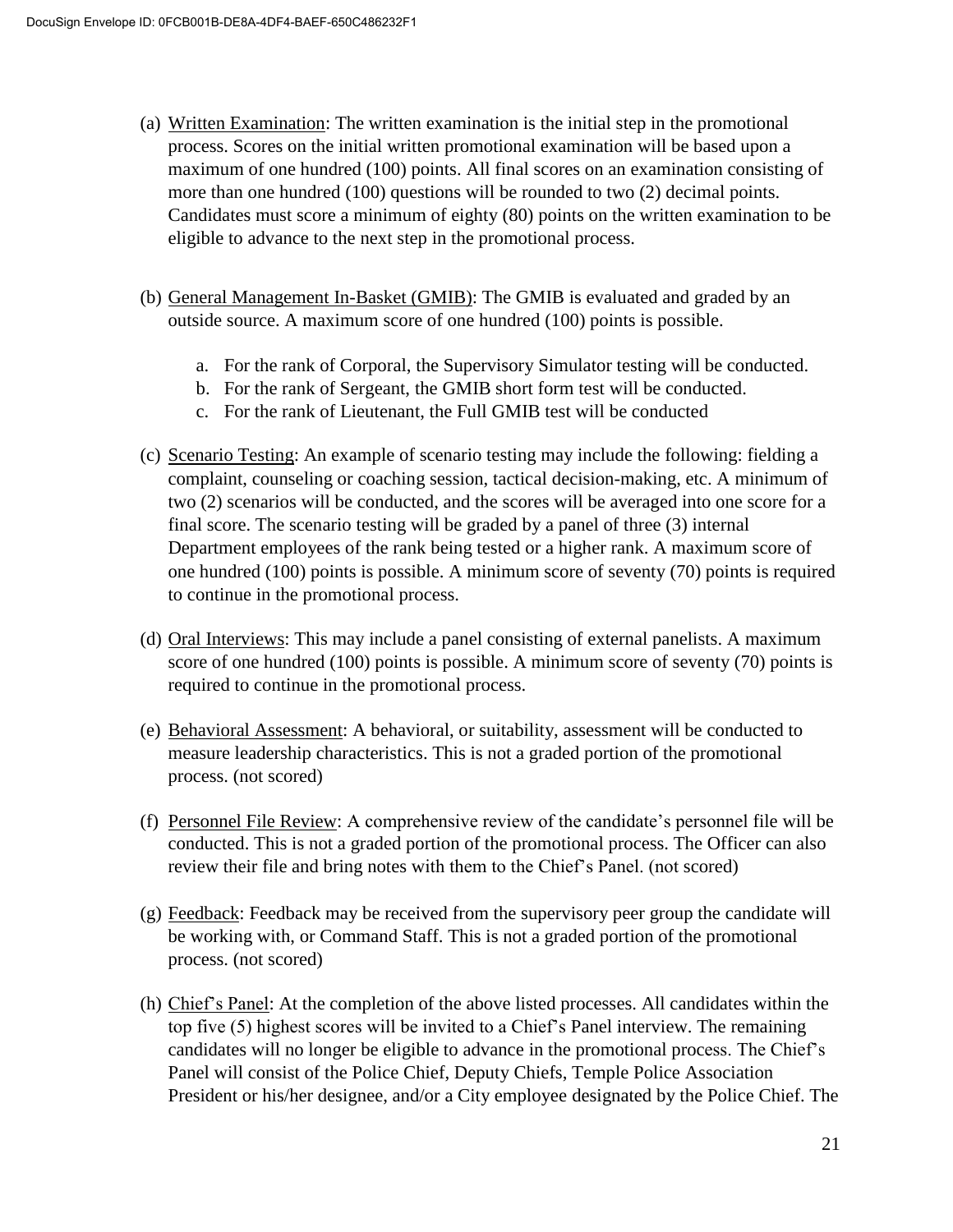Chief's Panel results will be of equal value to the total maximum points available throughout the promotional testing process. For example, if four hundred (400) total points are available to be received by an applicant in the promotional examination process, the Chief's Panel will have a maximum score of four hundred (400) possible points. Points awarded by the Chief's Panel will be added to candidates' scores on all other portions of the promotional examination process to determine the final ranked list of candidates.

(i) Educational Incentive Points will be added at the Chief's Panel and will not be included in any other scoring.

The final decision on a promotion is determined by the Chief of Police. With good cause, the Chief of Police can bypass or promote out of order of the final score.

The promotional list will expire after twelve (12) months or, prior to twelve (12) months, at the discretion of the Chief of Police.

# **Section 6. Additional Points**

- (a) **Seniority Points**. No points will be associated with seniority on promotional examinations.
- (b) **Educational Incentive Points.** Only those candidates who participate in the Chief's Panel are eligible to receive additional educational incentive points on promotional examinations. Points will be awarded as follows:
	- Level  $1 0.5$  point for having received an Intermediate Certificate issued by the Texas Commission on Law Enforcement (TCOLE);
	- Level  $2 1.0$  point for having completed 60 college credit hours with a passing grade from an accredited institution of higher education, college, or university OR having received an Advanced Certificate issued by the Texas Commission on Law Enforcement (TCOLE);
	- Level  $3 1.5$  points for having received a Master Peace Officer certificate issued by TCOLE;
	- Level  $4 2.0$  points for having received an Associate's Degree from an accredited institution of higher education, college, or university
	- Level  $5 3.0$  points for having received a Bachelor's Degree or higher from an accredited institution of higher education, college, or university.

An eligible promotional candidate is entitled to receive the points only for the highest level attained listed above.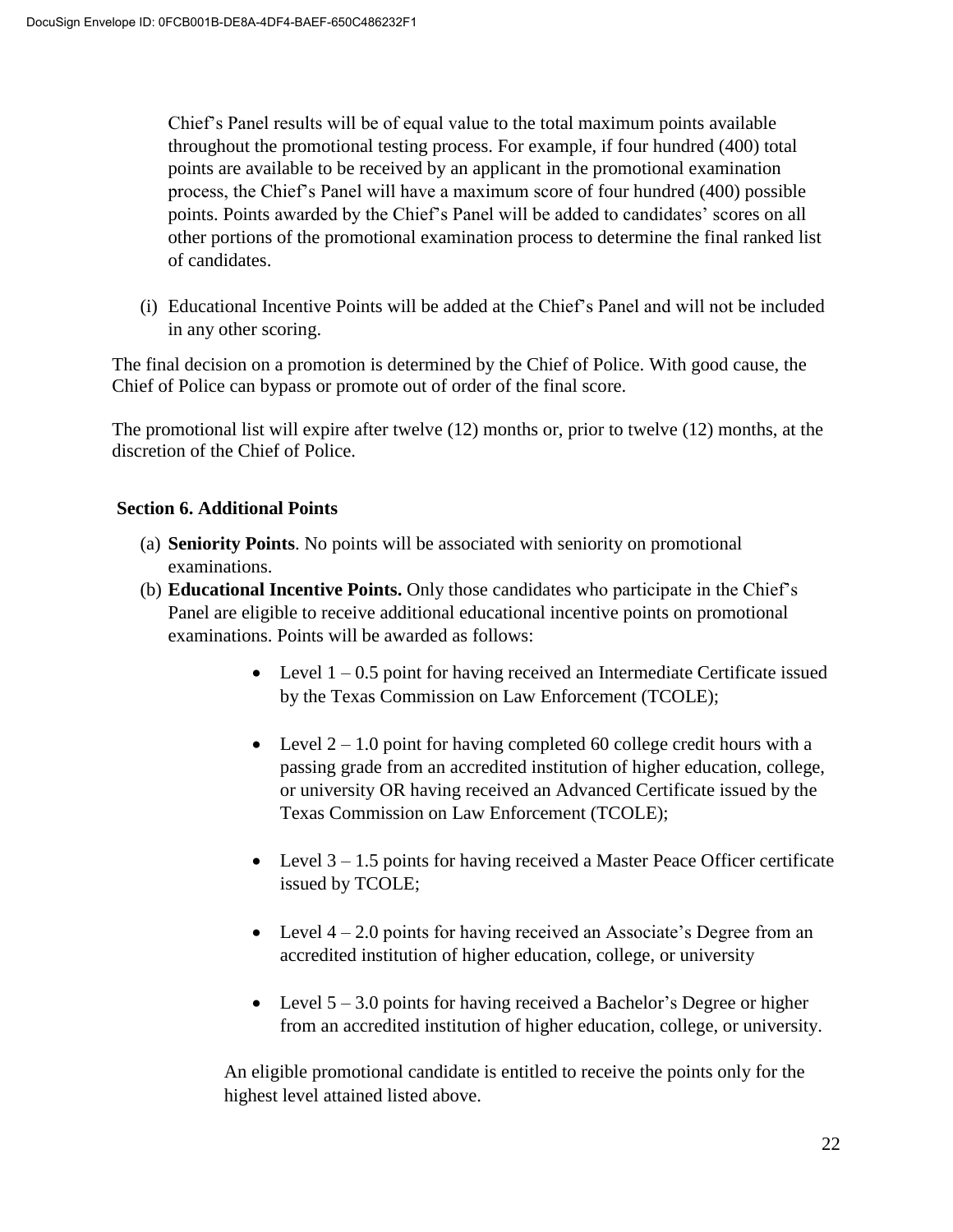All educational incentive points will be awarded based on the candidate's documented eligibility to receive the points as of 5 p.m. on the date of the written exam.

Documentation of educational incentive points that the candidate may be eligible to receive during the promotional process must be submitted to the Training Sergeant no later than 5:00 p.m. on the date of the written exam. Documentation of education or certification achievements submitted after 5:00 p.m. on the date of the written exam will not result in additional points on the examination.

# **ARTICLE 9 Lateral Transfer and Rehire Program**

**Section 1. Intent and Scope.** The Parties acknowledge that the ability to attract and hire qualified candidates is beneficial to the Association, the Department and City. The Parties agree that an expedited process for hiring qualified applicants with previous law enforcement experience will support and enhance this goal.

# **Section 2. Eligibility Requirements**

Lateral Entry Program:

To be eligible for hiring under this Article, an applicant must:

- 1. have a current TCOLE Peace Officer license or challenge the TCOLE exam and complete the required training within 6 months from the date of hire;
- 2. be no more than 56 years of age on the date they apply for employment with the Department;
- 3. be currently employed with a law enforcement agency or have been substantially engaged in law enforcement duties within the twenty-four (24) months immediately prior to application with the Department;
- 4. have an honorable standing within their previous department;
- 5. not be under any type of investigation with their previous department;
- 6. have two (2) or more years of work experience as a sworn state or federal law enforcement officer;
- 7. take and pass a Civil Service entrance examination;
- 8. complete and pass a background investigation, and the City of Temple and Temple Police Department hiring process;
- 9. successfully complete a Field Training Program of not less than eight (8) weeks at the discretion of the Department Head, and
- 10. successfully complete a twelve (12) month probationary period.

#### Re-Hire Program:

To be eligible for re-hire under this Article, an applicant must: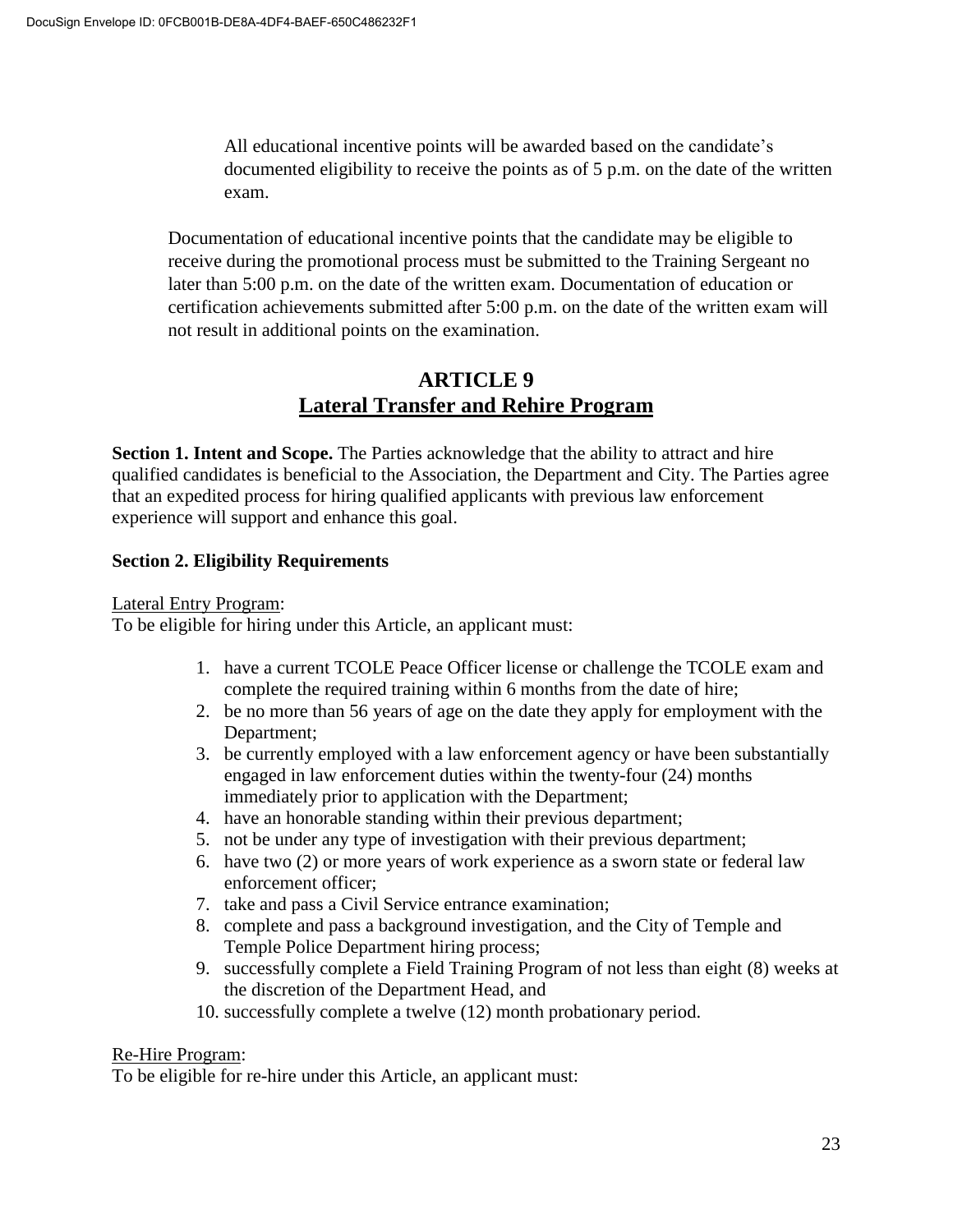- 1. have a current TCOLE license;
- 2. be no more than 56 years of age on the day they apply to be re-hired;
- 3. be in good standing with their current employer;
- 4. have been previously employed as a Temple Police officer for at least two (2) years;
- 5. have been in good standing with the Temple Police Department at the time of separation;
- 6. apply for re-hire no more than:
	- a. six (6) months after the applicant's date of separation from the Temple Police Department, or
	- b. twelve (12) months after the applicant's date of separation from the Temple Police Department on the condition that the officer has maintained their TCOLE license, or
	- c. twenty-four (24) months after the applicant's date of separation from the Temple Police Department on the condition that the applicant was employed by another law enforcement agency in Texas during the entire 24-month period.
- 7. have separated from the Department no more than once during their law enforcement career at the time of application,
- 8. complete and pass a background investigation and the City of Temple and Temple Police Department hiring process, and
- 9. successfully complete a twelve (12) month probationary period.

Former Temple Police Department officers who have been separated from the Department for more than twenty-four (24) months from the date of separation are not eligible for re-hire and must meet the requirements for lateral entry to be considered for employment under this Article.

The Department Head retains absolute discretion regarding whether an applicant meets the Lateral Entry or Re-Hire Program criteria. The Department Head's determination of a candidate's eligibility shall be final. The determination is not subject to appeal to the Commission and shall not be the basis of a grievance under this Agreement.

# **Section 3. Guidelines**

1. Hiring:

To fill a vacant position within the Department, the Department Head may select an applicant from the lateral entry or re-hire eligibility list, or follow the process defined in section 143.026 of the Texas Local Government Code.

The Department Head retains absolute discretion to hire any eligible candidate or candidates under this Article without regard to their positions on the lateral entry or re-hire eligibility list, any other candidate's position on any other eligibility list, the existence of a new hire eligibility list, or the effect of the Department Head's decision on any officer in the Department. The Department Head's decision is final, not subject to appeal to the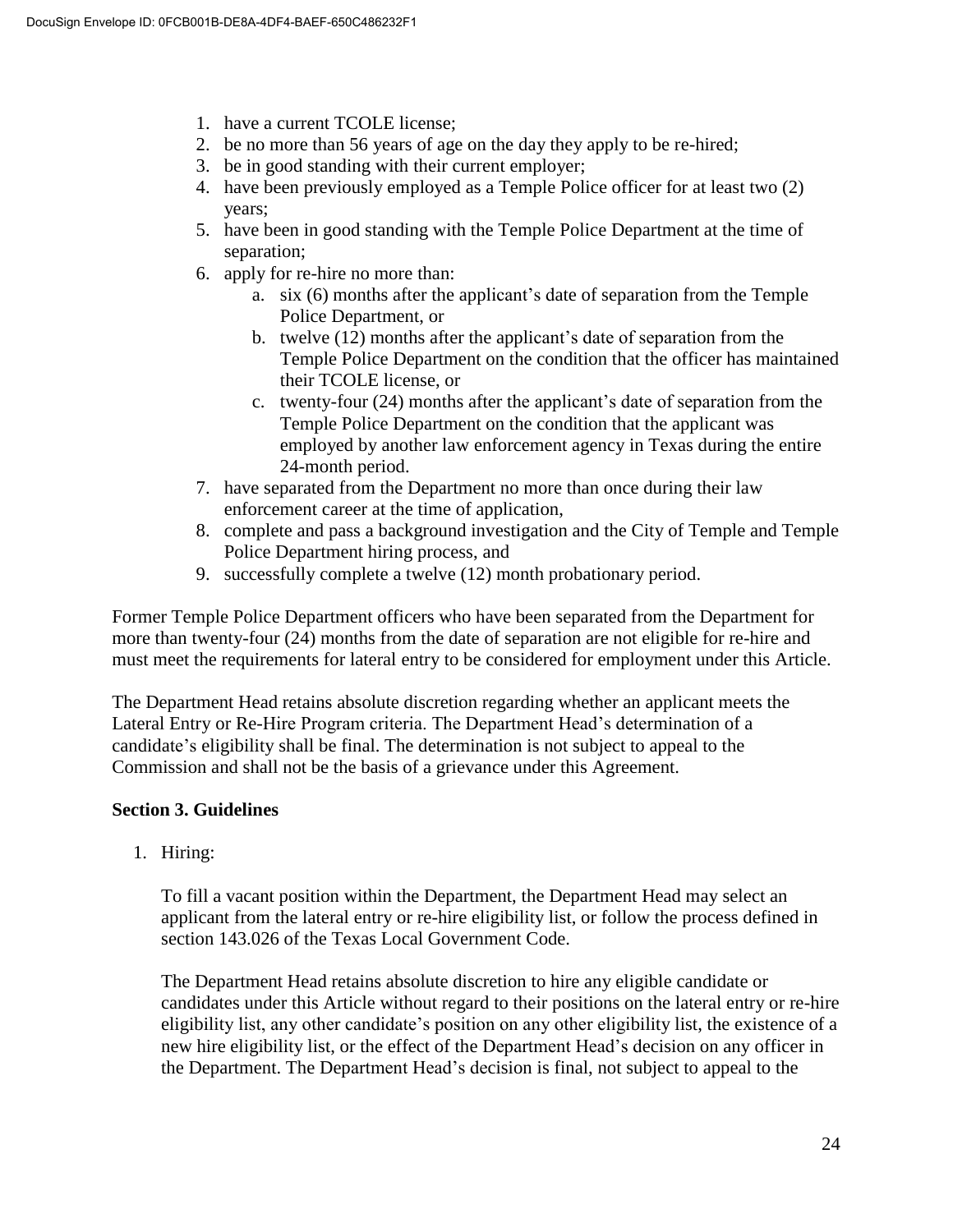Commission, and shall not be the basis of a grievance under this Agreement by any Department employee.

#### Lateral Entry Program:

An eligibility list of lateral entry program candidates shall be maintained by the Department in addition to entry-level and re-hire eligibility lists. A lateral entry candidate's rank on the eligibility list shall be based on the candidate's final score on the Civil Service entrance examination. The Department Head will select eligible candidates from the lateral entry eligibility list in the order in which they are ranked on the list.

In recognition that some lateral entry candidates may have unique skill sets desired by the Department, the Department Head may appoint by special selection a lateral entry candidate regardless of that candidate's rank on the eligibility list. Department Head must present the basis for a proposal to appoint by special selection to a review board comprised of one (1) member of the Association, the Director or designee, and the Department Head or designee. A majority vote of the review board shall determine final authorization to make the proposed appointment by special selection.

The lateral entry program eligibility list shall expire at the discretion of the Department Head.

#### Re-Hire Program:

An eligibility list of re-hire program candidates shall be maintained by the Department in addition to entry-level and lateral entry eligibility lists. The Department Head retains absolute discretion in selecting eligible candidates from the re-hire program and may, but is not required to, preferentially hire a re-hire program candidate based on the amount or type of experience the candidate possesses. The re-hire program eligibility list shall expire at the discretion of the Department Head.

2. Promotional Eligibility:

#### Lateral Entry Program:

The lateral entry program is for pay purposes only, and actual work experience in another law enforcement agency will not be considered for promotional eligibility purposes.

#### Re-Hire Program:

Candidates re-hired under this Article will be credited for time worked in the Temple Police Department for purposes of promotional eligibility.

A re-hired officer will be eligible to sit for a promotional examination provided that the officer meets all requirements of a current certified Temple Police officer and has completed at least two (2) total combined years with the Department, excluding the twelve (12) month re-hire probationary period, at the time the officer signs up to take the examination.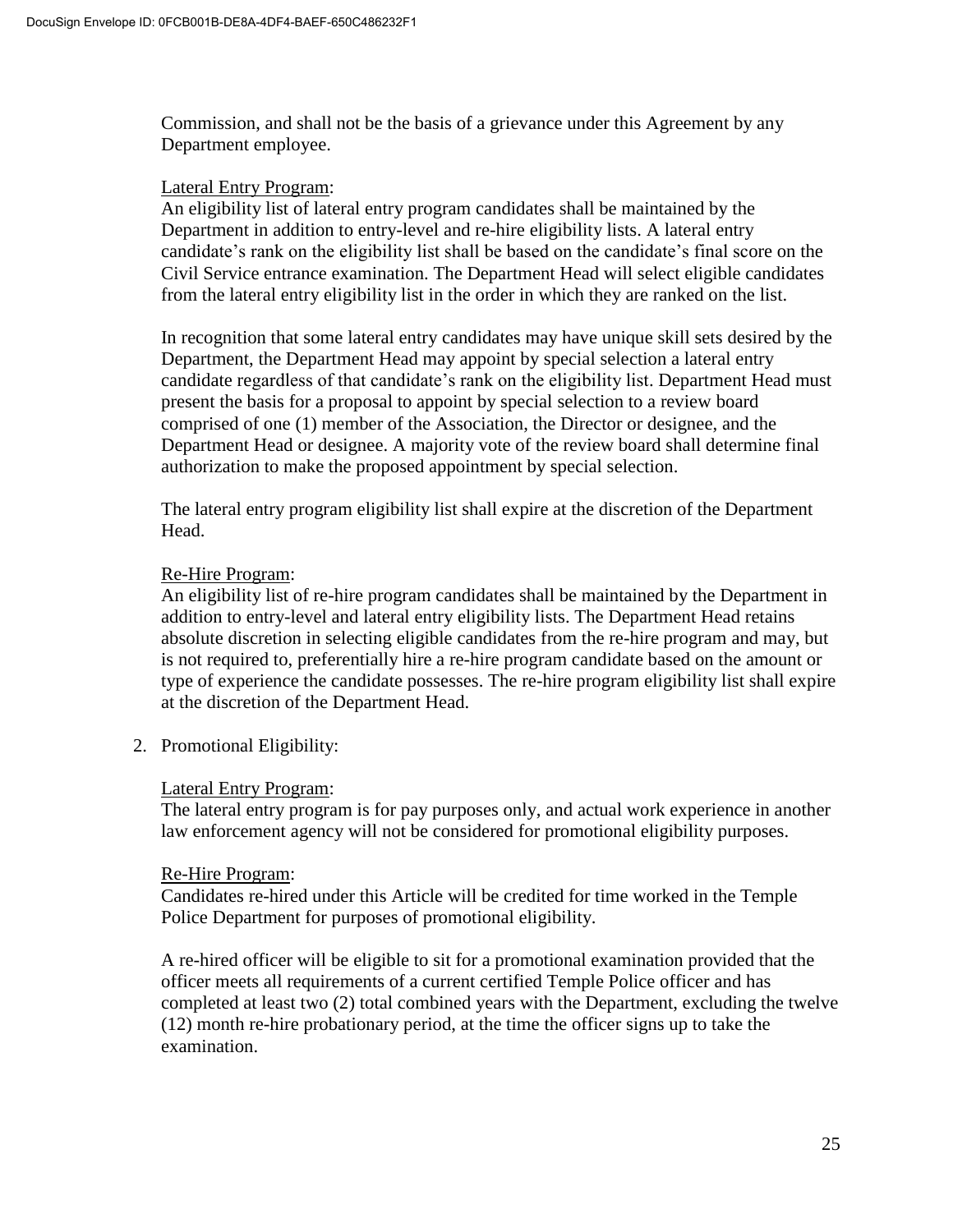3. Salary:

#### Lateral Entry Program:

The Department Head shall have discretion to place candidates hired under the lateral entry program in a step up to one level below the maximum step in the Department's compensation plan for the police officer rank.

The Department Head retains absolute discretion to determine the total amount of credited time allotted to a lateral entry candidate. The Department Head's decision regarding the amount of time credited to a lateral entry candidate is final and shall not be subject to appeal to the Commission or the basis of a grievance under this Agreement by any Department employee.

The credited time will not count as time served in the Temple Police Department for any purpose except determining the starting pay. For example, it will not count toward any benefits, assignment, promotions, longevity, or retirement. Candidates who receive prior service credit will advance to the next step on the same basis as any other Temple Police officer in that step without respect to the applicant's actual service in the Temple Police Department.

## Re-Hire Program:

A re-hired candidate will be credited with up to the maximum total years of service with the Department for the purpose of determining the starting pay. The Department Head's decision regarding the amount of time credited to a re-hired candidate is final and shall not be subject to appeal to the Commission or the basis of a grievance under this Agreement by any Department employee. Re-hired candidates will be placed in the Officer rank regardless of the rank the candidate held at the time they separated from the Department. The re-hired candidate will advance to the next step on the same basis as any other Temple Police officer in that step with the same amount of service as that with which the re-hired candidate is credited at the time of re-hire.

4. Sick Leave Payout:

Officers are eligible to receive a maximum total payout of 720 hours of accrued sick leave upon separation from the Department. Upon final separation from the Department, an officer shall only be entitled to receive payment for accrued sick leave if the officer:

- 1. was paid less than 720 hours of accrued sick leave at the time of the officer's previous separation from the Department, and
- 2. has accrued sick leave hours at the time of the officer's final separation from the Department.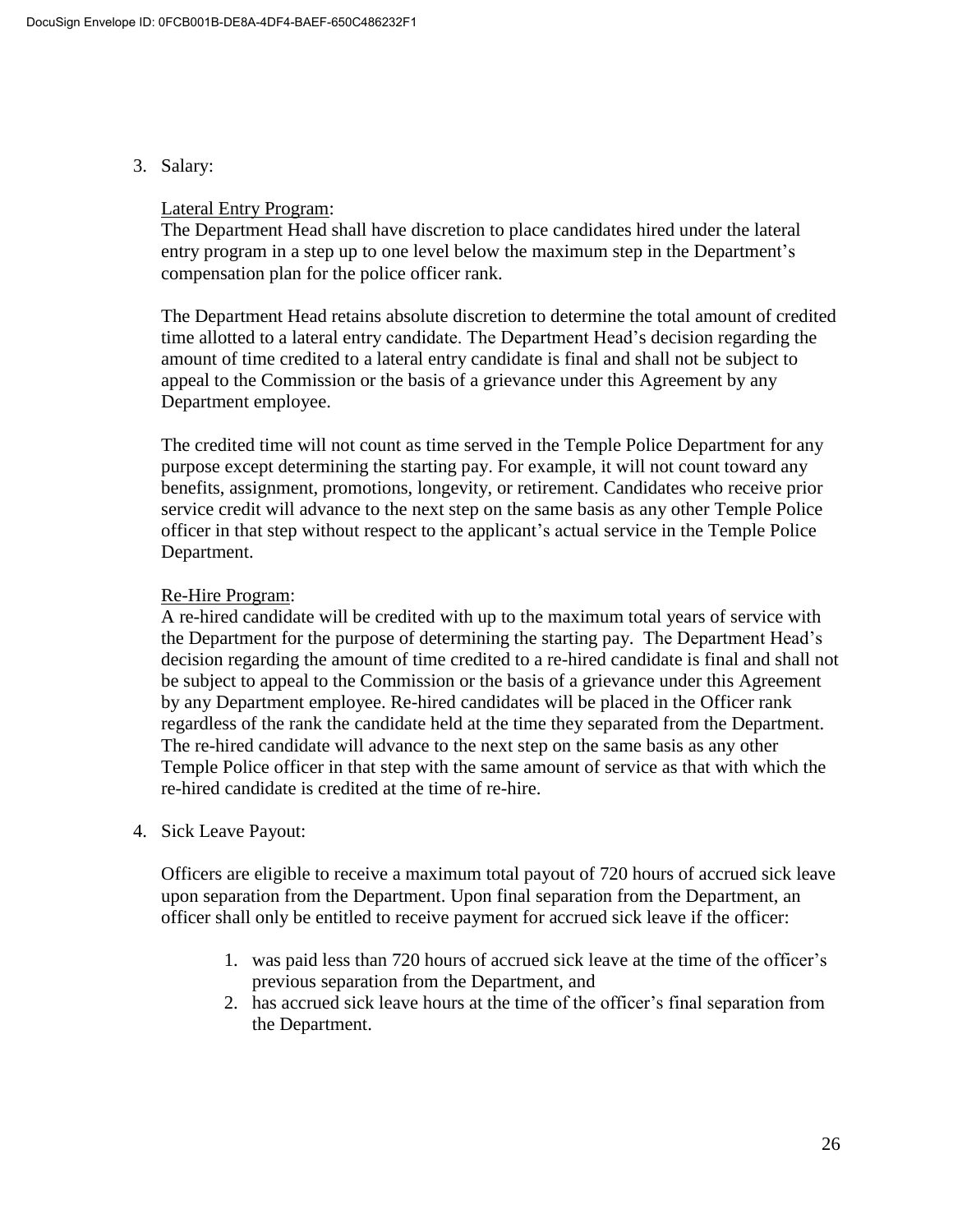The total number of accrued sick leave hours an officer is entitled to receive upon the officer's final separation from the Department can never exceed 720 hours in the aggregate.

5. Seniority:

#### Lateral Entry Program:

Seniority will be based on the lateral entry candidate's start date within the Department. No credit for prior service outside the Department will be granted for seniority purposes.

#### Re-Hire Program:

Seniority for a candidate who has applied for re-hire within six (6) months of separation from the Department will be based on the candidate's previous start date. Seniority for a candidate who has applied for re-hire after twelve (12) months of separation from the Department will be based on the candidate's new start date under this program.

#### 6. Implementation:

#### Lateral Entry Program:

Credited time for Department employees who were hired under the lateral entry program prior to October 1, 2021, may be subject to a one-time adjustment to align the employee's credited time with the objectives of this Article.

A one-time adjustment of an existing lateral entry employee's credited time shall not create an obligation to pay or a right to receive backpay as a result of the adjustment.

The Department Head's decision regarding the amount of credited time allotted to an employee hired under this Article shall not create an obligation to make or a right to receive subsequent adjustments to existing lateral transfer employees' credited time.

#### Re-Hire Program:

Credited time for Department employees who were re-hired prior to October 1, 2021, may be subject to a one-time adjustment to align the employee's credited time with the objectives of this Article.

A one-time adjustment of an existing re-hired employee's credited time shall not create an obligation to pay or a right to receive backpay as a result of the adjustment.

The Department Head's decision regarding the amount of credited time allotted to an employee re-hired under the Article shall not create an obligation to make or a right to receive subsequent adjustments to existing re-hired employees' credited time.

Candidates who are re-hired under this Article are not required to take and pass a Civil Service examination as a condition of hiring.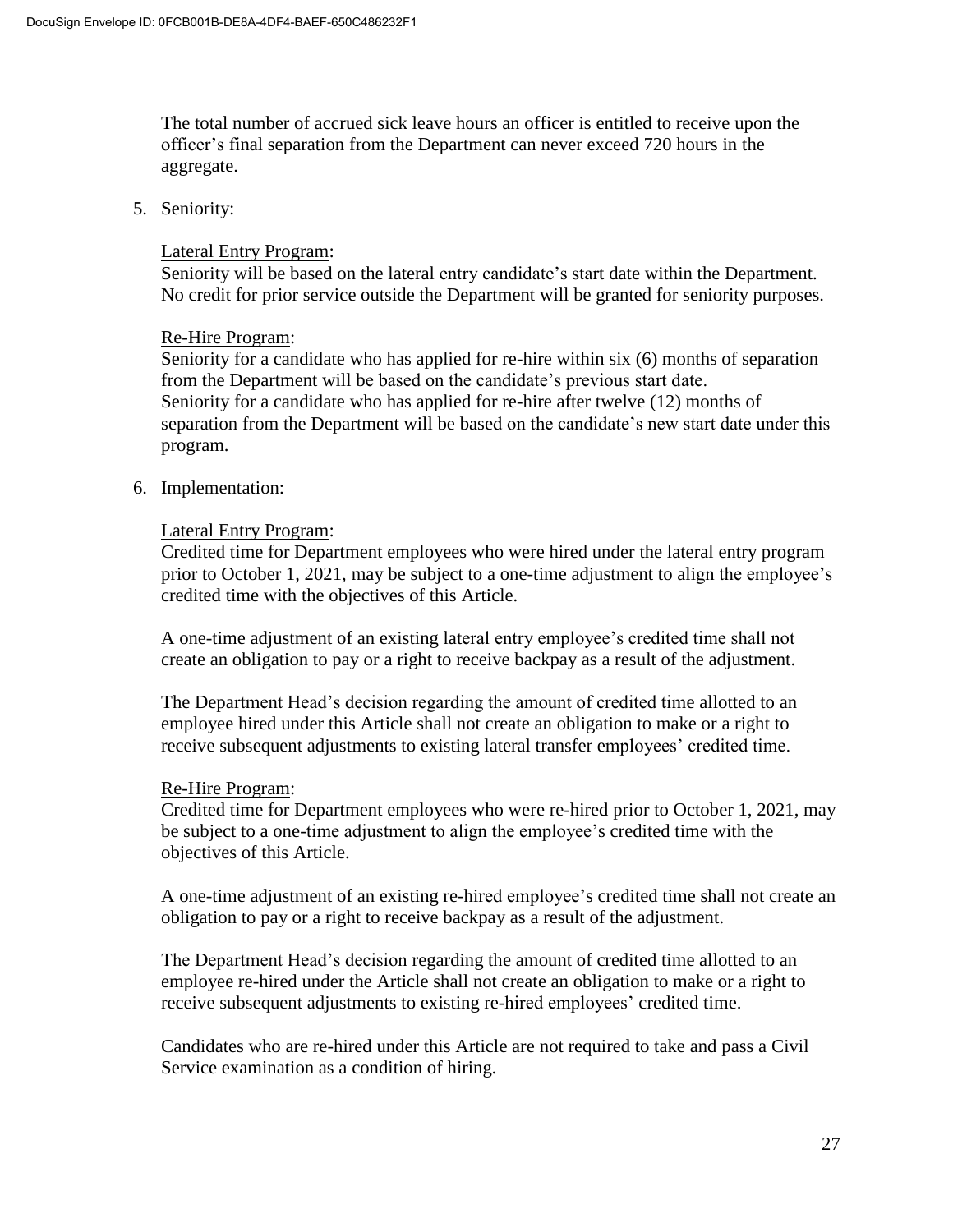# **ARTICLE 10 Multiple New Hire Eligibility Lists**

**Section 1. Intent.** The Parties agree that the ability to create a list of eligible tested candidates prior to the expiration date of the existing list would substantially decrease the delay in filling existing and anticipated vacancies after an existing list expires. In the interest of Departmental efficiency and officer safety, the Parties agree to create and maintain a rolling new hire eligibility list.

**Section 2. Procedure.** The Civil Service Director or his/her designee is authorized to conduct a Civil Service entrance examination prior to the expiration of a current, valid new hire eligibility list.

- 1. The Department Head shall notify the Director in writing when anticipated vacancies are reasonably certain to exhaust the current new hire eligibility list.
- 2. The Director shall schedule a Civil Service entrance examination:
	- a. at the earliest practicable date after receipt of the written notification in item 1, above, or
	- b. according to a continuous schedule mutually agreed upon by the Director and the Department Head.
- 3. The Director shall maintain a single, rolling new hire eligibility list, ranked in order of test score, which shall expire one (1) year after the date the list is posted and include each candidate's name, expiration date, and test score.
- 4. Under the terms of this Agreement, the Department Head retains discretion to preferentially hire a candidate from any active re-hire or lateral entry eligibility list before selecting any candidate from the new hire eligibility list.

# **ARTICLE 11 Individual Vehicle Assignment Program (IVAP)**

**Section 1. Intent.** In adopting this article, the Parties agree to implement an Individual Vehicle Assignment Program for the purpose of providing take-home patrol vehicles to eligible officers. The Parties recognize the benefits of reduced vehicle maintenance expense, reduced response times, crime deterrence and enhanced police presence in neighborhoods where the vehicles are located.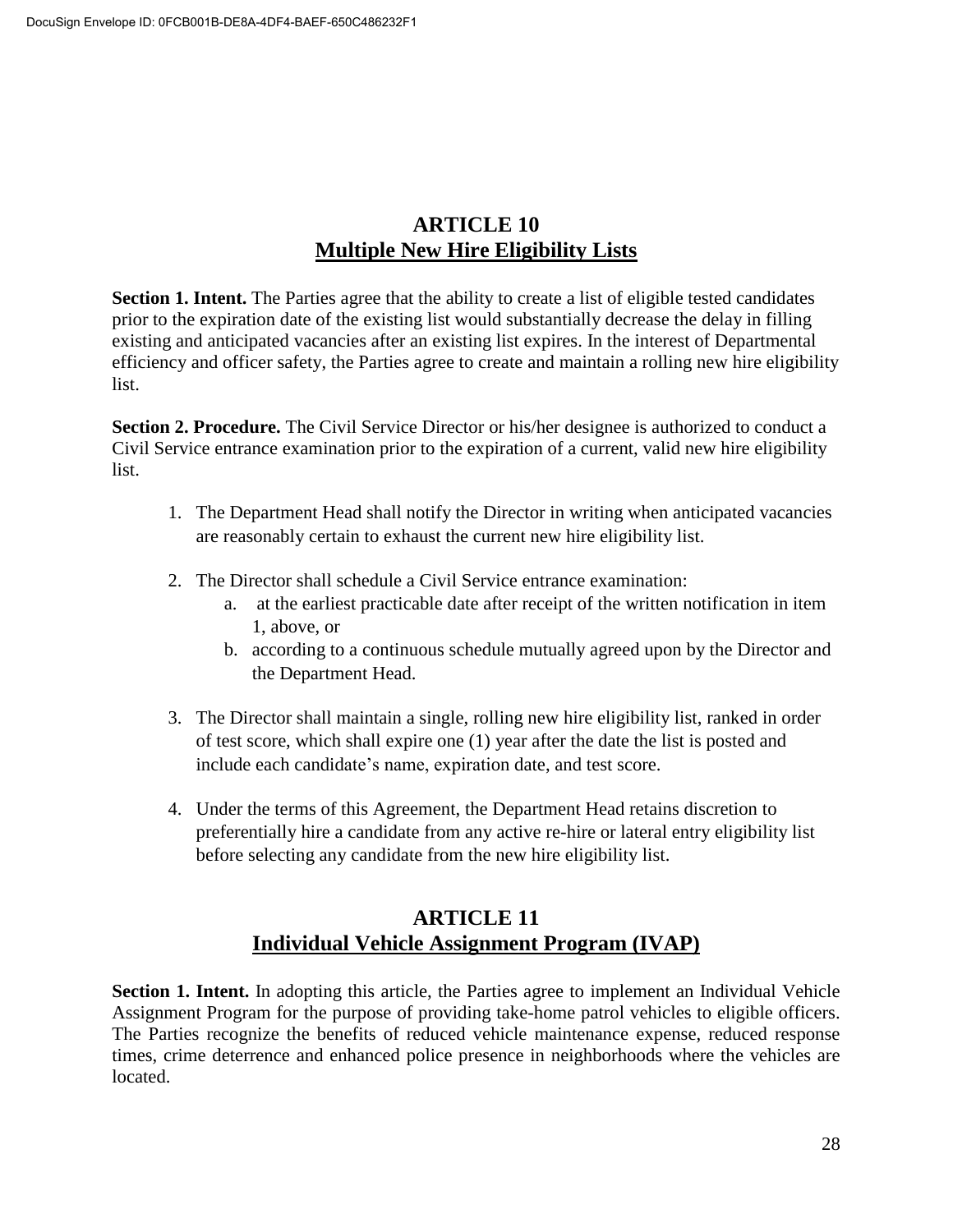# **Section 2. Eligibility.**

- (a) For an officer to be eligible for the IVAP program, the officer must:
	- 1. be employed as a Temple Police Officer;
	- 2. have successfully completed all phases of the Field Training Program, and
	- 3. have been assigned a designated vehicle.
- (b) Except as provided by Section 5, an officer participating in the IVAP program is eligible to take a vehicle home, providing the officer's residence is no more than ten (10) miles outside the Temple city limits.

#### **Section 3. Applicable Guidelines.**

- (a) Vehicles will be assigned, when available, to new officers on the basis of their civil service ranking.
- (b) In addition to the eligibility standards established in Section 2, officers assigned a vehicle shall abide by Temple Police Department Manual, Chapter 702 - Vehicle Maintenance, and Chapter 703 – Vehicle Use, as amended.

**Section 4. Fee.** Except as provided by Section 5, officers who are assigned a vehicle in the IVAP program and elect to take that vehicle home shall be assessed a fee for the use of the vehicle as follows:

- 1. Officers residing within the city limits no charge
- 2. Officers residing outside the city limits but no more than ten (10) miles outside the city limits - \$35/pay period

#### **Section 5. Exceptions.**

- (a) Any officer who resides .5 miles or less outside the city limits and is assigned a vehicle that the officer elects to take home is exempt from the payment of the fees described in Section 4, unless the officer moves more than .5 miles outside the city limits after the effective date of this Agreement.
- (b) Any officer who is assigned a take home vehicle because of their assignment and who resides outside the city is exempt from the distance limitations and the payment of the fees described in Section 4. The City may impose residential distance restrictions on officers as a condition of eligibility for assignment to future positions in which an assigned vehicle and the ability to respond in a timely manner is a requirement for the position.

The exemption described in this section applies to all personnel designated as On-Call or On-Call Response pursuant to Article 6 of this Agreement.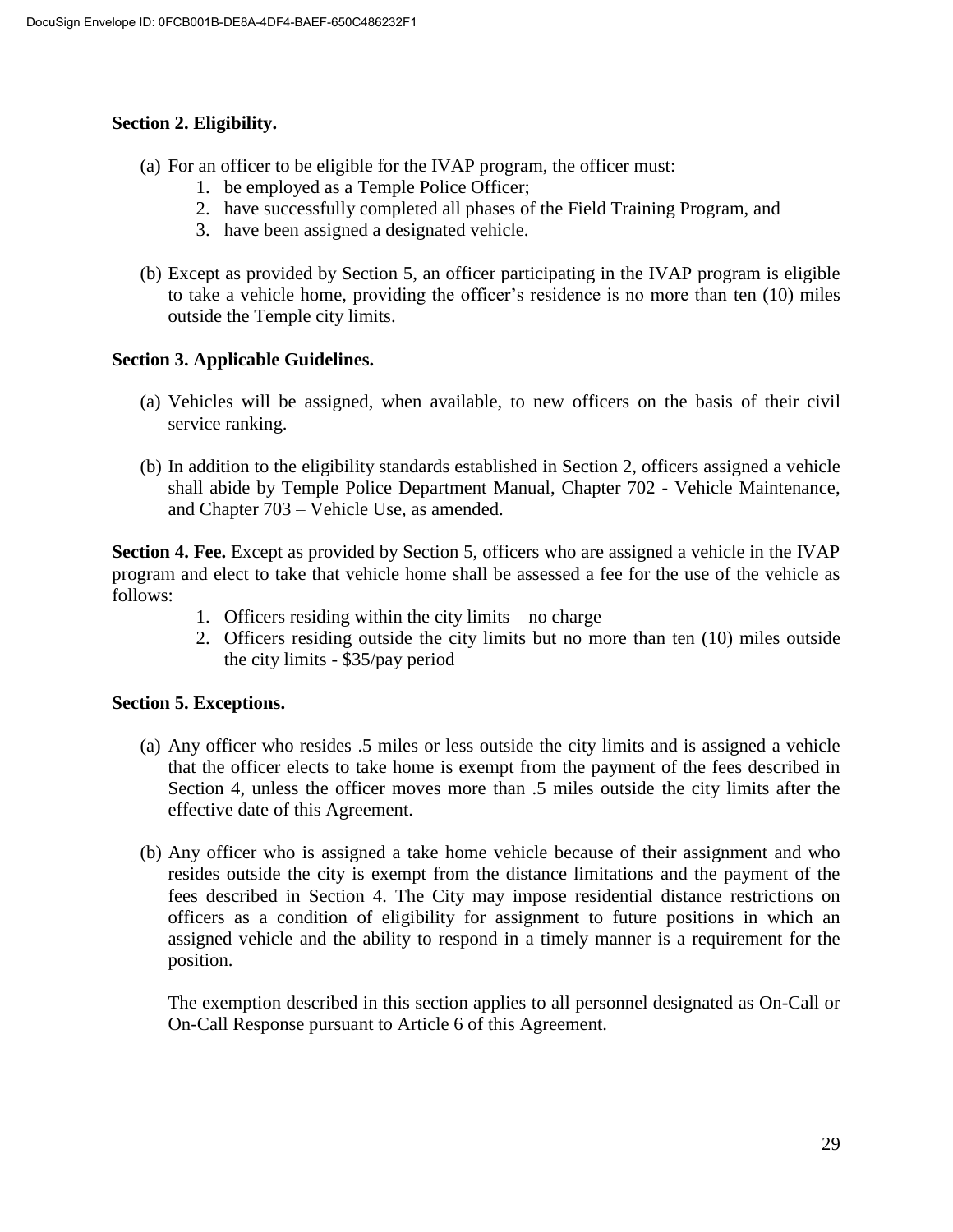# **ARTICLE 12 Physical Fitness Program**

**Section 1. Intent.** The Parties agree that it is the goal of the Department to maintain high professional standards. Establishment of a minimum physical fitness standard as a condition of employment is necessary to reduce instances of work-related illness and injury, and to ensure that officers are physically prepared to safely perform essential law enforcement duties. Supporting officers' efforts to meet and exceed the minimum fitness standard is recognized as a way to maintain officer and Departmental professionalism.

**Section 2. General Guidelines** As a condition of employment, all officers shall take and pass an annual physical fitness test. The Department uses the DPS Rowing Test as the physical fitness test designed to objectively evaluate the officer's physical fitness level and state of readiness to perform the duties of a police officer while minimizing the risk of injury. The Rowing Test measures an officer's maximum aerobic capacity (VO2 max), which is a direct reflection of physical fitness. Officers must achieve a VO2 max of at least 25% on a scale that is adjusted for each individual's age, weight, and gender in order to pass.

Prior to January 1, 2020, officers must take and pass the DPS 2,000-meter rowing test for the purpose of establishing a baseline passing rate for all officers.

Effective January 1, 2020, officers must take and pass one of the following rowing test options of their choice during the Department's annual physical fitness testing:

DPS Concept 2 2,000-meter Rowing Test;

DPS Concept 2 500-meter Rowing Test, or

DPS Concept 2 4-minute Rowing Test.

If an officer is on an approved leave or medical limitation during the time of the annual Rowing Test, the officer will have thirty (30) days to complete the testing, or at a time that is convenient to the Department at its sole discretion, when released back to full duty.

The officer will perform a timed rowing test, as described above, on the Concept 2 Rower under the supervision of trained members of the Temple Police Department and a paramedic or EMT. The officer's best-

timed performance, adjusted for his or her weight, age, and gender, will be used to evaluate the officer's physical fitness. The officer will remain onsite for medical observation for one (1) hour following completion of the rowing test.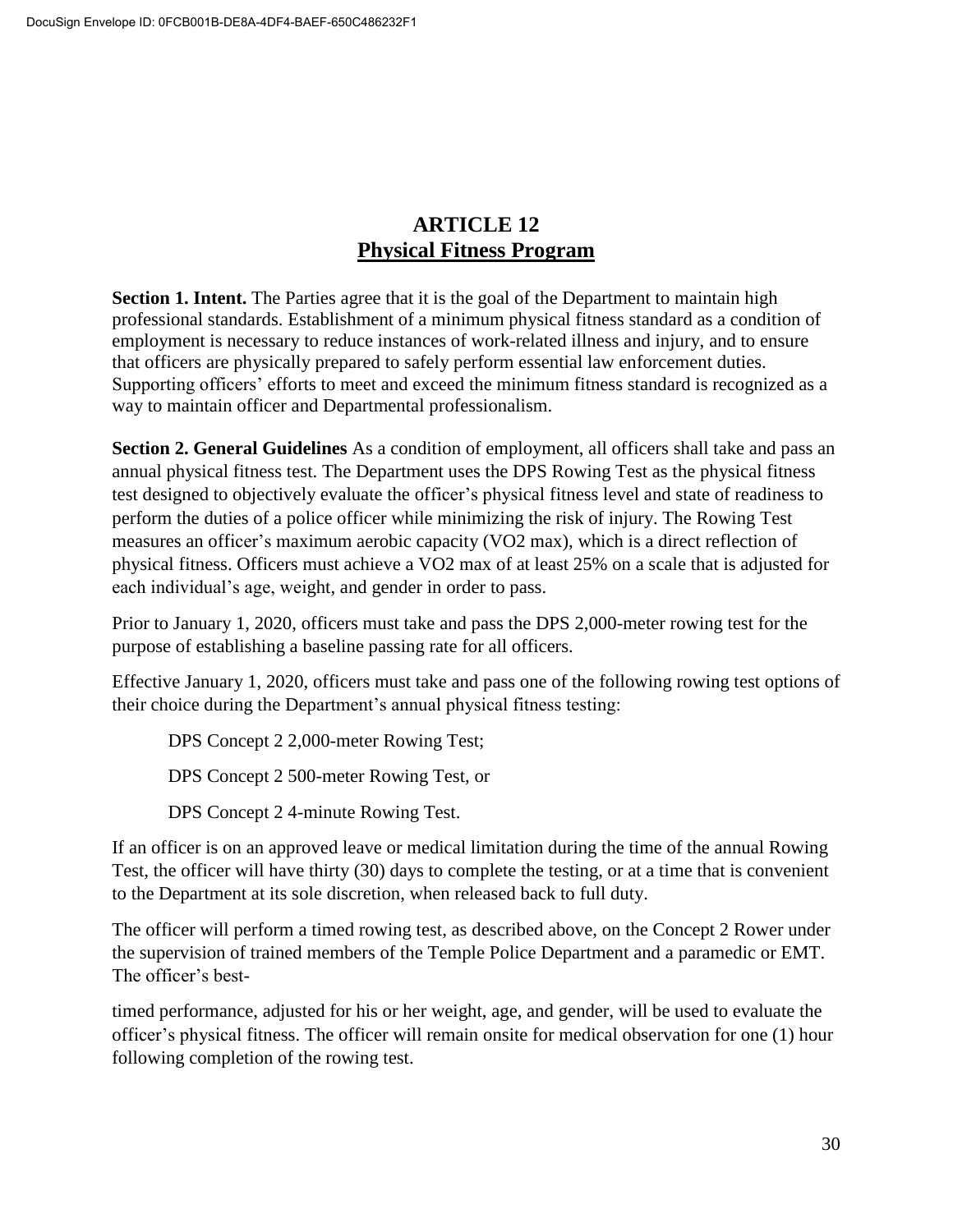The City of Temple will provide a Paramedic or EMT to be present during any testing or administering of the Physical Fitness Program, and to observe officers for up to one hour after completing the test. Participating officers will be allowed to recover on site for one (1) hour following the physical fitness test. No person shall require a participating officer to engage in any police activity, or leave the designated testing and recovery area, within one (1) hour following completion of the test.

Incumbent officers who fail the Rowing Test at a time when successful completion is a condition of employment shall be subject to the following:

- a. No more than three remedial tests may be taken in a given test cycle.
- b. The first remedial test must be taken within 30 days from the initial test.
- c. The second remedial test must be taken within 60 days from the first remedial test.
- d. The third remedial test must be taken within 90 days from the second remedial test.
- e. All officers in the Police Department are subject to Section 143.081 of the Local Government Code and Section 81 of the Temple Fire Fighters' and Police Officers' Civil Service Commission Rules and Regulations.

#### **Section 3. Incentives.**

- a. Officers of all ranks that are required to meet the Physical Fitness Standard are authorized, subject to prior supervisory approval, to utilize their lunch break for the purpose of working out during their regular scheduled shift, regardless of Department assignment.
- b. If there are patrol shortages or emergencies, Department leadership will work with the TPA President or his/her designee to implement a rotation-like schedule that would allow for adjustments to provide patrol officers an opportunity utilize their lunch break for the purpose of working out during their regular scheduled shift.
- c. The Department's on-site workout facility is an approved location for obtaining points to be used for any City fitness-based financial incentive program. A copy of the sign-in sheet reflecting the time and date of the officer's workout will serve as approved documentation proving eligible fitness activity using the Department's facility.
- d. Officers, when off duty, are authorized to use assigned City vehicles on the way to or from work for travel to and from physical fitness facilities located no more than 7 miles outside the city limits of Temple, as long as the purpose of travel is physical fitness. IVAP rules and policies shall be adhered to when utilizing the assigned City vehicle. Officers will not use their City vehicles on their regular days off.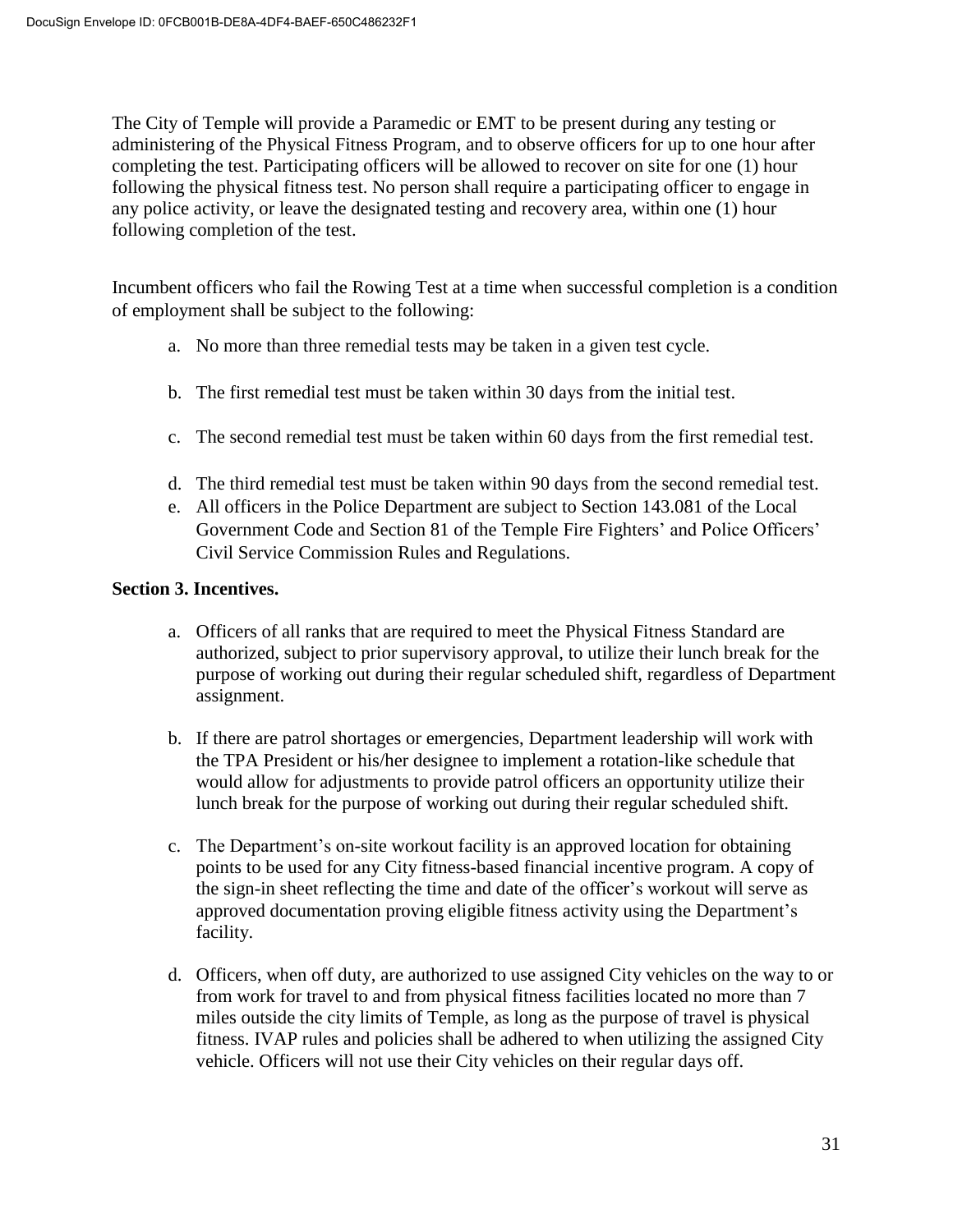e. Nothing in this Article is intended to, and this Article does not, limit the Department Head's discretion to assign employees as necessary to achieve Departmental objectives.

# **ARTICLE 13 Wellness Program**

**Section 1. Intent.** The Parties agree that a comprehensive wellness program that promotes and supports police officers' physical health and fitness is consistent with maintaining a safe and efficient Department by minimizing illness, injuries and time lost due to sick leave.

**Section 2. Required Physical Health Screening/Examinations.** The Parties agree to adopt enhanced physical testing standards specific to the known risk factors. The following standards will apply to physical health screenings for all police officers:

- a. The Department will engage an independent health screening provider to implement a voluntary comprehensive occupational health screening program for the entire Department.
- b. New hire candidate physicals will be mandatory:
	- a. Individualized Health Risk Appraisal
	- b. Medical History Questionnaire and Screening
	- c. Human Performance Questionnaire and Screening
	- d. Physical Examination and consultation with State licensed medical provider with range of motion on all extremities and spine
	- e. Vision test
	- f. Hernia Exam
	- g. Laboratory Analysis
		- i. Complete CBC
		- ii. Lipid panel
		- iii. Comprehensive metabolic panel
		- iv. Prostate Specific Antigen (male only) or CA-125 (female only);
		- v. Urinalysis, with microscopic
		- vi. Fecal occult blood laboratory analysis
		- vii. C-Reactive Protein
		- viii. Sedimentation Rate
			- ix. QuantiFERON Gold (TB Test-Blood)
			- x. Coagulation Studies
		- xi. Hepatitis Profile
		- xii. Drug Screen 11 with ETOH
		- xiii. Uric Acid
		- xiv. HBA1C
		- xv. HBA1
		- xvi. TSH Third Generation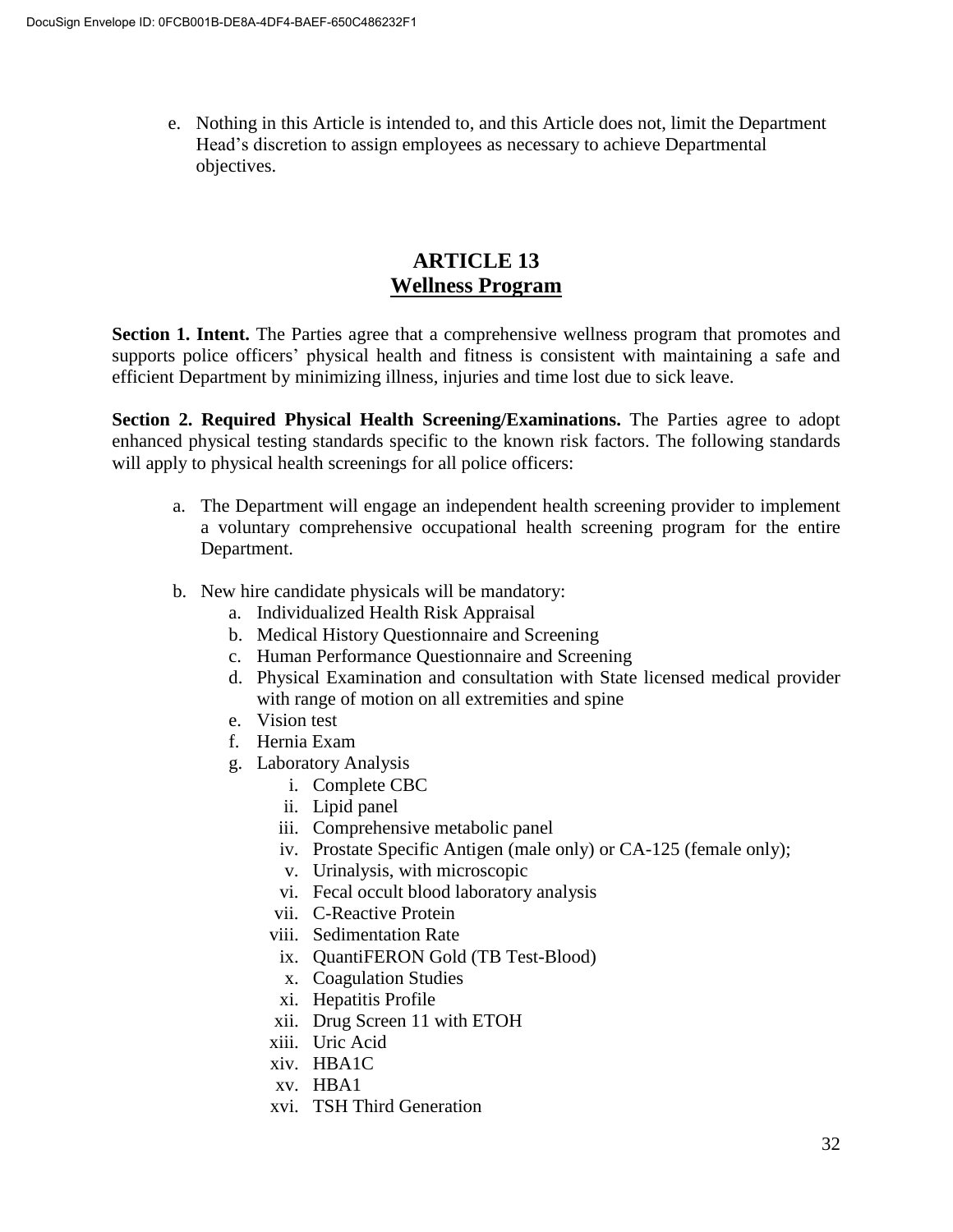- xvii. Sickle Cell Screen
- xviii. Blood Group (ABO and RH Type) xix. Tetanus IGG
- 
- h. Audiogram
- i. X-Ray-Chest PA/Lat, Cervical, Thoracic, and Lumbar Spines
- j. Cardiopulmonary Exercise Test (CPET) with cardiologist interpretation
- c. New hire psychological evaluations will be mandatory:
	- a. Background Assessment: A computer-administered, self-reported questionnaire detailing the candidate's/officer's personal history.
	- b. Written Assessments: A battery of psychological instruments include, but are not limited to, intellectual functioning, personality characteristics and traits, and current psychological symptoms.
	- c. Psychological Interview: An interview will be conducted with each candidate/officer after a review of the results of the background and written assessments.
	- d. Medical Record Review: Medical and psychological records will be obtained from the candidate's/officer's treating health professional, if warranted and obtainable.
	- e. Suitability evaluations: This would include the following components:
		- i. Background Assessment: A computer-administered, self-report questionnaire detailing the candidate's/officer's personal history.
		- ii. Written Assessments: A battery of instruments include (but are not limited to) intellectual functioning, personality characteristics and traits, and current psychological symptoms.
		- iii. Psychological Interview: An interview will be conducted with each candidate/officer after a review of the results of the background and written assessments.
		- iv. Medical Record Review: Medical and psychological records will be obtained from the candidate's/officer's treating health professional, if warranted and obtainable.
- d. Every police officer will have the option to participate in an annual Physical Health Screening/Exam:
	- i. Short Physical: Annually, every police officer will receive the following assessment:
		- 1. Individualized Health Risk Appraisal
		- 2. Questionnaire and Screening
		- 3. Annual Human Performance Assessment
		- 4. Physical Examination and consultation with State licensed medical provider
		- 5. Laboratory Analysis
			- a. Complete CBC
				- b. Lipid panel
				- c. Comprehensive metabolic panel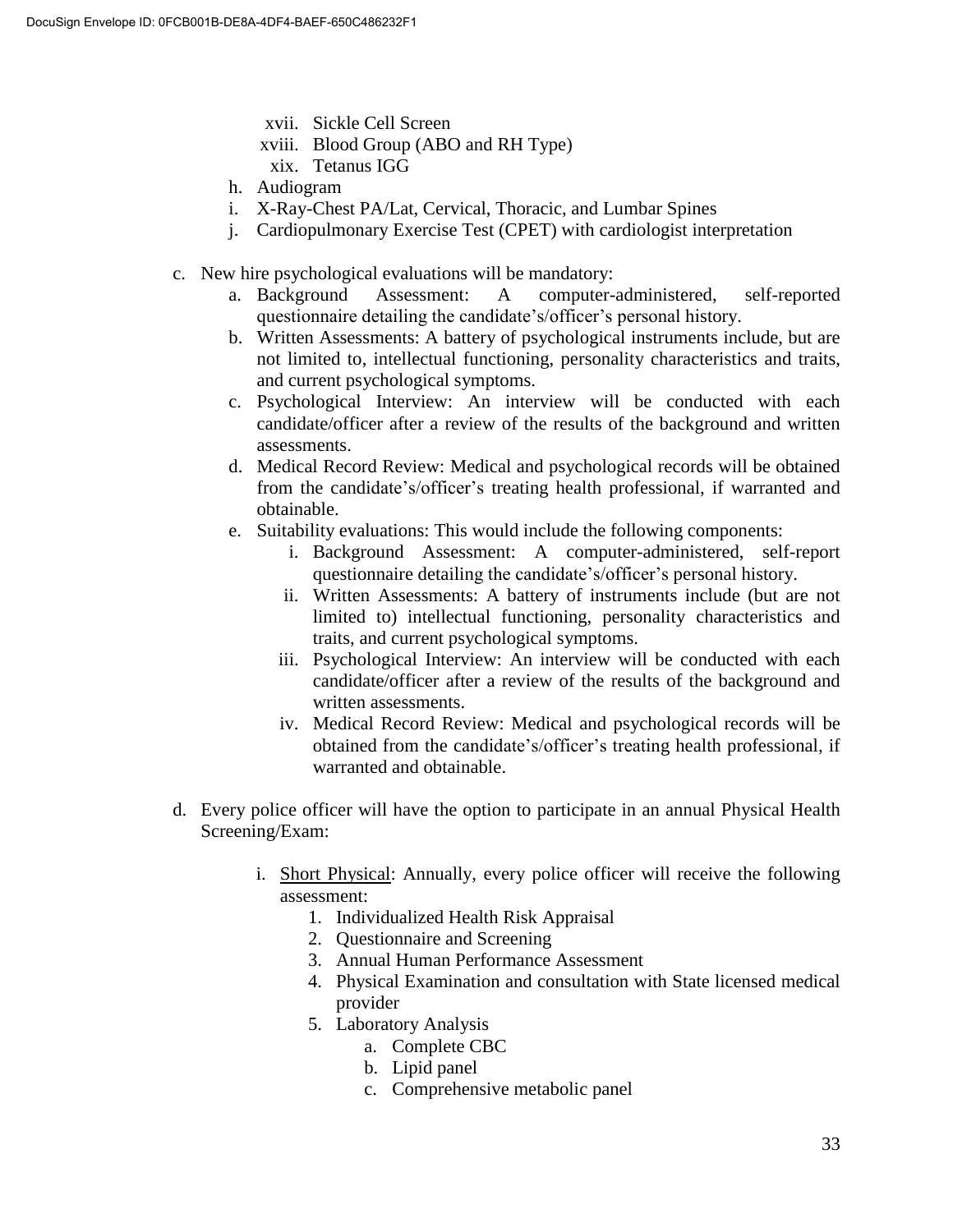- d. Urinalysis, with microscopic
- e. Uric Acid
- f. HBA1C
- 6. Audiogram
- 7. Resting EKG
- ii. Long Physical: According to the schedule described in subsection (iii), below, police officers will also receive all elements of the Short Physical described in subsection (i), above, plus:
	- 1. Individualized Health Risk Appraisal
	- 2. Questionnaire and Screening
	- 3. Annual Human Performance Assessment
	- 4. Physical Examination and consultation with State licensed medical provider
	- 5. Laboratory Analysis
		- a. Complete CBC
		- b. Lipid panel
		- c. Comprehensive metabolic panel
		- d. Prostate Specific Antigen (male only) or CA-125 (female only);
		- e. Fecal occult blood laboratory analysis
		- f. C-Reactive Protein
		- g. Sedimentation Rate
		- h. Uric Acid
		- i. HBA1C
	- 6. Audiogram
	- 7. Cardiopulmonary Exercise Test (CPET) with cardiologist interpretation
	- 8. Chest Radiograph (X-Ray) with radiologist interpretation
	- 9. Cardiovascular Ultrasound: carotid, abdominal aorta, femoral arteries and left ventricular wall thickness
	- 10. Cancer Screening Ultrasound: thyroid, testicular (male only), abdomen (liver, gallbladder, pancreas, spleen, kidneys, and ovaries [non-invasive])
- iii. Police officers will receive Long Physicals according to the following schedule:
	- 1. 20-40 years of age: every 5 years, at ages 20, 25, 30, 35 and 40.
	- 2. 42-50 years of age: every 2 years, at ages 42, 44, 46, 48 and 50.
	- 3. 50+ years of age: annually, at ages 51, 52, 53, 54, 55, 56, etc.
- iv. Any police officer who has received a Long Physical prior to ratification of this Agreement will not be eligible for a subsequent Long Physical until the next recommended Long Physical period described in subsection 3.b.(iii), above.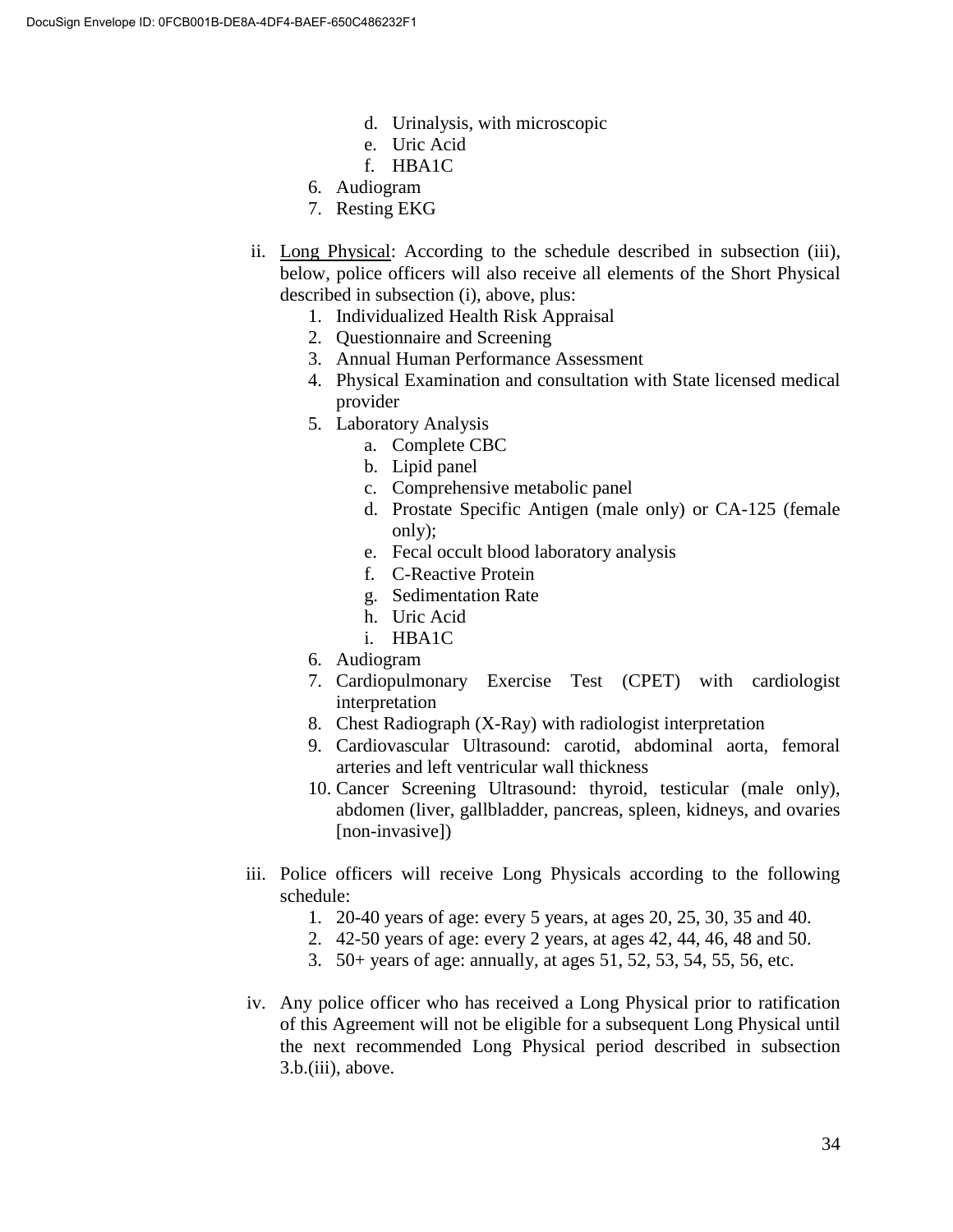- v. Every officer will have the option annually to participate in the Wellness Program. Using a form provided by the Department, each officer will indicate whether (s)he accepts or declines the opportunity to participate in a short or long physical, according to the schedule in subsection (iii), above no later than January  $31<sup>st</sup>$  each year. If the officer chooses to not participate, there will not be an opportunity to participate that year; however, the option will be available to the officer each year.
- e. Additional Physical Health Screenings/Exams: A police officer may request more frequent physical health screening on the basis of a recommendation by either the Departmental provider or the police officer's personal physician. The cost associated with additional recommended physical examination, screening, testing, or diagnosis is the personal responsibility of the individual police officer.
- f. Police officers shall provide complete and accurate personal health information on any health questionnaire required by, or in any interview with, the Departmental health screening provider.

# **ARTICLE 14 Disciplinary Actions and Appeals**

**Section 1. Intent.** In adopting this article, the Parties understand and agree that most officers will make some errors during their career involving rule violations, including those who are good, professional police officers. The Parties agree that some disciplinary suspensions are for the purpose of reinforcing the need for compliance with Departmental standards and not necessarily as punishment.

# **Section 2. Suspensions of Thirty-Six (36) Hours or Less.**

- (a) The Parties agree that when an officer is suspended for 36 hours or less, the officer may choose one of two methods of dealing with the suspensions as set out below:
	- 1. Suspensions that may not be appealed. The officer may forfeit vacation, compensatory, or holiday time equal to the length of the suspension, to serve the suspension with no loss of paid salary and no break in service for purposes of seniority, retirement, or promotion. The forfeited vacation, compensatory, or holiday time will not constitute hours worked. In the event an officer has received a disciplinary suspension within the preceding 24-month period, the officer may only forfeit vacation, compensatory, or holiday time with the Department Head's permission. The officer must agree that there is no right to appeal the suspension before any administrative or judicial body if this method of suspension is chosen, and the officer must sign a waiver of appeal.
	- 2. Suspensions that may be appealed. The officer may appeal the suspension solely to the Civil Service Commission. If the officer chooses to appeal the suspension, the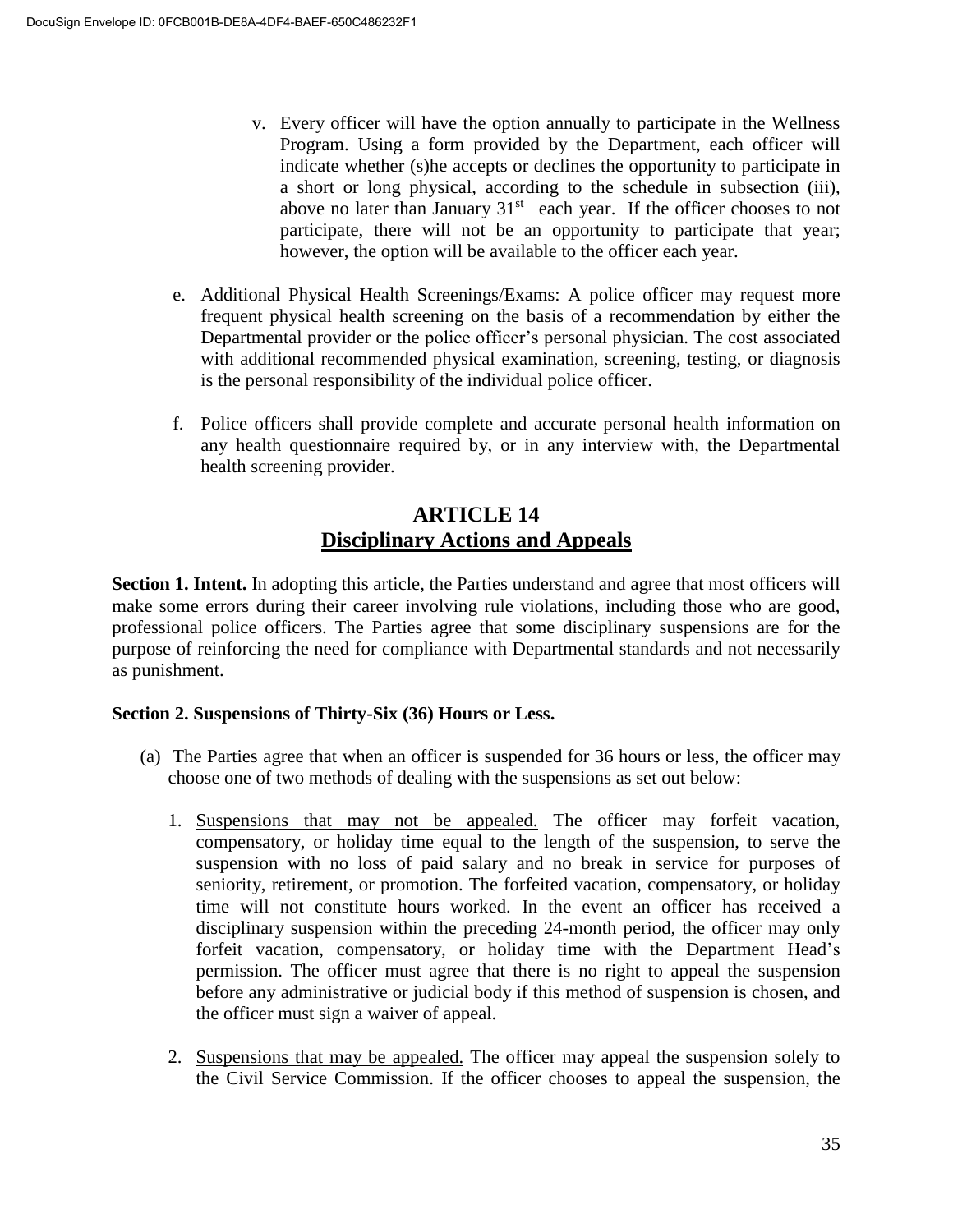hearing will be conducted as set forth in Section 143.053 Texas Local Government Code.

- (b) Consideration of Suspensions of 36 Hours or Less. The Parties agree that disciplinary suspensions of 36 hours or less that were imposed on or after the effective date of this Agreement will no longer be considered for purposes of transfer or promotion after 24 months have passed from the date the suspension ended, without regard to whether the suspension was appealed. After the 24 months have passed, the Department Head shall notify the Civil Service Commission in writing. A copy of the notification document shall be included in the Internal Affairs Division (IAD) investigative file or the file maintained by the Director, whichever is appropriate, and the Department shall enter a notation reflecting this.
- (c) The Parties agree that the Department and the Civil Service Commission will not alter, destroy, conceal, or remove any documents related to the temporary suspension, including but not limited to the notice of temporary suspension that was filed with the Commission as required by Section 143.052(c) Texas Local Government Code, or the IAD investigative file itself. The original suspension paperwork shall still be subject to open records requests and as evidence to negate any civil liability claim.

**Section 3. Suspensions of Thirty-Seven (37) to One Hundred and Twenty (120) Hours.** The Parties agree that, when an officer is suspended for 37 to 120 hours, the officer may choose one of two methods for dealing with the suspension, as set out below:

- 1. Suspensions that may not be appealed. The Department Head may allow the officer to forfeit vacation, compensatory, or holiday time equal to the length of the suspension, to serve the suspension with no loss of paid salary and no break in service for purposes of seniority, retirement, or promotion. The forfeited vacation, compensatory, or holiday time will not constitute hours worked. Forfeiture of vacation, compensatory, or holiday time will not preclude an officer from being paid overtime at the rate of time and a half for those overtime assignments that have been identified as "guaranteed overtime" assignments. Approval of the use of vacation, compensatory, or holiday time will be noted in the suspension paperwork. The officer must agree that there is no right to appeal the suspension before any administrative or judicial body if this method of suspension is chosen, and the officer must sign a waiver of appeal.
- 2. Suspensions that may be appealed. The officer may appeal the suspension to the Civil Service Commission, or a Hearing Examiner as provided in Section 143.057 Texas Local Government Code.

**Section 4. Suspensions of One Hundred and Twenty-One (121) to Seven Hundred and Twenty (720) Hours.** The Parties agree that, when an officer is suspended for 121 to 720 hours, one of the two following methods for dealing with the suspension will be used: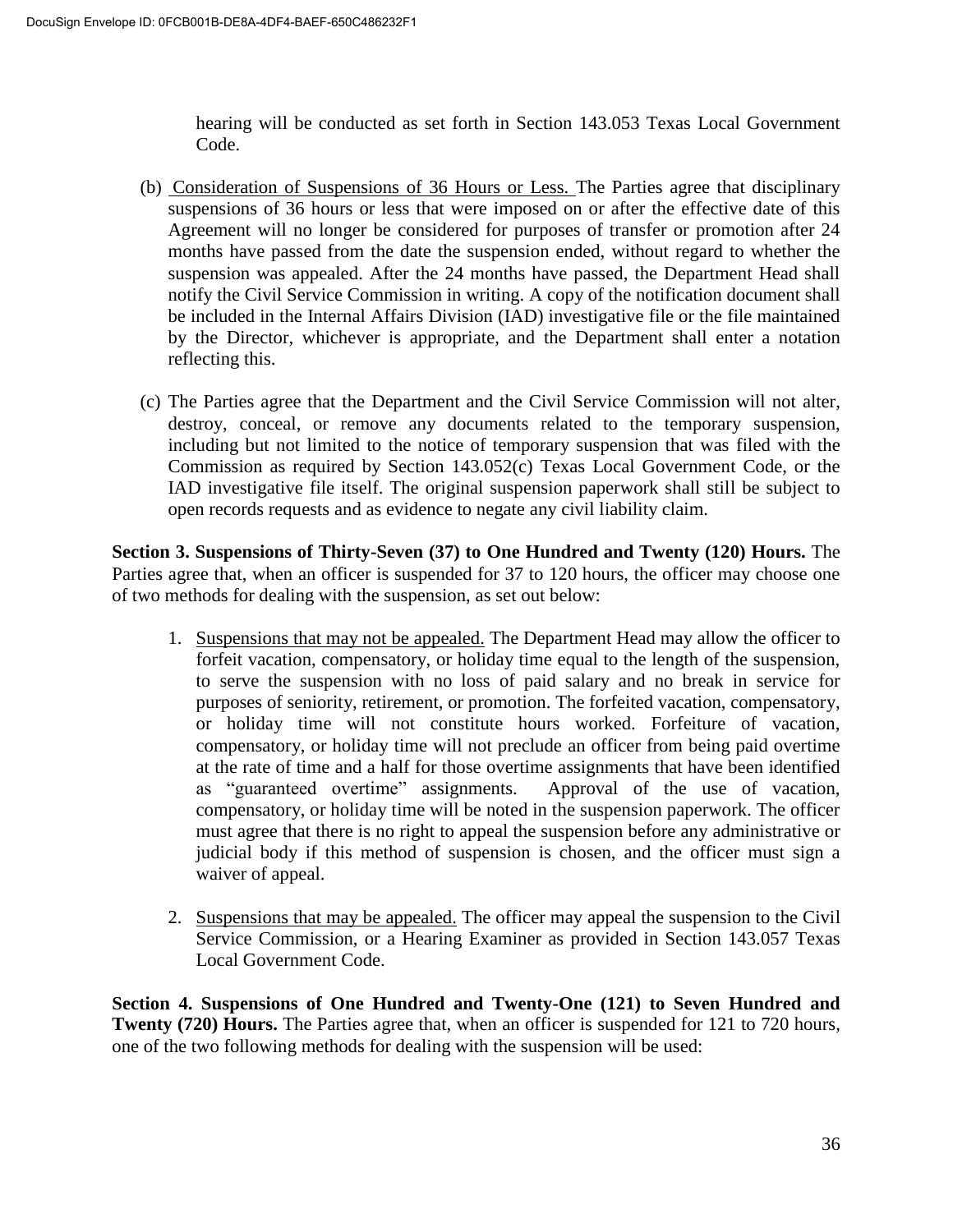- 1. Mutually Agreed. Either the Department Head or the officer facing discipline may offer to impose or accept a suspension without pay for a period from one hundred and twenty-one **(**121) to seven hundred and twenty (720) hours. If the officer accepts the mutually agreed suspension, there shall be no right to appeal the suspension to any administrative or judicial body, and the officer must sign a waiver of appeal. It is also understood and agreed that, if the Department Head permits the forfeit of vacation, compensatory, or holiday time for suspension, said vacation, compensatory, or holiday time shall be considered as equal discipline to unpaid hours of suspension. In no case will sick leave be substituted for unpaid hours of suspension. The forfeited vacation, compensatory, or holiday time will not constitute hours worked. Forfeiture of vacation, compensatory, or holiday time will not preclude an officer from being paid overtime at the rate of time and a half for those overtime assignments that have been identified as "guaranteed overtime" assignments.
- 2. Not Agreed. If the Department Head imposes a suspension under this section, the officer may appeal to the Civil Service Commission or to a Hearing Examiner as provided in Section 143.057 Texas Local Government Code.

## **Section 5. Alternative Discipline by the Department Head.**

- (a) In considering appropriate disciplinary action involving suspension of at least 37 hours, the Department Head may require that an officer be evaluated by a qualified professional designated by the Department Head. If that professional recommends a program of counseling and/or rehabilitation for the officer, the Department Head may, as an alternative to demotion, or temporary or indefinite suspension, or in combination with demotion or temporary suspension, require that the officer successfully complete the recommended program. The program of counseling and/or rehabilitation will be completed on the officer's off-duty time, unless the Department Head approves the use of accrued vacation leave or sick leave. The officer shall be responsible for paying all costs of the program of counseling and/or rehabilitation which are not covered by the officer's health insurance plan.
- (b) If the officer's misconduct involves alcohol or substance abuse related behavior, the Department Head may require that the officer submit to mandatory alcohol or drug testing for a specified period of time. If the officer fails or refuses to enter into the program, or, after entering the program of counseling and/or rehabilitation, the officer fails or refuses to complete the program, or fails to submit to mandatory alcohol or drug testing, the officer may be indefinitely suspended for failing or refusing to complete the program, or for failing or refusing to submit to mandatory alcohol or drug testing.
- (c) The officer has the right to appeal to the Civil Service Commission or to a third party Hearing Examiner any discipline imposed under this section by filing an appeal notice in accordance with the provisions of Chapter 143.
- (d) On appeal, the Commission or Hearing Examiner shall have the same duties and powers set forth in Chapter 143 but shall not have the power to substitute a program of counseling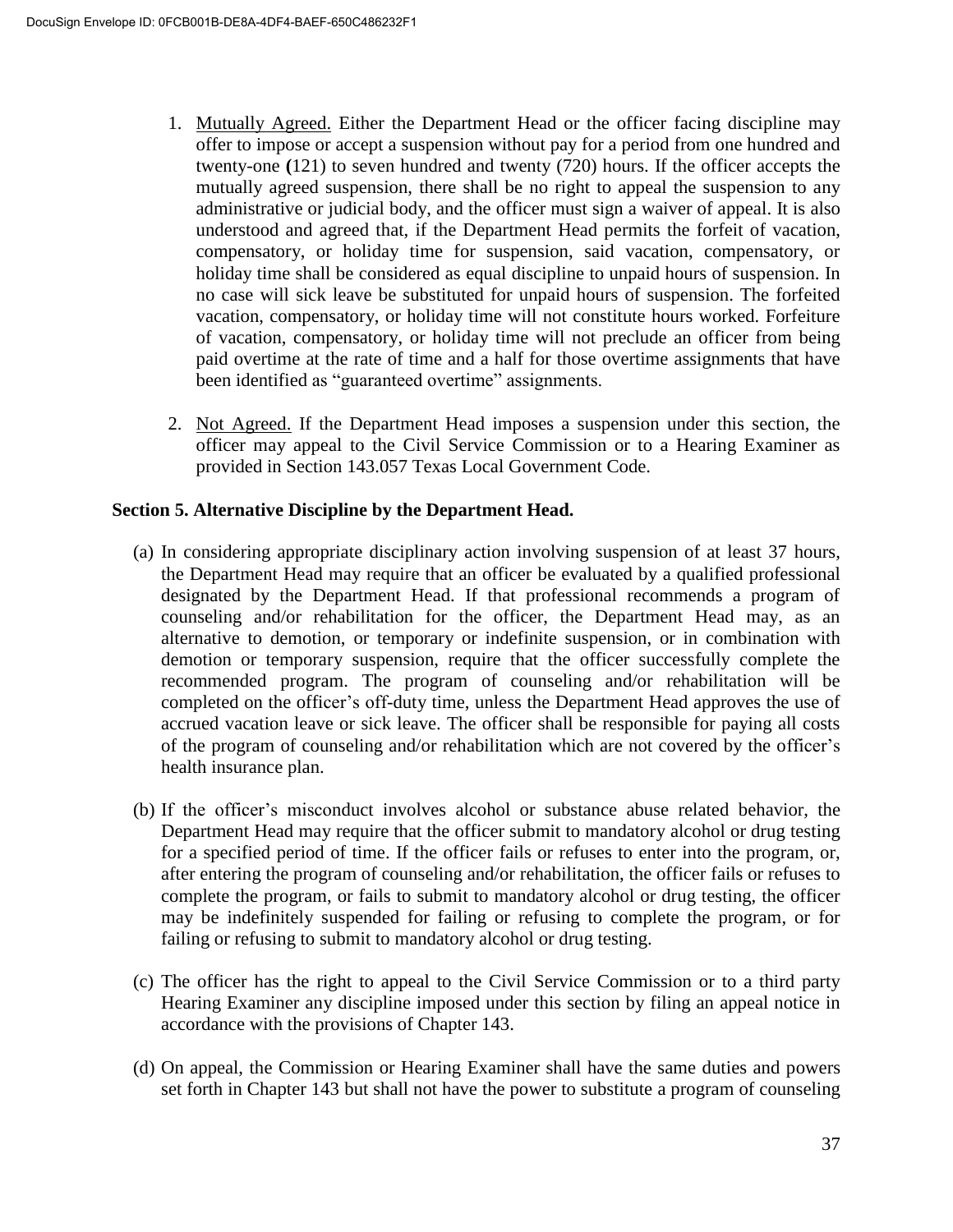and/or rehabilitation different from the program imposed by the Department Head, or to substitute any period of suspension for the required program of counseling and/or rehabilitation.

#### **Section 6. Alternative Discipline by Agreement**

- (a) In considering appropriate disciplinary action, the Department Head may require that an officer be evaluated by a qualified professional designated by the Department Head. If that professional recommends a program of counseling and/or rehabilitation for the officer, the Department Head may offer the officer the opportunity to enter into an alternative disciplinary agreement under which the officer would accept demotion or a temporary suspension of up to seven hundred and twenty (720) hours and agree to successfully complete the program of counseling and/or rehabilitation recommended by the qualified professional designated by the Department Head.
- (b) The program of counseling and/or rehabilitation will be completed on the officer's offduty time, unless the Department Head approves the use of accrued vacation leave or sick leave. The officer shall be responsible for paying all costs of the program of counseling and/or rehabilitation which are not covered by the officer's health insurance plan.
- (c) If the officer's misconduct involves alcohol or substance abuse related behavior, the Department Head may require that the officer submit to mandatory alcohol or drug testing for a specified period of time. If the officer accepts the opportunity for agreed alternative discipline, the officer may not appeal any terms of the Agreement or the disciplinary action. If the officer fails to complete the program of counseling and/or rehabilitation without good cause, the officer may be indefinitely suspended without right of appeal regarding the Agreement or the disciplinary action before any administrative or judicial body.
- (d) In considering whether the officer had good cause for failing to complete the program, the Department Head will consider whether the officer was prevented from completing the program by circumstances not reasonably within his/her control, e.g. serious illness or death in the family, unavailability of the professional.

#### **Section 7. Last Chance Agreement**

- (a) In considering appropriate disciplinary action, the Department Head may require that an officer be evaluated by a qualified professional designated by the Department Head. If that professional recommends a program of counseling and/or rehabilitation for the officer, the Department Head may offer the officer, as an alternative to indefinite suspension, the opportunity to enter into a Last Chance Agreement.
- (b) The Agreement may include the following provisions in addition to any other provisions agreed upon by the Department Head and the officer.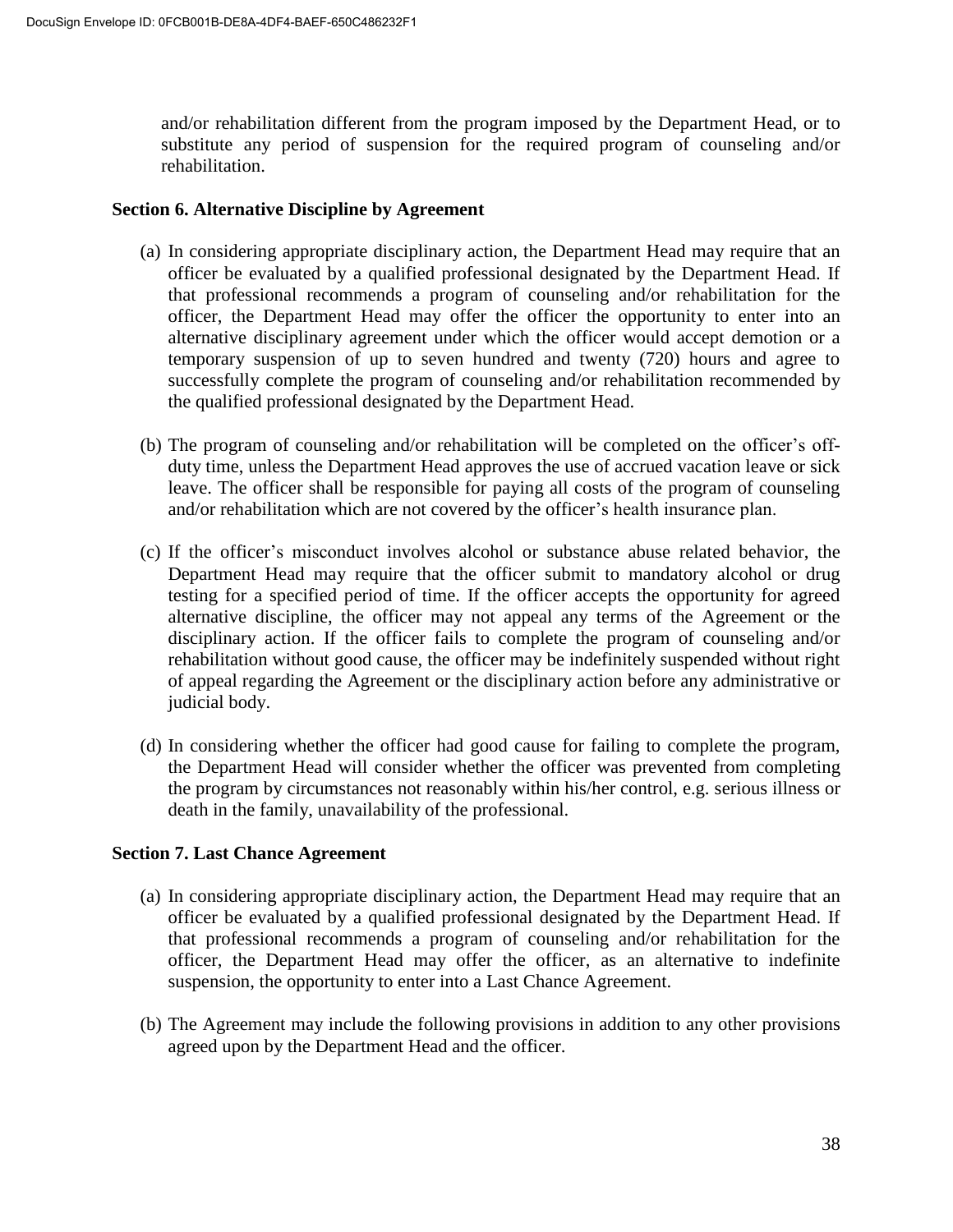- 1. The officer shall successfully complete the program of counseling and/or rehabilitation recommended by the qualified professional designated by the Department Head.
- 2. The program of counseling and/or rehabilitation will be completed on the officer's off-duty time, unless the Department Head approves the use of accrued vacation leave or sick leave. The officer shall be responsible for paying all costs of the program of counseling and/or rehabilitation which are not covered by the officer's health insurance plan.
- 3. The officer shall agree to a probationary period not to exceed one (1) year, with the additional requirement that if, during the probationary period, the officer commits the same or a similar act of misconduct, the officer will be indefinitely suspended without right of appeal regarding the Agreement or the disciplinary action before any administrative or judicial body.
- (c) If the officer's misconduct involves alcohol or substance abuse related behavior, the Department Head may require that the officer submit to mandatory alcohol or drug testing for a specified period of time. If the officer accepts the opportunity for a Last Chance Agreement, the officer may not appeal any terms of the Agreement. Successful completion of a counseling and/or rehabilitation program will be specifically defined in the Agreement.
- (d) If the officer fails to successfully complete the agreed upon program, without good cause, the officer may be indefinitely suspended without right of appeal regarding the Agreement or the disciplinary action before any administrative or judicial body.
- (e) In considering whether the officer had good cause for failing to complete the program, the Department Head will consider whether the officer was prevented from completing the program by circumstances not reasonably within his/her control, e.g. serious illness or death in the family, unavailability of the professional.

# **Section 8. Officer's Request for Professional Evaluation**

- (a) Prior to completion of an Internal Affairs investigation or the imposition of any discipline, the officer may independently request an opportunity to be evaluated by a qualified physician, psychiatrist or psychologist in order to seek counseling and/or rehabilitation.
- (b) The officer's request will toll the 180-day deadline for imposing discipline under Section 143.052(h) Texas Local Government Code for the duration of time required for the officer to be evaluated and complete any program of counseling and/or rehabilitation.
- (c) The officer shall be responsible for paying all costs of the program of the evaluation and counseling and/or rehabilitation which are not covered by the officer's health insurance plan. The evaluation and the program of counseling and/or rehabilitation will be completed on the officer's accrued vacation and/or sick and/or compensatory leave time.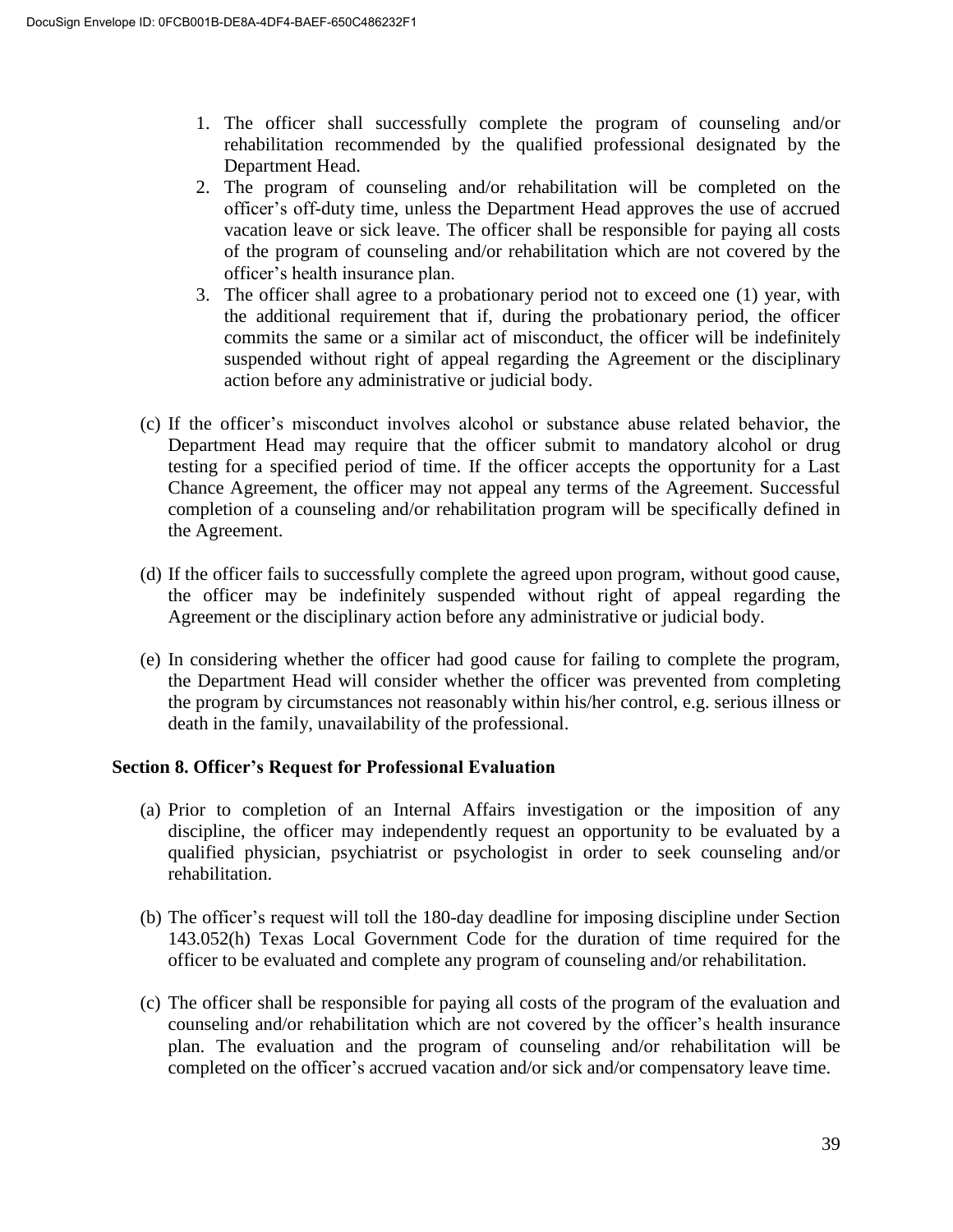- (d) If the officer has insufficient accrued vacation and/or sick and/or compensatory leave time to successfully complete the evaluation and any program of counseling and/or rehabilitation, the officer shall complete the evaluation and/or the program while on unpaid leave.
- (e) The Department Head may consider any counseling and/or rehabilitation voluntarily undertaken by an officer under this section before imposing any discipline.

#### **Section 9. Due Process – Loudermill Hearings**

- (a) The Parties acknowledge the importance of protecting the due process rights of an officer facing any level of formal discipline. The essential components of due process include the officer's right to have adequate notice of the allegations against him/her, the factual basis for the allegations, and an opportunity to be heard by the Department Head prior to the imposition of discipline. This process is also important to the Department Head in determining the nature of the alleged violations, the unique circumstances of the individual officer, the appropriate level of discipline, and the fairness and consistency of disciplinary actions throughout the Department.
- (b) Following completion of an Internal Affairs investigation, the Department Head shall conduct the following meetings:
	- 1. Initial Meeting Delivery of Notice of Proposed Discipline: After review of the Internal Affairs investigation and related documents, the Department Head shall draft a Notice of Proposed Discipline. This document shall contain the text of any Civil Service rules, Departmental General Orders, City personnel policies, City ordinances, City Charter provisions, state or federal laws the officer is alleged to have violated, along with a detailed description of how the officer's conduct violated said policies, rules or laws. Any documents or recordings that form the basis for the allegations shall be attached to the Notice as exhibits. The Notice will also state the level of discipline the Department Head is proposing to impose. The Notice of Proposed Discipline is not a public document, is not subject to an open records request and is confidential by law pursuant to section  $143.089(g)$  of the Texas Local Government Code. At the initial hearing, the Notice will be delivered to the officer. The officer's counsel may attend this meeting. The Internal Affairs investigator, the officer's supervisor and the Department's legal advisor will also be present. The meeting will be recorded by the Department Head. The officer or his counsel may also record the meeting. If the officer appears without assistance of counsel, the Department Head will read the full text of the Notice aloud at the meeting. If the officer appears with counsel, the Notice will not be read aloud, but will be delivered to the officer's counsel. After the Notice has been read, or delivered to the officer's counsel, the officer will sign acknowledging receipt of the Notice of Proposed Discipline and have an opportunity to ask any questions. The Department Head will then schedule a date and time for the second meeting. The date of the second meeting will be on the  $5<sup>th</sup>$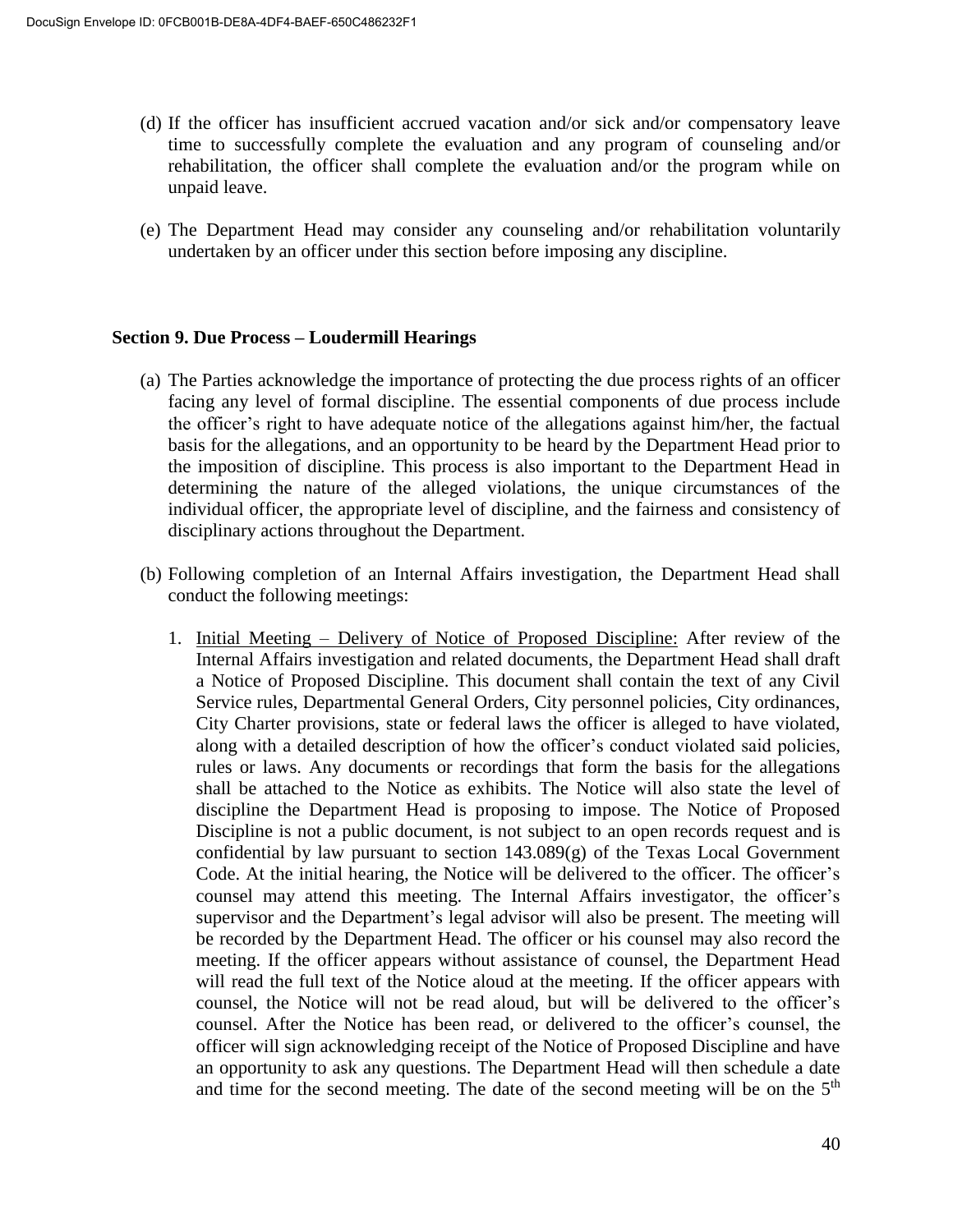business day following the first meeting. If any necessary party is not available to meet on the 5<sup>th</sup> business day, the meeting will be scheduled for the next business day when all necessary parties are available, provided that the second meeting must be held no later than the  $8<sup>th</sup>$  business day after the first meeting.

- 2. Second Meeting The Officer's Response: After a period of time during which the officer may review the allegations against him/her and the evidence in support of the allegations, the officer will have an opportunity to present his/her side of the case to the Department Head. The officer may present mitigating evidence, in any form, that he/she believes to be relevant and/or helpful to Department Head in coming to a fair and consistent disciplinary decision. The evidence presented by the officer, to the extent it has not already been publicly released or is considered 'super-public' pursuant to Chapter 552 of the Texas Government Code, is not public information, not subject to an open records request and is confidential by law pursuant to section 143.089 of the Texas Local Government Code. The officer's counsel may be present at this meeting. The Internal Affairs investigator, the officer's supervisor and the Department's legal advisor will also be present. The meeting will be recorded by the Department Head. The officer or his counsel may also record the meeting. After the officer has completed his/her presentation, the Department Head will schedule a date and time for the final meeting. The date of the final meeting will be on the  $5<sup>th</sup>$ business day following the second meeting. If any necessary party is not available to meet on the  $5<sup>th</sup>$  business day, the meeting will be scheduled for the next business day when all necessary parties are available, provided that the final meeting must be held no later than the  $8<sup>th</sup>$  business day after the second meeting.
- 3. Final Meeting Disciplinary Decision: After review of the evidence presented by the officer, the Department Head shall carefully consider the allegations and the officer's evidence. The purpose of the final meeting is to deliver the Department Head's decision regarding the appropriate level of discipline to be imposed. If formal discipline in the form of a demotion, suspension or an indefinite suspension is to be imposed, the Department Head shall draft a Notice and Order of Demotion, Suspension or Indefinite Suspension, as appropriate, for delivery to the officer at this meeting. This document, including any supporting exhibits, is a public document and is subject to an open records request. Any remedial measure other than a demotion, suspension, or indefinite suspension imposed by the Department Head is confidential by law, pursuant to section 143.089 of the Texas Local Government Code. The officer's counsel may attend this meeting. The Internal Affairs investigator, the officer's supervisor and the Department's legal advisor will also be present. The meeting will be recorded by the Department Head. The officer or his counsel may also record the meeting. If the officer appears without assistance of counsel, and formal discipline is to be imposed, the Department Head will read the full text of the final Notice aloud at the meeting. If the officer appears with counsel, the Notice will not be read aloud, but will be delivered to the officer's counsel. After the Notice has been read, or delivered to the officer's counsel, the officer will sign acknowledging receipt of the Notice and Order. The officer will leave with a signed copy of the Notice and Order.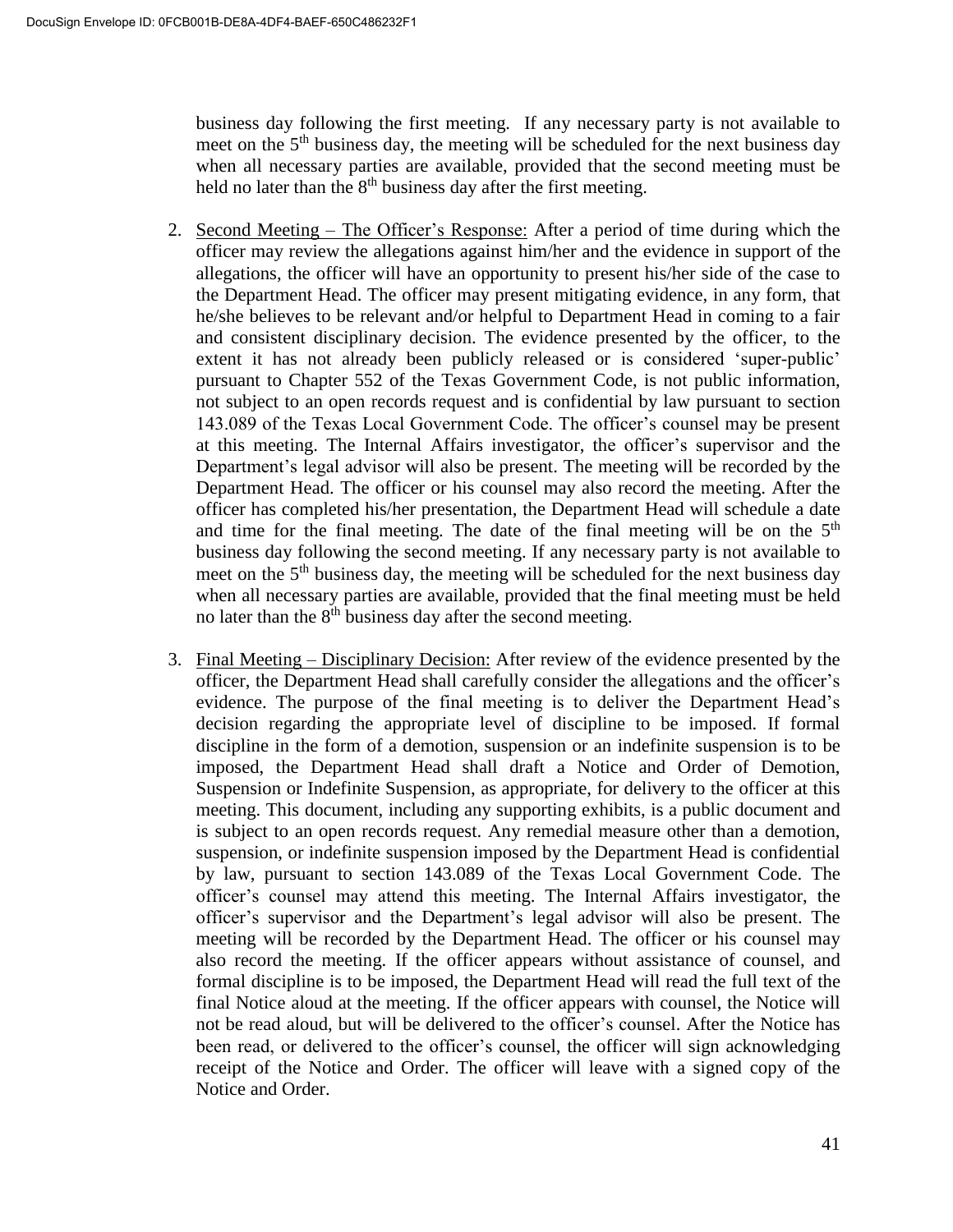# **Section 10. Texas Local Government Code, Section 143.057– Hearing Examiner Retained for Suspensions in Excess of Thirty-Six (36) Hours.**

- (a) The City recognizes that during the term of this Agreement, officers have the right to an appeal of an indefinite suspension before a Hearing Examiner as provided in section 143.057 of the Texas Local Government Code. During the term of this Agreement, the Parties specifically agree to retain this right of appeal, as modified herein, notwithstanding any change to section 143.057 which may occur as a result of court or legislative action.
- (b) It is the express intention of this provision that an officer may not appeal to a Hearing Examiner pursuant to section 143.057, Texas Local Government Code unless the suspension exceeds thirty-six (36) hours, or is an indefinite suspension, or a demotion.

## **Section 11. Procedures for Hearings Before Commission and Hearing Examiners**

- (a) It is expressly agreed that Commission hearings and hearings before Hearing Examiners under section 143.057 are informal administrative hearings and are not subject to discovery or evidentiary processes. Specifically, it is understood that neither the Texas Rules of Evidence (TRE) nor the Texas Rules of Court (TRC) apply to such hearings.
- (b) The burden of proof shall be by a preponderance of the evidence.
- (c) If the Department calls a witness to testify during a hearing and that witness has given a statement to Internal Affairs regarding the pending case, then the Department will supply a copy of that statement to the officer's counsel at the time the witness is called to testify.

# **Section 12. Appeal Procedures Before Hearing Examiners**

- (a) The Parties recognize and agree that protracted, unnecessary delay of disciplinary appeals to third-party Hearing Examiners dilutes the primary instructive function of the underlying discipline.
- (b) The Parties agree that the following procedures are intended to promote the efficient and effective conclusion of such appeals.
	- 1. The Parties agree to select a third-party Hearing Examiner:
		- a. by agreement, no later than ten (10) business days from the date the officer's notice of appeal is filed with the Director of the Civil Service Commission, or
		- b. from a list of seven (7) Hearing Examiners provided by the American Arbitration Association. The Director will request the list within ten (10) business days of receipt of the officer's notice of appeal. The Director will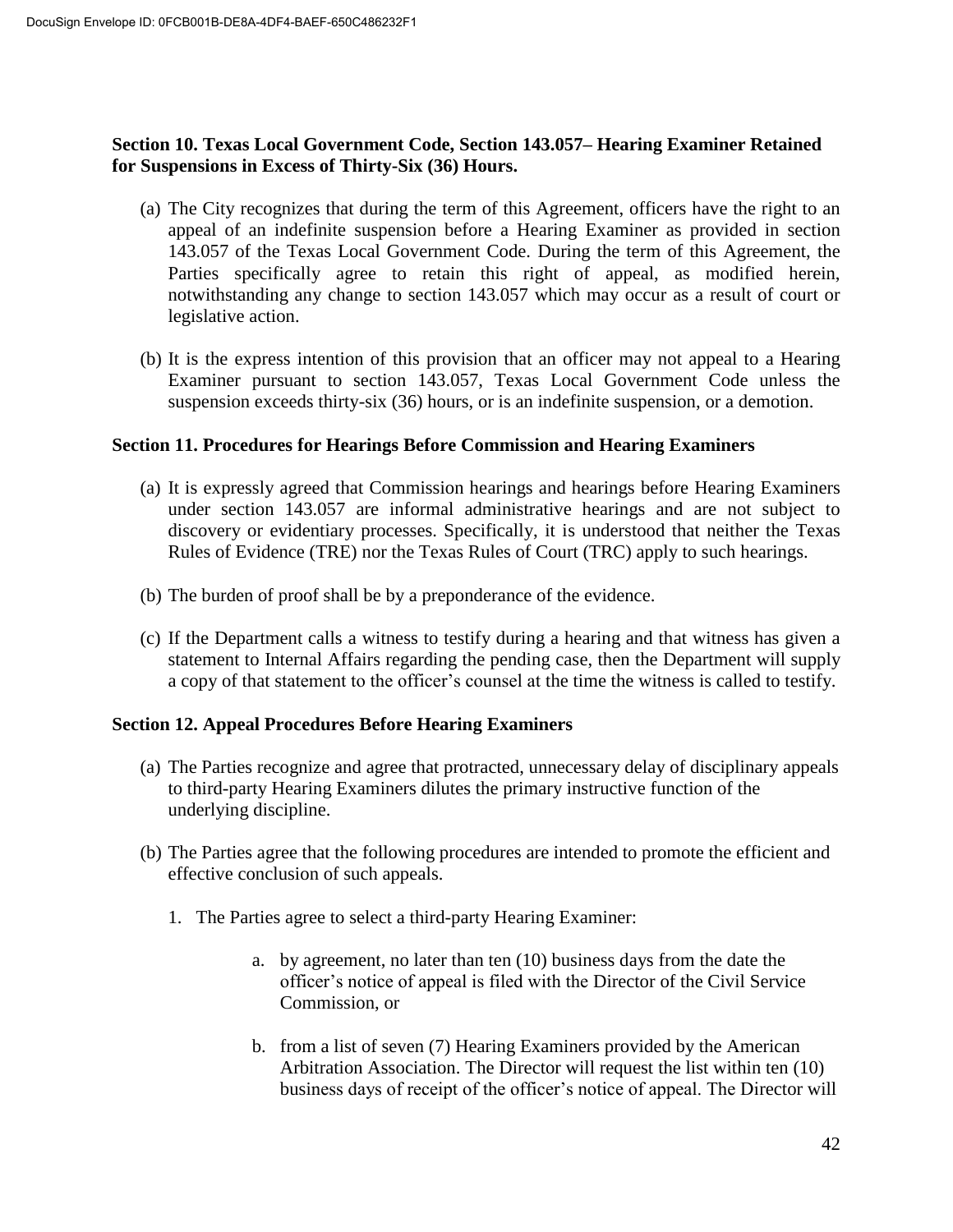send the list by email to the officer's counsel and counsel for the City within ten (10) business days of receipt. The selection process will be completed no later than ten (10) business days from the date the list is received by counsel, using a process of alternately striking names from the list, with the officer's counsel making the initial strike.

- 2. Failure by the officer's counsel to comply with the requirements of subsection  $(a)(1)$ or (a)(2) of this Section 12 shall be deemed a withdrawal of officer's appeal.
- 3. The Department shall furnish the charge letter to the Hearing Examiner by delivering a copy far enough in advance so that the Hearing Examiner receives the copy at least five (5) business days prior to the start of the hearing.
- 4. The officer may furnish a position statement to the Hearing Examiner by delivering copies to the Hearing Examiner and the Department far enough in advance so that the Hearing Examiner and the Department receive the copies at least five (5) business days prior to the start of the hearing.
- 5. At the close of the presentation of evidence to the Hearing Examiner, the Hearing Examiner shall render a decision within thirty (30) business days.
- 6. Post-hearing briefs shall only be allowed by mutual agreement of the Parties, and shall be sent simultaneously to both the Hearing Examiner and the opposing side using the same mutually agreed method.
- 7. Expenses It is agreed that the City and the officer disciplined under this Article shall equally share the expenses associated with a third-party Hearing Examiner. The cost of an expert witness or any other witness not employed by the City is to be paid by the Party that subpoenas that witness. In the event a Party desires a court reporter, that Party shall bear 100% of that cost. In the event the officer is not a member of the Association, and therefore financially responsible for his/her share of any fees, the officer shall deposit with the Director of the Civil Service Commission his/her share of the fees three (3) days prior to the Hearing Examiner's deadline to cancel. Failure to deposit the funds shall result in the appeal being dropped.

In the event the fees for a hearing exceed the deposited amount, the non-Association member shall pay the remaining amount due within thirty (30) days of receipt of the bill, or authorize the City to deduct the amount due from his/her next four (4) paychecks.

#### **Section 13. Jurisdiction of Hearing Authority to Modify Discipline**

(a) In addition to the authority provided by section 143.053 Texas Local Government Code, the Parties agree that the Civil Service Commission, or a Hearing Examiner appointed pursuant to section 143.057 Texas Local Government Code and the provisions of this Agreement, shall have the authority to impose a disciplinary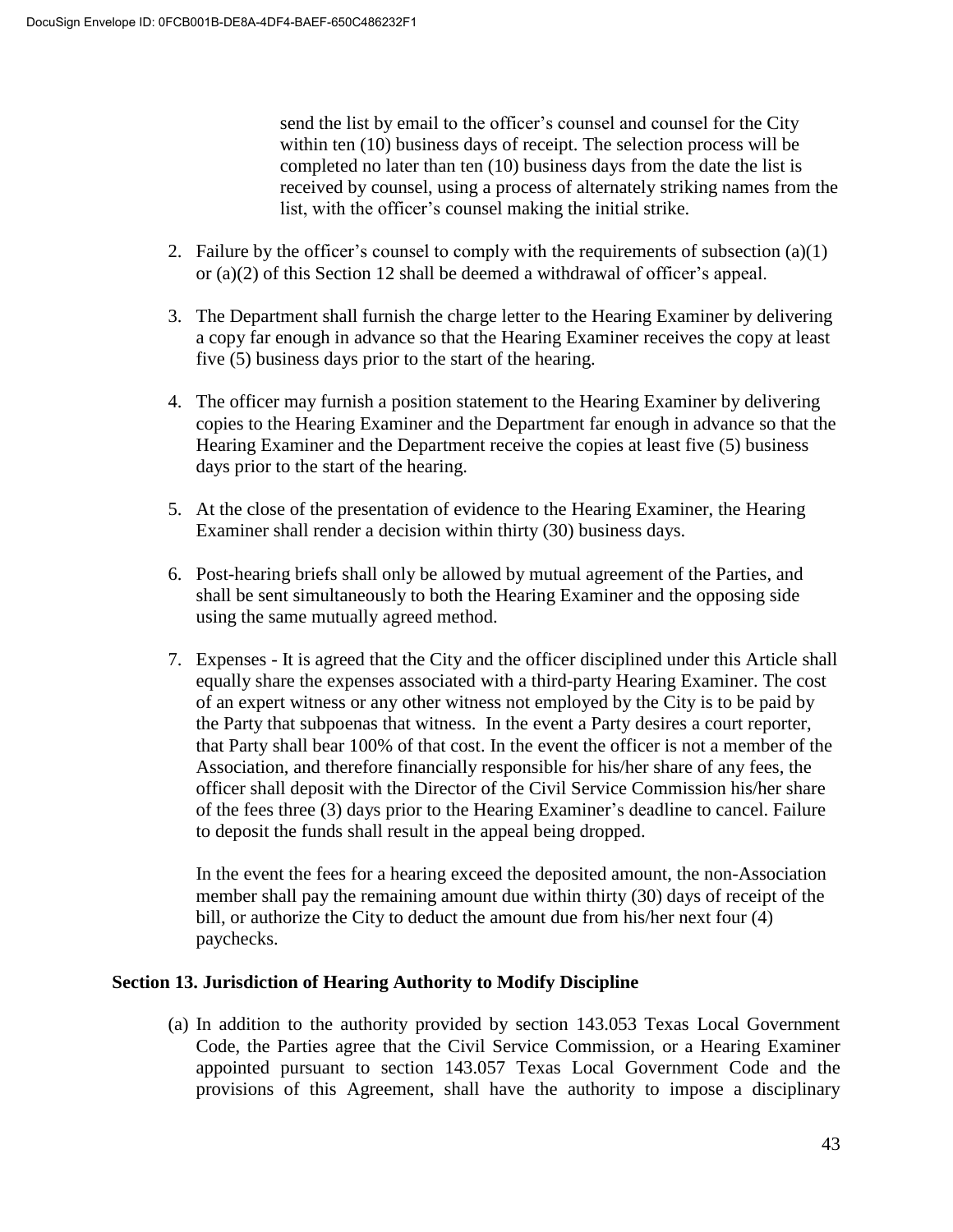suspension of any length of time, including suspensions in excess of fifteen (15) days, and time already served between the imposition of discipline and the appeal decision.

- (b) It is the specific intent of the Parties to override the judicial limitation imposed on the authority of the Commission or Hearing Examiner by the case styled *City of Waco v. Kelley*, 309 S.W.3d 536 (Tex.2010), which restricts the jurisdiction of the hearing authority to imposing only indefinite suspensions, temporary suspensions of fifteen (15) calendar days or less, or restoring the officer's former position.
- (c) It is not the intent of the Parties to modify any right or privilege of further appeal or appellate review that is otherwise authorized by law to review the decision of the Commission or Hearing Examiner.

# **ARTICLE 15 Adoption of Local Rules**

**Section 1. Intent.** The Parties agree to avoid redundancy and unnecessary complication of the Rules and Regulations of the City of Temple Police Officers' and Fire Fighters' Civil Service Commission ("Local Rules") by waiving any requirement to incorporate the provisions of a meet and confer agreement into the Local Rules.

**Section 2. General Guidelines.** The meet and confer process results in provisions that govern specific the Temple Police Department. The ratified meet and confer agreement supersedes and pre-empts provisions of Chapter 143 of the Texas Local Government Code as allowed by Chapter 142 of the Texas Local Government Code. To avoid redundancy and unnecessary complication of the Local Rules, the City of Temple's Civil Service Commission is not required to incorporate the provisions of a ratified meet and confer agreement into the Local Rules. The meet and confer agreement, once ratified, will comprise separate, superseding rules and regulations that are binding upon the Parties.

# **ARTICLE 16 Grievance Procedure**

**Section 1. Intent and Scope of Procedure.** The Parties acknowledge that from time to time, disagreements between the Parties may arise as to the application or interpretation of this Agreement. The Parties therefore agree that the purpose of this dispute resolution procedure is to provide a just and equitable method for resolving disagreements between the Parties regarding the application or interpretation of the provisions of this Agreement. Only matters involving the interpretation, application, or alleged violations of a specified provision of this Meet and Confer Agreement shall be subject to this dispute resolution procedure. Any matter for which the right of appeal or review is afforded by Chapter 143 of the Texas Local Government Code are excluded from the scope of this Article.

# **Section 2. Application of Procedure**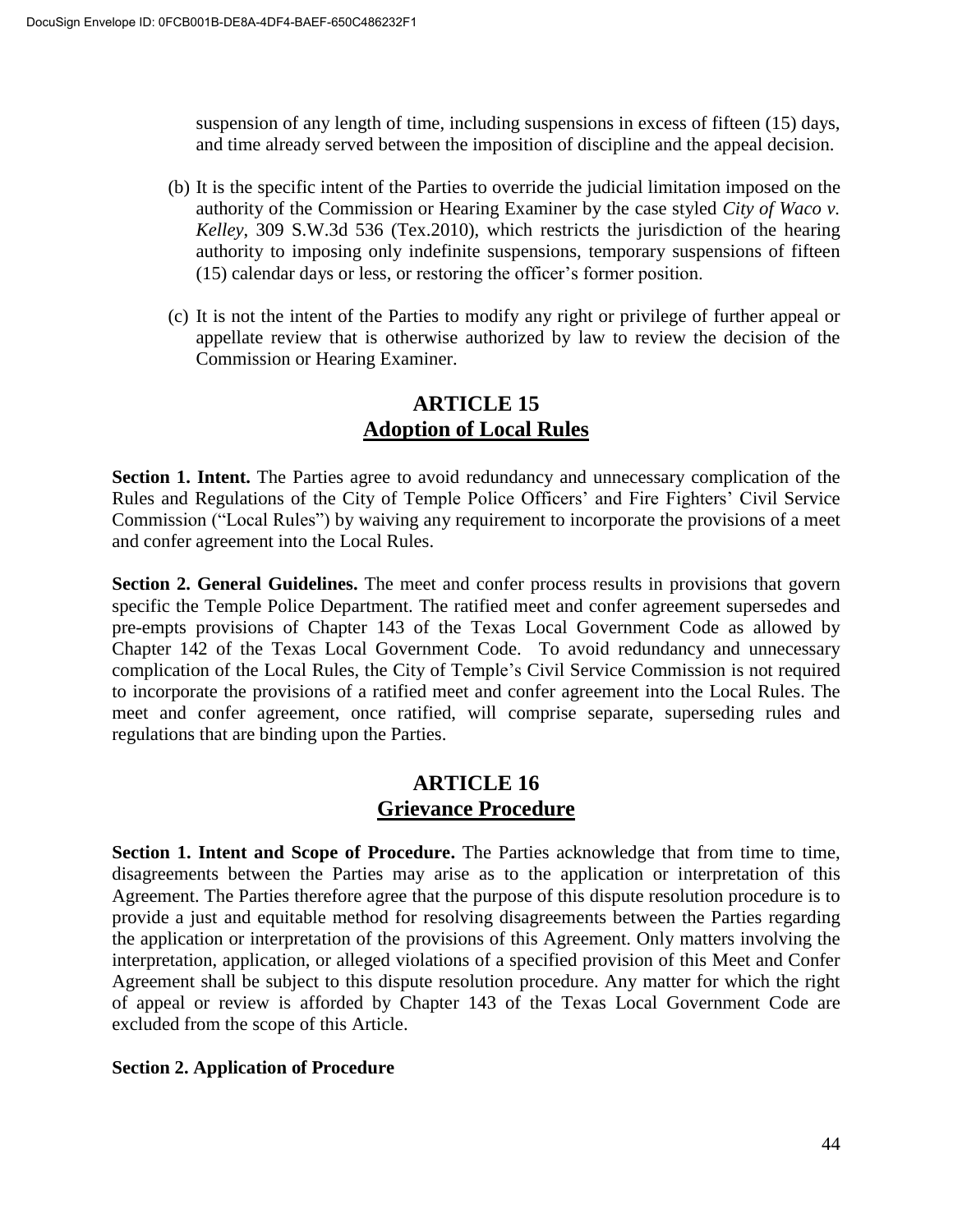- (a) If the Association has a dispute with the City regarding this Agreement, the Association Executive Board, or the Association President's designee, should reduce the dispute to writing and deliver it to the City's designated representative, who shall be its Department Head or his designee.
- (b) A police officer may not file a request for contract dispute resolution directly with the City. All resolution requests must be approved and come from the Association Executive Board.
- (c) Each dispute shall be submitted in writing, and must include, at a minimum, the following information:
	- 1. a brief statement of the dispute, and the facts or events on which it is based;
	- 2. the section(s) of the Agreement alleged to have been violated;
	- 3. the remedy or adjustment sought, and
	- 4. the bargaining unit member's signature or, if filed by the Association Executive Board, the signature of the Association President or his designee.
- (d) Any claim or dispute by a police officer or group of police officers under this Agreement which includes a claim for pay or benefits for any past pay periods, must be filed by the employee with the Association Executive Board within fifteen (15) business days of the date when the officer(s) knew or reasonably should have known of the claim. Disputes by the Association Executive Board or police officer shall proceed as follows:

**Step 1.** An aggrieved police officer must initiate a dispute with the Association Executive Board within fifteen (15) business days of the date upon which the police officer knew of or reasonably should have known of the facts giving rise to the dispute. A copy of the notice or receipt of the dispute shall be forwarded to the Department Head by the Association Executive Board within three (3) business days of the receipt of the dispute. The Association Executive Board shall within their sole discretion determine if a dispute exists within fifteen (15) business days of receipt of the dispute.

If the Association determines that no dispute exists, the grievance will be deemed denied, and the Association shall notify the Department Head in writing that no further proceedings will be necessary. If the Association Executive Board determines that the dispute is valid, the Association will notify the Department Head of such, and forward a copy of the grievance to the Department Head within fifteen (15) business days after their determination.

**Step 2.** Any grievance found to be valid by the Association Executive Board shall be submitted to the Department Head within fifteen (15) business days of the Step 1 decision. After receipt of the dispute, the Department Head shall, within fifteen (15) business days, submit his/her response in writing to the Association Executive Board. If there is no timely reply from the Department Head, the grievance is deemed denied and will proceed to Step 3.

**Step 3.** If the dispute is not resolved in Step 2, the Association Executive Board shall advance the dispute in writing to the City Manager or his/her designee within fifteen (15) days from receipt of the Step 2 decision by the Department Head. The City Manager or designated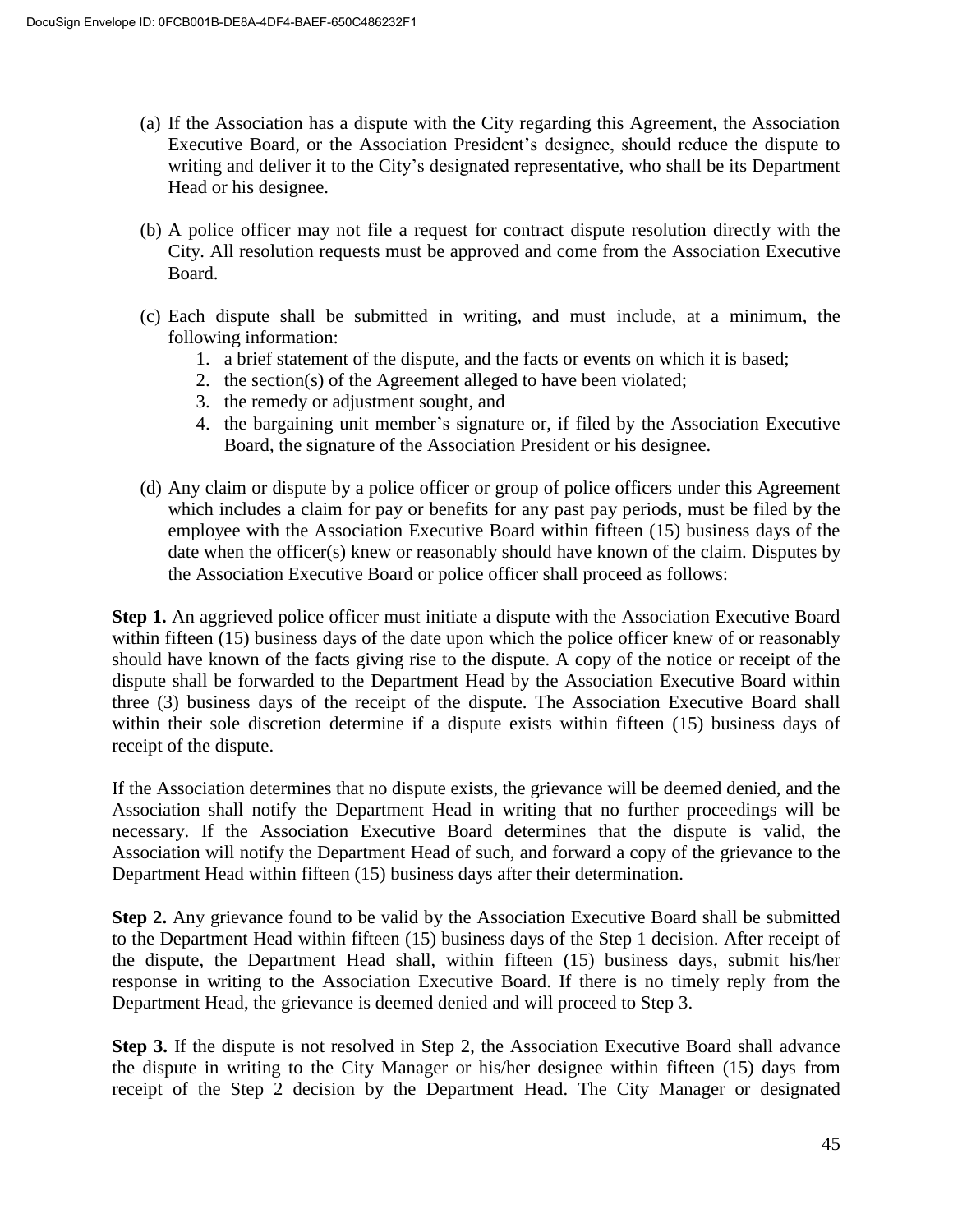representative shall review the matter and render a decision in writing to the Association Executive Board and the Department Head within fifteen (15) business days of the receipt of the dispute in Step 3. The City Manager or designee may, at his/her discretion, conduct a conference to further explore the merits of the dispute and to explore resolution options.

**Step 4.** If the dispute is not resolved in Step 3, either Party shall have the right to seek mediation of the dispute by requesting the same in writing within fifteen (15) business days from the City Manager's response. The mediation will proceed before either a mediator with the Federal Mediation and Conciliation Service, or before a mutually agreed mediator. The mediation shall be held in available City of Temple facilities.

**Step 5.** If the dispute is not resolved at Step 4, the Association Executive Board shall have fifteen (15) business days from the date mediation concludes to determine whether it will pursue the dispute under this Article through arbitration. Under this step, the Association Executive Board must deliver a letter indicating its election to proceed to arbitration to the Department Head and the City Manager within three (3) business days of that election.

## **Section 3. Arbitration Option.**

- (a) The Parties have agreed that all disputes under this Agreement, which concern the application and interpretation of this Agreement, shall be submitted to final and binding arbitration, and the Parties exclude from this Agreement disputes involving statutory application and interpretation for rights and claims not arising under sections 142 or 143 of the Texas Local Government Code.
- (b) The terms of the Agreement, and any factual issues which are determinative in applying the Agreement, shall be the sole province of the designated arbitrator, and his or her decision shall be final. However, the City will only agree to arbitration on the condition that legal issues which are determinative in any contract dispute are subject to judicial review. This represents an agreement by the Parties to submit disputes to arbitration within its scope, and otherwise preserves the existing jurisdiction of Texas Courts over any contract rights and claims not exclusively committed to arbitration.
- (c) The Parties have agreed that questions of law, which involve either the interpretation and application of state statutes or the application of legal principles from Texas appellate court opinions (or the failure to properly apply such legal principles or opinions) to controversies under this article shall be submitted initially to arbitration, but that either Party shall have a limited right of appeal from an arbitration award in the Courts, solely for the purpose of reviewing disputed issues of law. No such appeal from arbitration shall include review of any factual determinations by the arbitrator, including credibility of witnesses or weight of the evidence. If an appeal from arbitration based on erroneous application of the law is not successful, the appealing Party shall bear all costs of such appeal.
- (d) If a dispute is submitted to arbitration, within seven (7) business days, the Department Head and/or the City and the Association may mutually agree on the selection of an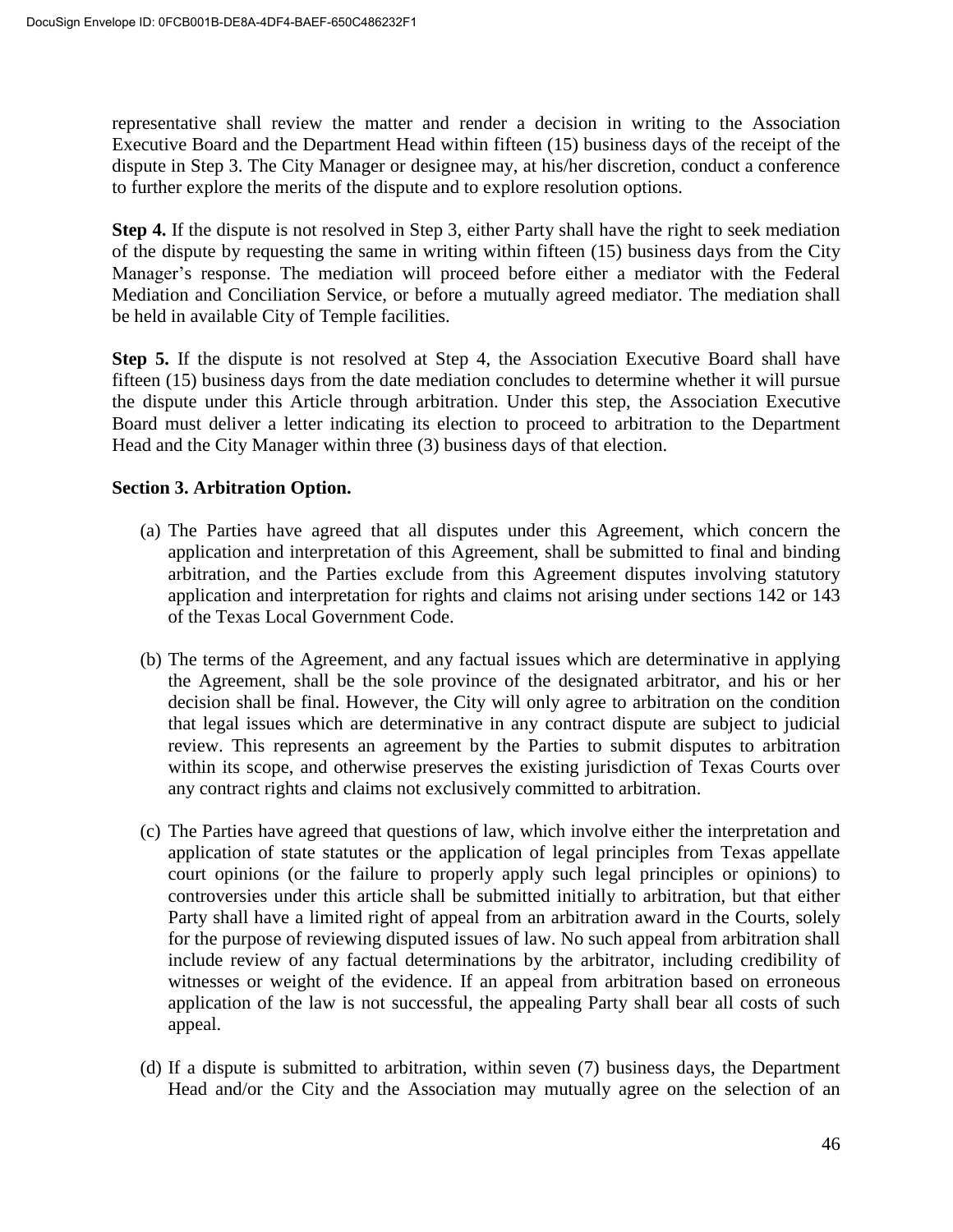arbitrator or, if unable to agree, within thirty (30) days shall select an arbitrator by alternately striking names from the Parties' pre-determined panel of six (6) qualified neutral arbitrators. The process will be as follows: the Association shall strike the first name under this article with the first dispute brought under this Article. Thereafter, the first strike shall alternate between the Parties. Should any panel member subsequently refuse or be unable to continue to serve on the panel, the Parties may mutually agree to his replacement. The remaining members of the panel will continue to serve for the duration of the Agreement. The arbitration should be held at the earliest available date, but may be continued for good cause shown, or upon mutual agreement.

- (e) Upon written request delivered at least fourteen (14) calendar days prior to the date of the hearing, a Party to the proceeding shall provide, no later than seven (7) days prior to the hearing, to the opposing Party the names and addresses of witnesses expected to be called at the hearing. In the absence of good or excusable cause, the arbitrator may exclude the testimony of a witness upon the failure of a party to disclose such a witness. The Parties, in writing, may request discovery from each other concerning the grievance. Should the opposing Party not agree to provide the requested information within seven (7) calendar days of the request, the request shall be deemed denied. The requesting Party may then apply to the arbitrator, who shall order such discovery consistent with, but not bound by, the rules of discovery in Texas civil cases. In considering the application, the arbitrator shall consider the burden and expense of producing the information, the need of the requesting Party, the amount of time available prior to the hearing, and such other matter as he may deem material. In no event shall discovery be requested within thirty-five (35) calendar days prior to the hearing, unless agreed to by the Parties.
- (f) The hearing shall be held in available facilities of the City of Temple and shall be conducted informally, without strict evidentiary or procedural rules. The conduct of the hearing shall be governed by the standard rules of the American Arbitration Association. The arbitrator shall consider and decide only the issue(s) in the dispute statement or submitted in writing by agreement of the Parties. The hearing shall be concluded as expeditiously as possible and the arbitrator's written decision shall be based on a preponderance of the evidence within thirty (30) days after close of the hearing, or after receipt of post-hearing briefs, if applicable.

#### **Section 4. Decision Final and Binding.**

- (a) If arbitration is selected, the Parties specifically agree that the arbitrator's authority shall be strictly limited to interpreting and applying the explicit provisions of this Agreement. The arbitrator shall not have authority to modify the Agreement or create additional provisions not included in the Agreement.
- (b) The Parties agree that neither the City nor the Association shall have *ex parte*  communications with the arbitrator concerning any matter involved in the dispute submitted to the arbitrator. Each Party shall be responsible for its own expenses in preparing for and representing itself at arbitration, but the fees and expenses of the arbitrator shall be borne equally by the Parties.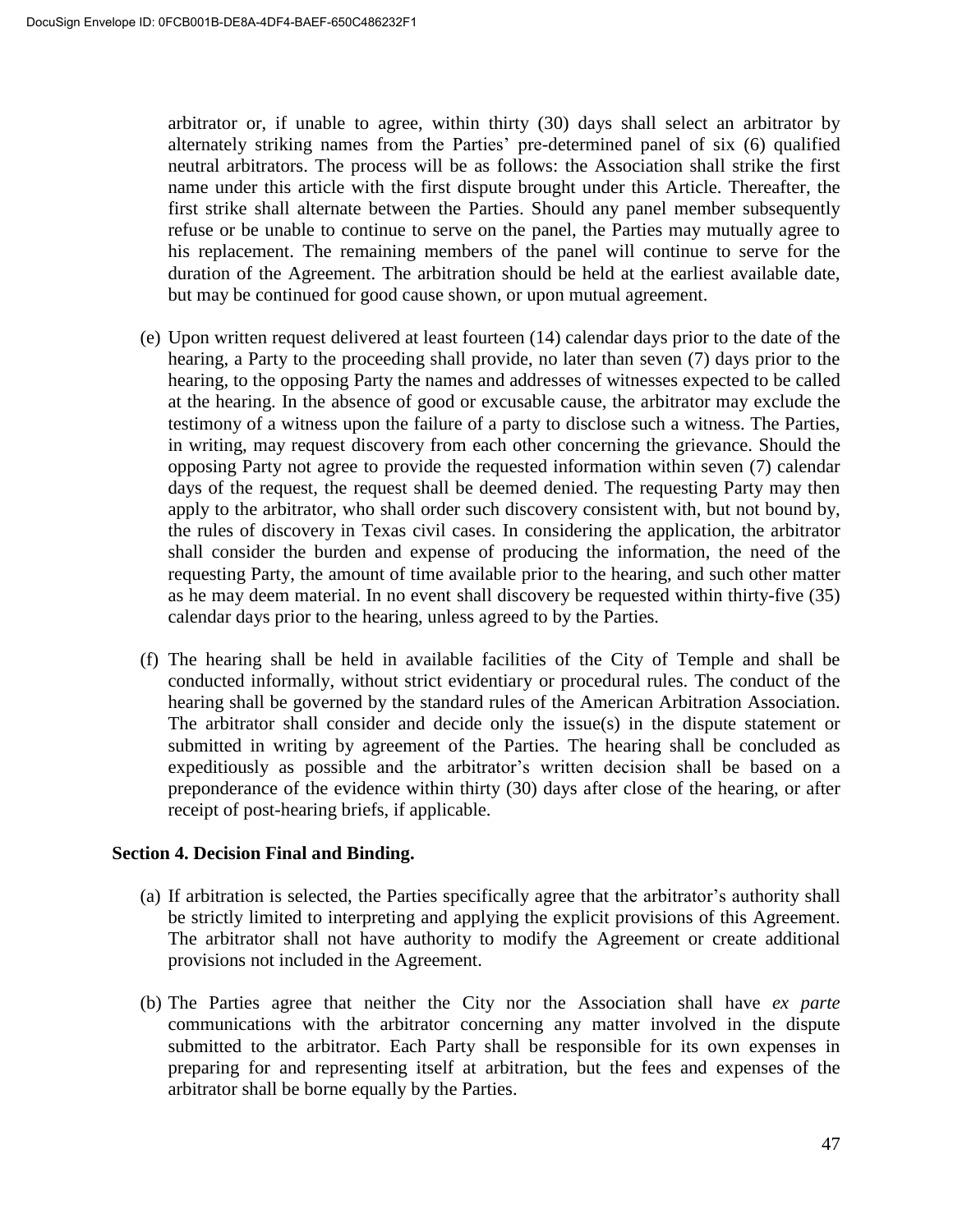(c) The written decision of the arbitrator shall be final and binding on both Parties and may not be appealed by either Party, except for any decision procured by fraud or collusion, or which exceeds the arbitrator's jurisdiction, or which is based on legal conclusions or interpretations which are clearly contrary to existing law.

**Section 5. Mutual Extension.** All deadlines within this article may be extended by mutual agreement of the Parties.

**Section 6. Grievances of Non-Association Members.** Grievances of Non-Association members must follow the same procedure outlined by this article. A Non-Association member is entitled to be represented by counsel at the hearing at his or her own expense. However, should the grievance of a Non-Association member require that Association resources be used, the Non-Association member will be required to pay all expenses incurred while pursuing final disposition of their grievance. These shall include costs for payment of Arbitrator fees, counsel fees, and any other fees directly related to the grievance. All disciplinary appeals shall follow the procedures as outlined in chapter 143 of the Local Government Code, or those procedures set out elsewhere in this Agreement.

**Section 7. Association Compliance with Agreement.** If the Association fails to comply with and adhere to its respective obligations under this Agreement, the City shall notify, in writing, the Association of the alleged failure. No breach of the Agreement may be found to have occurred if the alleged failure by the Association is remedied within thirty (30) business days of the receipt of such notice. If the Association does not remedy the alleged failure within thirty (30) days of the receipt of such notice, the City may (i) terminate this Agreement by the delivery of written notice to the Association; (ii) enforce specific performance of the Agreement; and/or (iii) pursue any remedies available to it at law or in equity.

# **ARTICLE 17 Savings, Term, Preemption, and Funding Obligation Clauses**

# **Savings Clause.**

Should any provision of this Agreement be found to be inoperative, void or invalid by a court of competent jurisdiction, all other provisions of this Agreement shall remain in full force and effect for the duration of this Agreement, it being the intention of the Parties that no portion of this Agreement or provision herein shall become inoperative or fail by reason of the invalidity of any other portion or provision.

# **Duration of Agreement.**

This Agreement shall become effective after ratification by the affected employees pursuant to a vote conducted by the Temple Police Association and upon approval by the City Council after compliance with any procedural or publication requirements imposed by law. It shall continue in effect until September 30, 2023; provided however, the Agreement may be extended by mutual consent of the Parties. The Parties may open negotiations on any existing article annually during the duration of the agreement by mutual consent of the parties.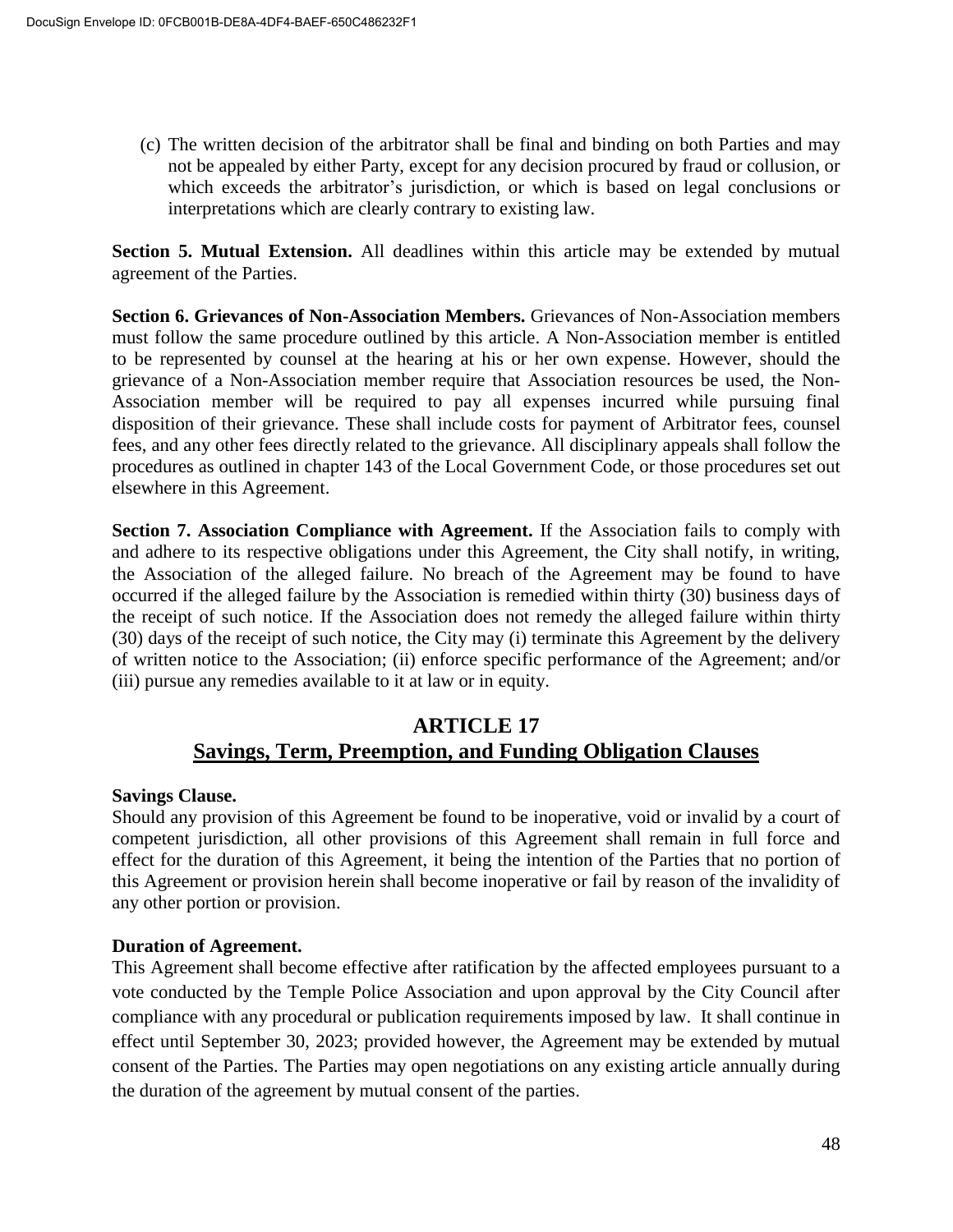**Preemption.** The provisions of this Agreement preempt all contrary local ordinances, administrative directives, legislation or rules adopted by the State or by a political subdivision, including a Civil Service Commission.

It is the specific intent of the Parties to the Agreement that any express written provision that provides for a procedure, standard, or practice other than what is provided for in Subchapter D, Chapter 143 of the Texas Local Government Code is intended to override the applicable statutory provision as allowed by Subchapter C, Chapter 142 of the Texas Local Government Code.

#### **Funding Obligation.**

The City presently intends to continue this Agreement each fiscal year through its term, to pay all amounts due and to fully and promptly perform the obligations of the City under this Agreement. All obligations of the City shall be paid only out of current revenues or any other funds lawfully available for those obligations, including tax revenues, reasonably anticipated and appropriated for such purpose by the City Council in compliance with the Texas Constitution, Article 11, Sections 5 and 7.

In making funding determinations in the second and subsequent fiscal years of this Agreement following ratification, the City Council may consider operational and administrative costs including its debt service obligations, the increases in other employee personnel cost, and the obligations arising under this Agreement.

If at any time it is determined by the City that it would not be able to meet its financial obligations hereunder after considering the above factors, the Association and the City mutually agree to renegotiate the financial provisions of this Agreement. The City and Association agree to meet no later than thirty (30) days from the date the parties become aware of a funding issue that negatively impacts any of the City's financial obligations under this Agreement for the purpose of renegotiating the individual provisions affected. If, ninety (90) calendar days after these negotiations begin, no agreement has been reached on those provisions, this Agreement shall terminate and be null and void in its entirety.

In the event the City Council fails to appropriate funds in any fiscal year of this Agreement in an amount sufficient to meet the City obligations hereunder, this agreement shall terminate and shall be null and void in its entirety on the first date that such funding is not met pursuant to this Agreement.

If at any time during the term of this Agreement, or any extension thereof, the electorate of the City subjects the Government of the City to a rollback election, and, as a result of such rollback election, the City suffers a reduction in revenues due to a reduction in the tax rate, the Association agrees to reopen the salary and other compensation provisions of this Agreement for